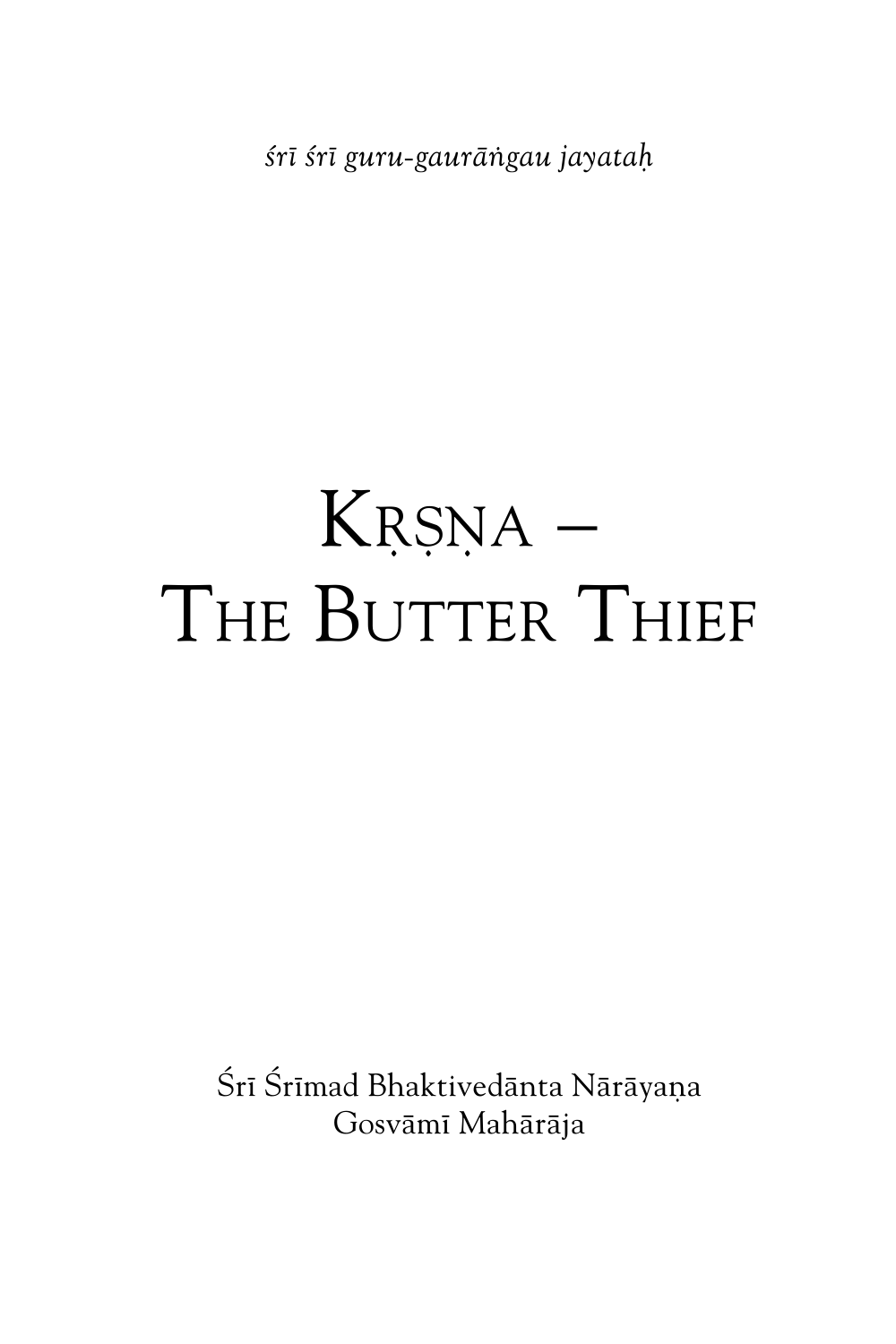Other titles by Śrīla Bhaktivedānta Nārāyana Gosvāmī Mahārāja:

*The Nectar of Govinda-lélä Going Beyond Vaikuntha Bhakti-rasäyana Çré Çikñäñtaka Veëu-géta Çré Bhakti-rasämåta-sindhu-bindu Çré Manaù-çikñä Çré Bhakti-tattva-viveka Pinnacle of Devotion*  $S$ rī Upade*śāmrta Arcana-dépikä The Essence of All Advice Çré Gauòéya Géti-guccha Çrémad Bhagavad-gétä Çréla Bhakti Prajïäna Keçava Gosvämé (Biography) Five Essential Essays Çré Harinäma Mahä-mantra Jaiva-dharma*  $S$ rī Vraja-mandala Parikramā *The Origin of Ratha-yäträ Çré Brahma-saàhitä Çré Bhajana-rahasya Moon-beam of Astonishment Çré Dämodaräñöakam Rays of the Harmonist (periodical)*

www.purebhakti.com

ISBN 978-1-935428-04-6 © 2010 Gaudiya Vedanta Publications – all rights reserved.

Front cover artwork and photo of Śrīla Prabhupāda © courtesy of The Bhaktivedanta Book Trust International, Inc. (www.krishna.com) Used with permission. Inside cover and back cover artwork are © Śyāmarānī dāsī. Used with permission.

Fourth printing: May 2010 – 30,000 copies Printed at: Samrat offset Pvt. Ltd., New Delhi, India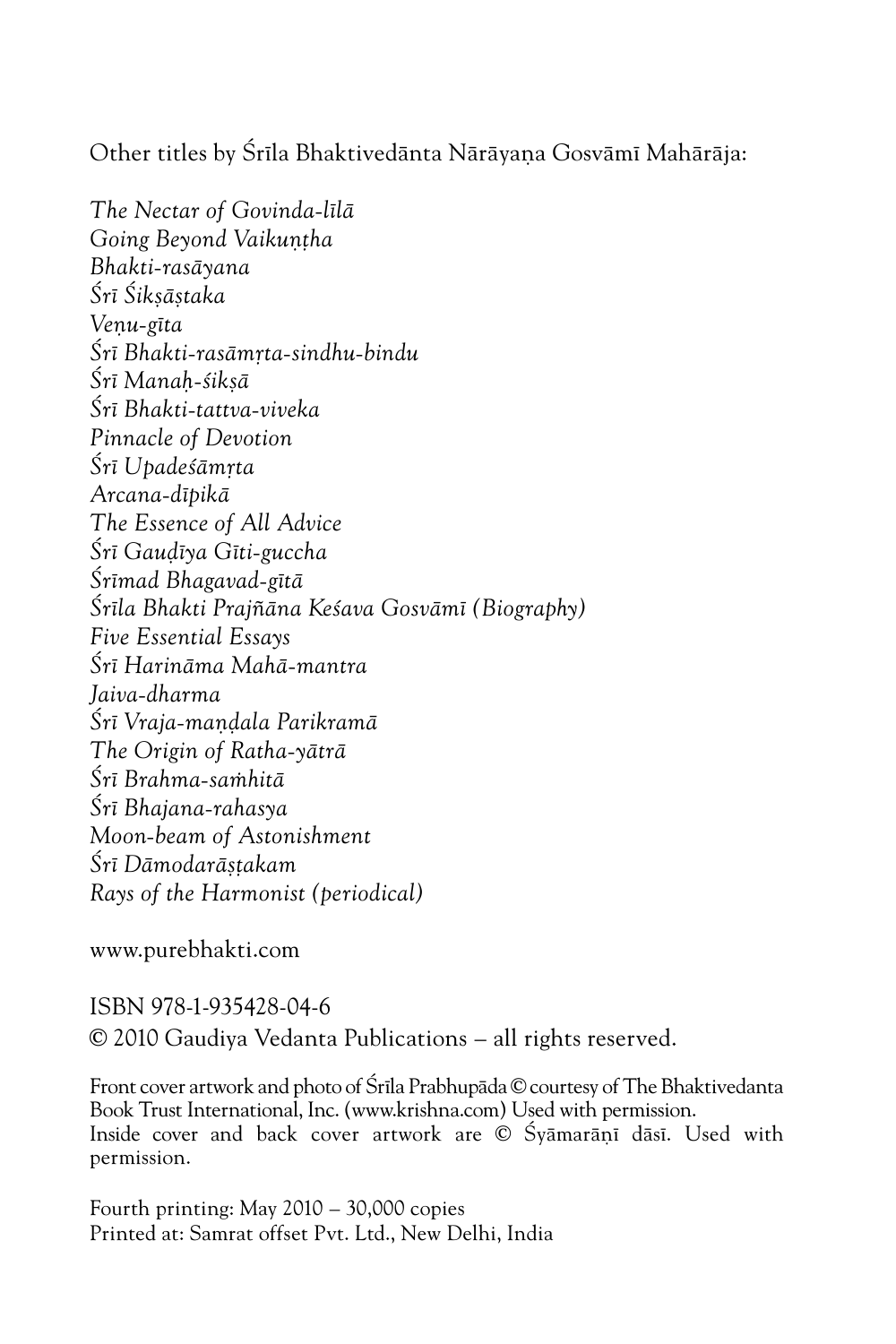# **Contents**

| Introduction |  |
|--------------|--|
|              |  |

#### **Chapter**

|    | 1. Hearing Krsna's Pastimes   |    |
|----|-------------------------------|----|
| 2. | The Lord's Childhood Pastimes | 5  |
|    | 3. Bound By Love              | 17 |
| 4. | A Flood Of Affection          | 31 |
|    | 5. The Glorious Fruit-Seller  | 43 |
|    |                               |    |

Contacts 49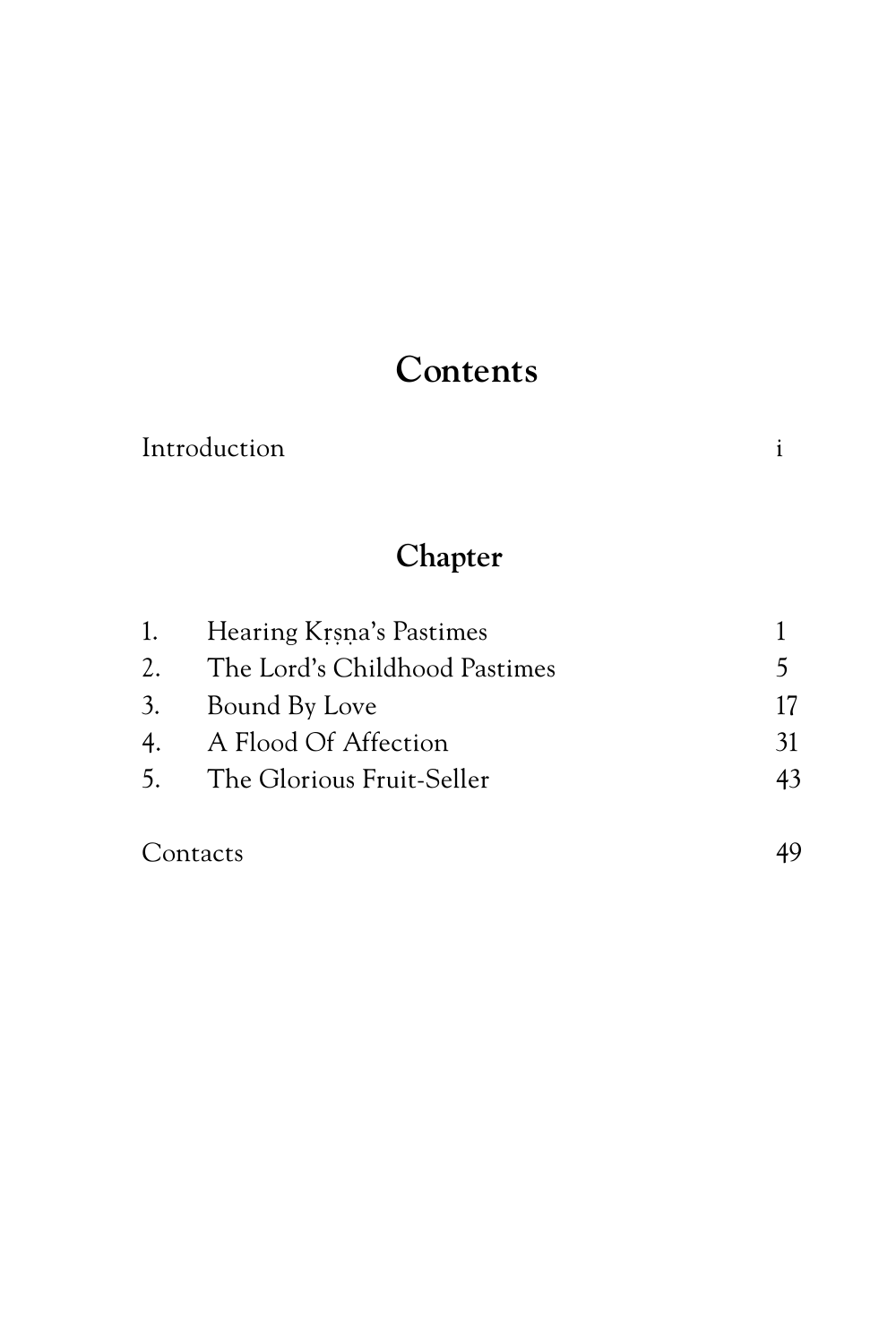

ŚRĪ ŚRĪMAD BHAKTIVEDĀNTA NĀRĀYAŅA **GosVämé Mahäräja**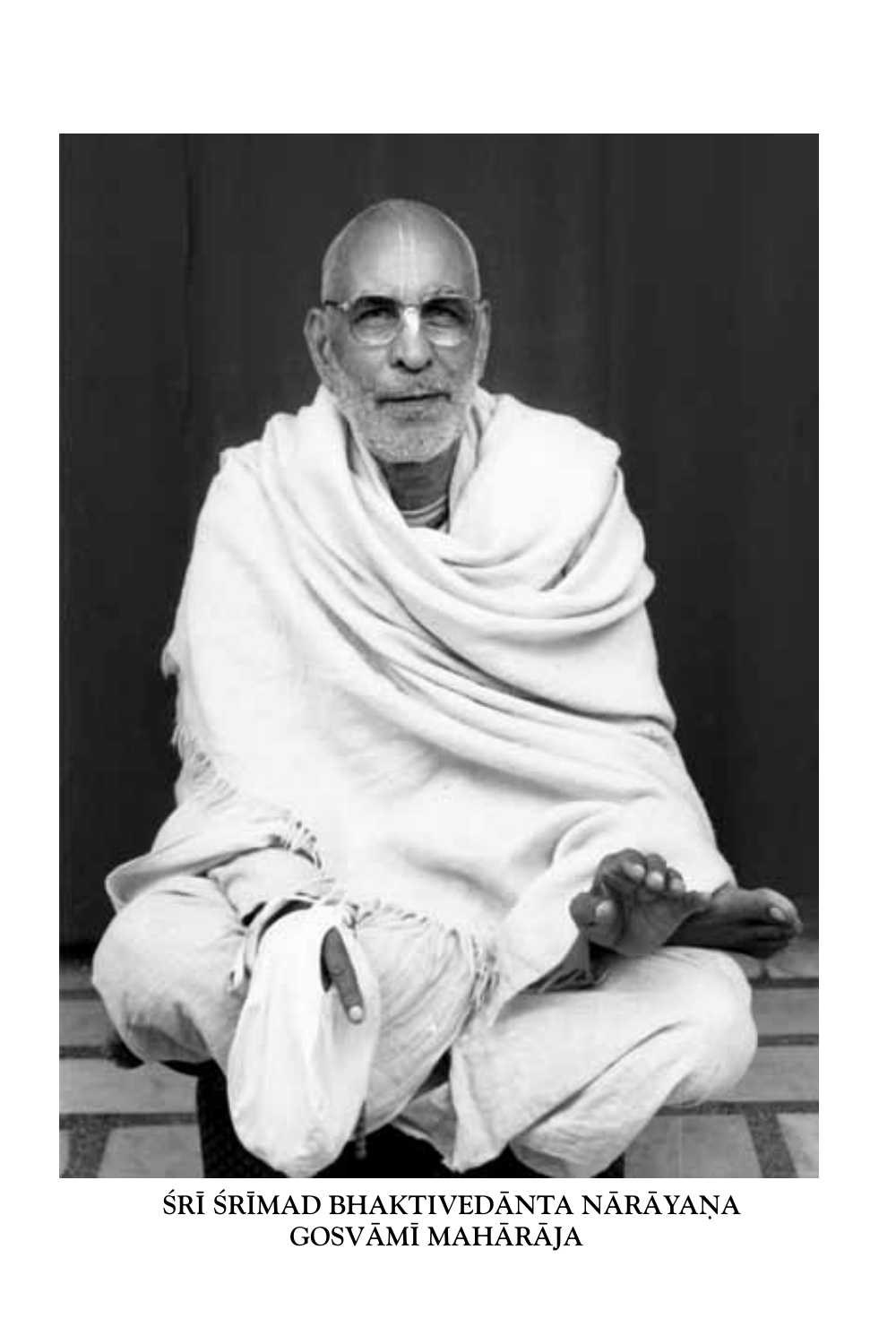

**Çré Çrémad A.C. Bhaktivedänta Swami Prabhupäda**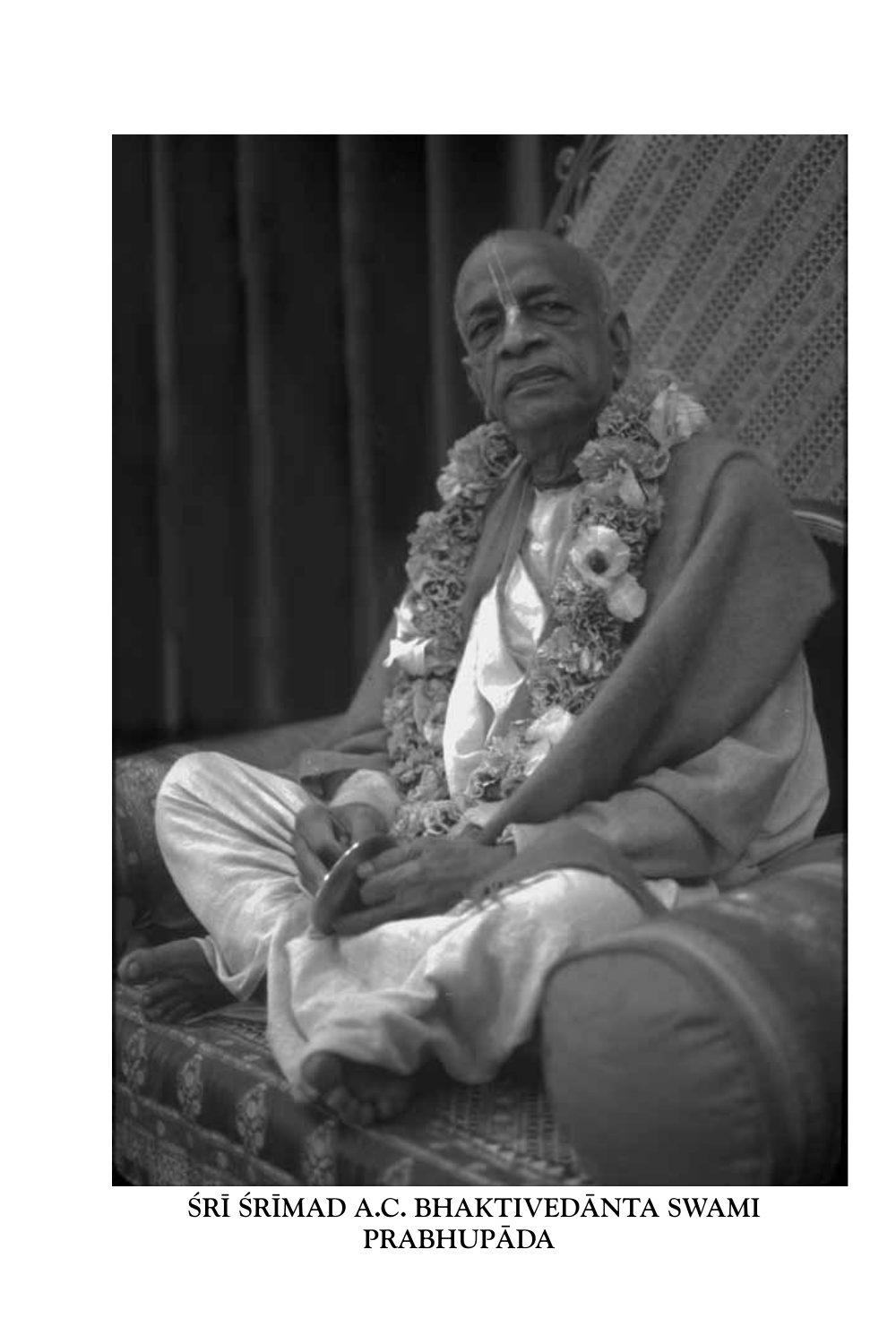

**Çré Çrémad Bhakti Prajïäna Keçava Gosvämé Mahäräja**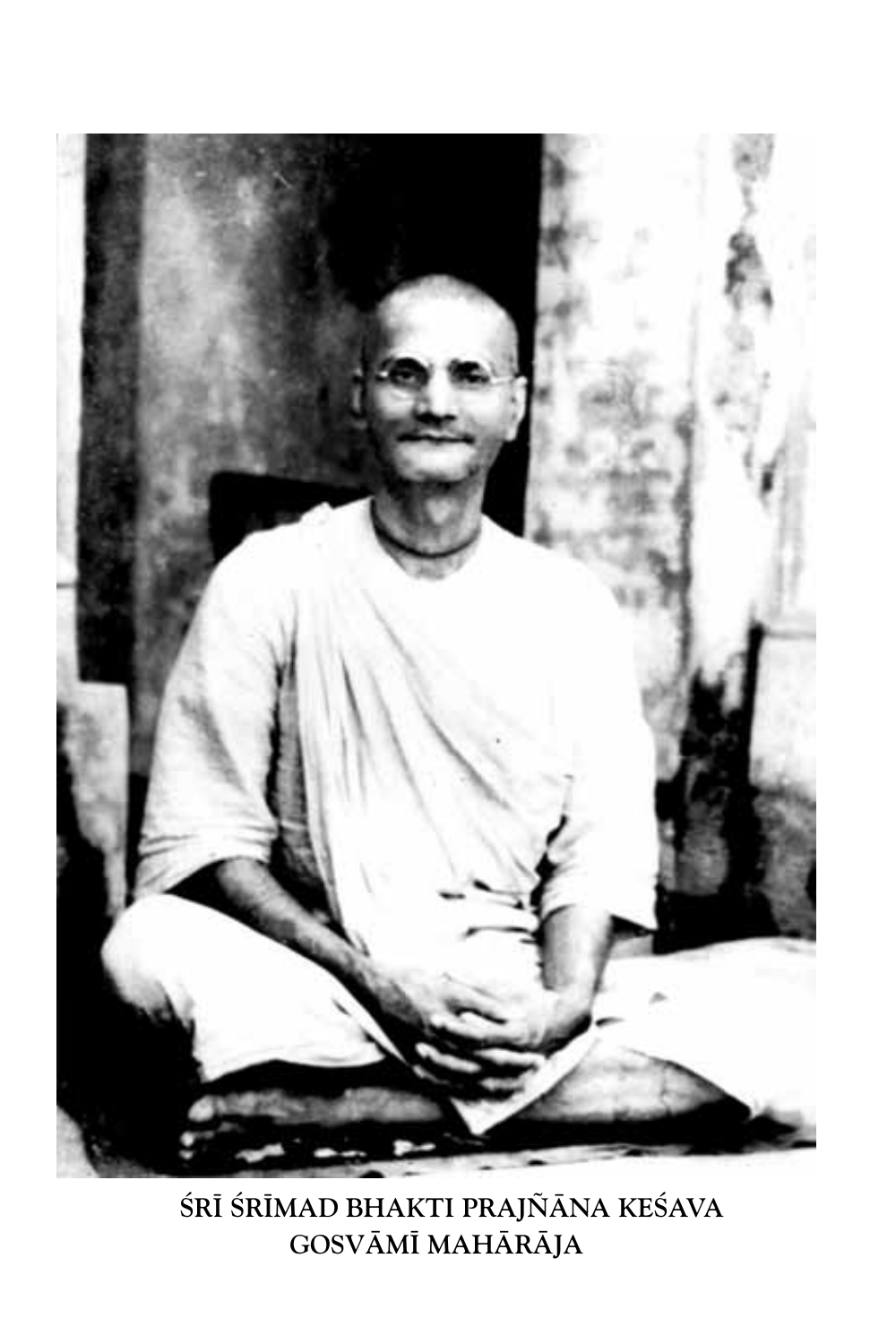

**Çré Çrémad BhaktiSiddhänta Sarasvaté Gosvämé Prabhupäda**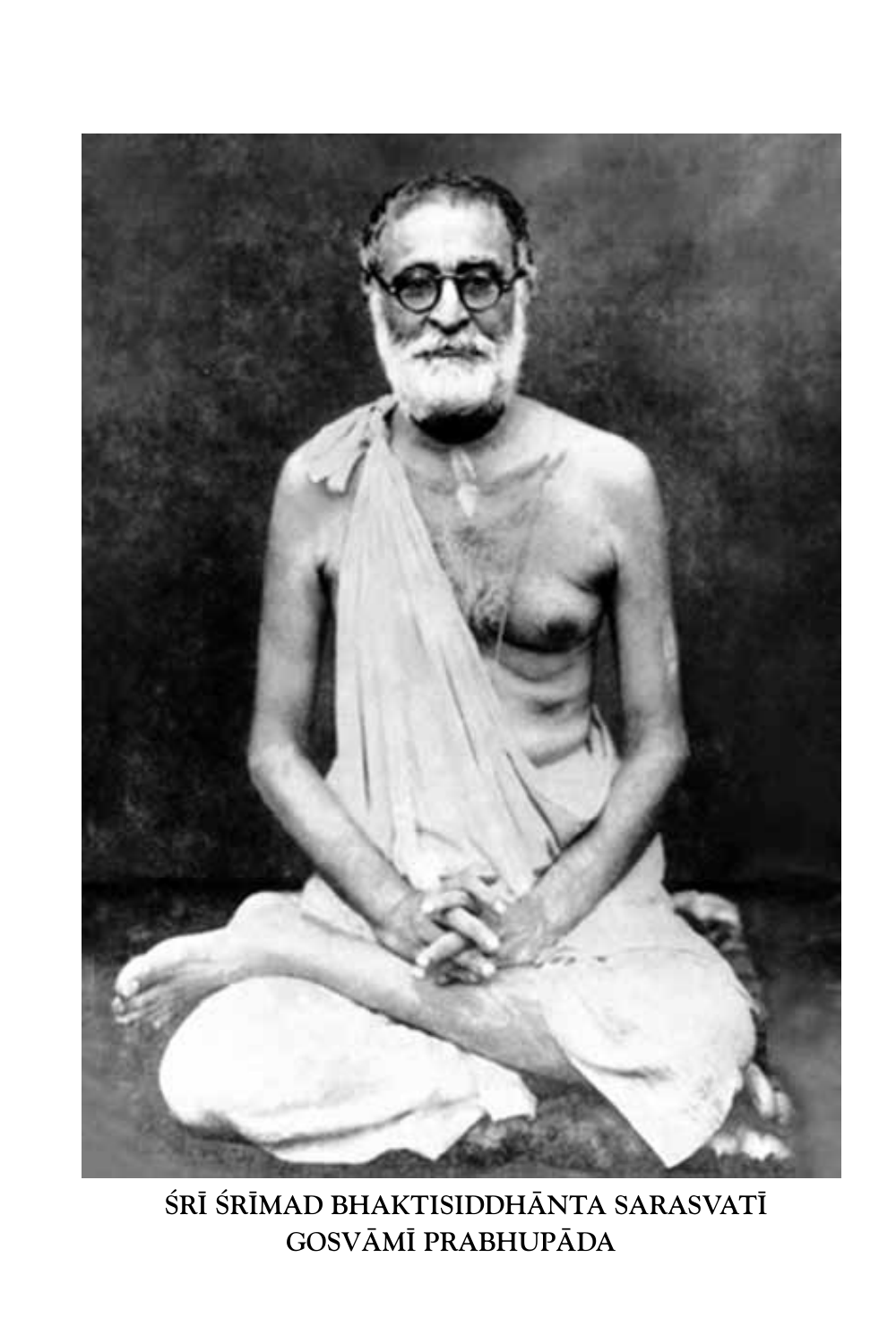### **Introduction**

 ${\rm T}$ his small book, "The Butter Thief," is a summary study of one of the most remarkable and illuminating pastimes of Śrī Krsna. the Supreme Personality of Godhead. This pastime is found in the venerable *Bhāgavata Purāna*, considered by self-realized authorities and scholars as the ripened fruit of the vast tree of Vedic literature. There are many religious scriptures that aim to help the conditioned souls living in this world, to realize their divine spiritual nature, and their eternal, loving relationship with God. However, nowhere except the Vedas and specifically the *Bhāgavata Purāna*, will one find such detailed revelation of the personal aspect of God, His transcendental world, and the sublimely sweet, loving pastimes performed by Him and His eternal, liberated associates.

To help the conditioned souls to awaken their attraction to the Lord, He mercifully descends to this world along with His associates and His abode, to display His magnificent transcendental pastimes. By hearing and contemplating these pastimes with attention and honor, a desire to be with the Lord and to serve Him will stir within the heart.

This book is compiled from a series of lectures delivered by Śrīla Bhaktivedānta Nārāyana Gosvāmī Mahārāja in Vrndāvana, India, the place of Śrī Krsna's divine birth and childhood pastimes. Śrīla Nārāyana Gosvāmī Mahārāja is a life-long devotee and self-realized scholar, deeply immersed in the sublime spiritual truths contained in Śrī Krsna's pastimes and instructions. The intention of these discourses is to reveal the extraordinary quality of the love that devotees feel for Śrī Krsna, and that He feels for them.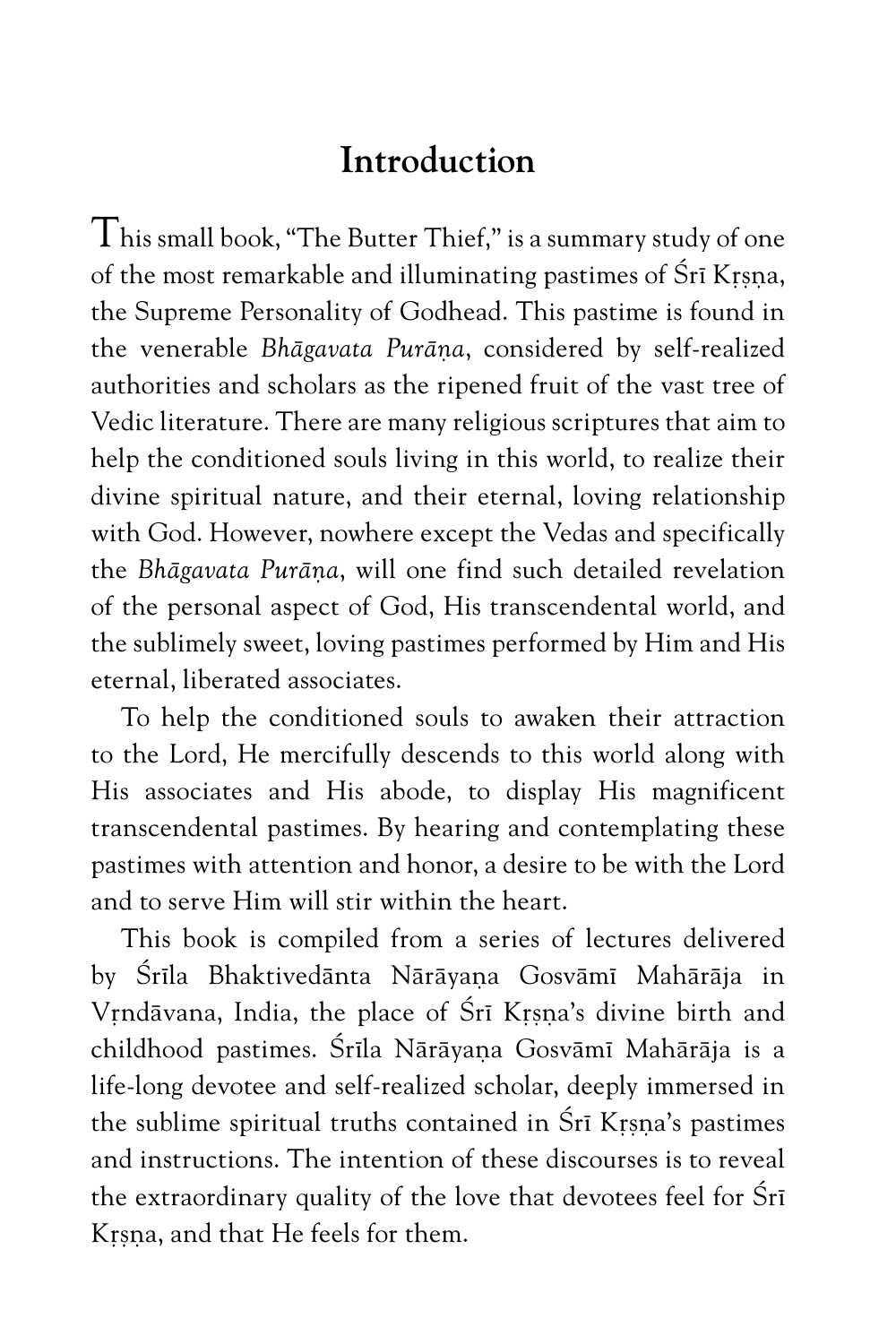That love may be exhibited in different moods. Some may express their love for the Lord as servants, or friends, or as parents, and even as wives or lovers. These roles are not imaginary or temporary, but are the actual eternal identity of the liberated souls. In these identities, the devotees exchange an infinite variety of enthralling spiritual sentiments with the ultimate object of their love, Śrī Krsna. By hearing of these loving exchanges, one may be elevated to that same plane of transcendent love.

This pastime of Śrī Krsna, where he is known as the Butter Thief, is particularly charming. Absorbed by His own desire, in the role of a naughty young boy, Krsna delights His mother and all the inhabitants of Vrndāvana with His sweet, childlike activities. One of His favorite pastimes is to stealthily enter into the homes of the other mothers in Vrndävana, and eat the butter that they have made and carefully hidden from Him. This butter, which they have churned with their own hands, is made while entranced in a mood of great love for Krsna. By stealing and eating this butter, He is actually tasting their love for Him, and stealing their very hearts as well.

Mother Yaçodä is concerned that her child is becoming too mischievous, and in order to keep Him from growing into a young rascal, decides to punish Him by binding Him to a large grinding mortar. The Supreme Lord, Who possesses unlimited, inconceivable potencies, thus agrees to be bound like an ordinary child, in order to experience the superlatively sweet mood of parental love and concern displayed by His mother. He thus becomes controlled by the love of His own devotee. This is the highest mystery in transcendental science. The Supreme Lord is the Controller of all controllers, yet He becomes submissive to the love of His dear devotees.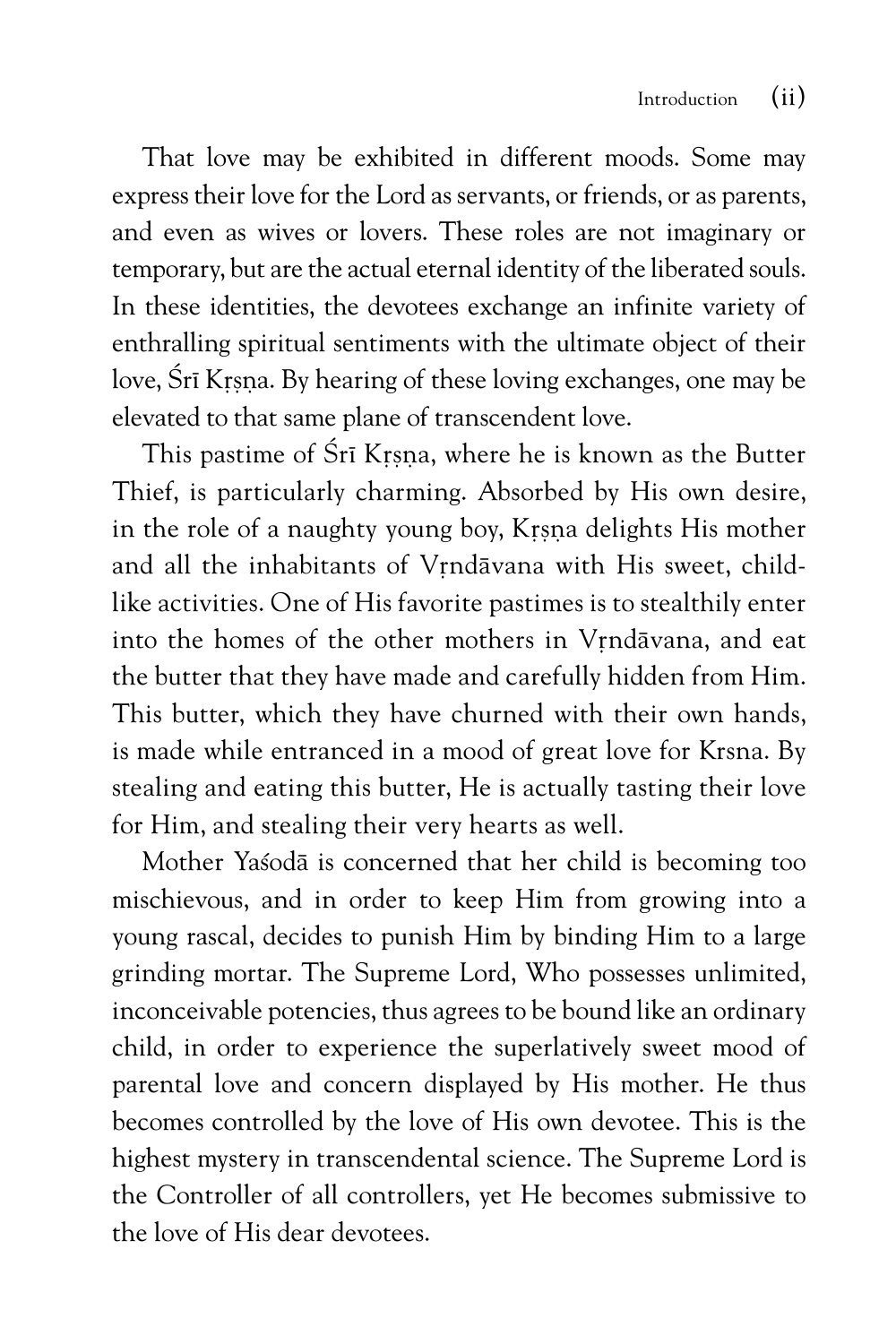In this engaging narrative spoken by Śrīla Nārāyana Gosvāmī Mahäräja, we get a glimpse of that eternal divine realm of the Lord, where every word is a song, and every step a dance, where Krsna and His devotees eternally engage in an ever-changing, ever fresh drama of sweet loving pastimes. May the Lord and His divine associates bestow Their mercy and grant us entrance into that most sacred Śrī Vrndāvana Dhāma.

This book is based entirely on the first edition compiled and edited by Śrīmatī Syāmarānī didi. The book follows the first edition with some minor changes based on additional information gleaned from more recent lectures and literature translated by Śrīla Nārāyana Gosvāmī Mahārāja.

*Humbly in the service of Śrī Guru & Vaisnavas,* 

Bhaktivedänta Vaikhanas Mahäräja

Śrī Rādhāstamī, 8th September, 2008 Bangalore, India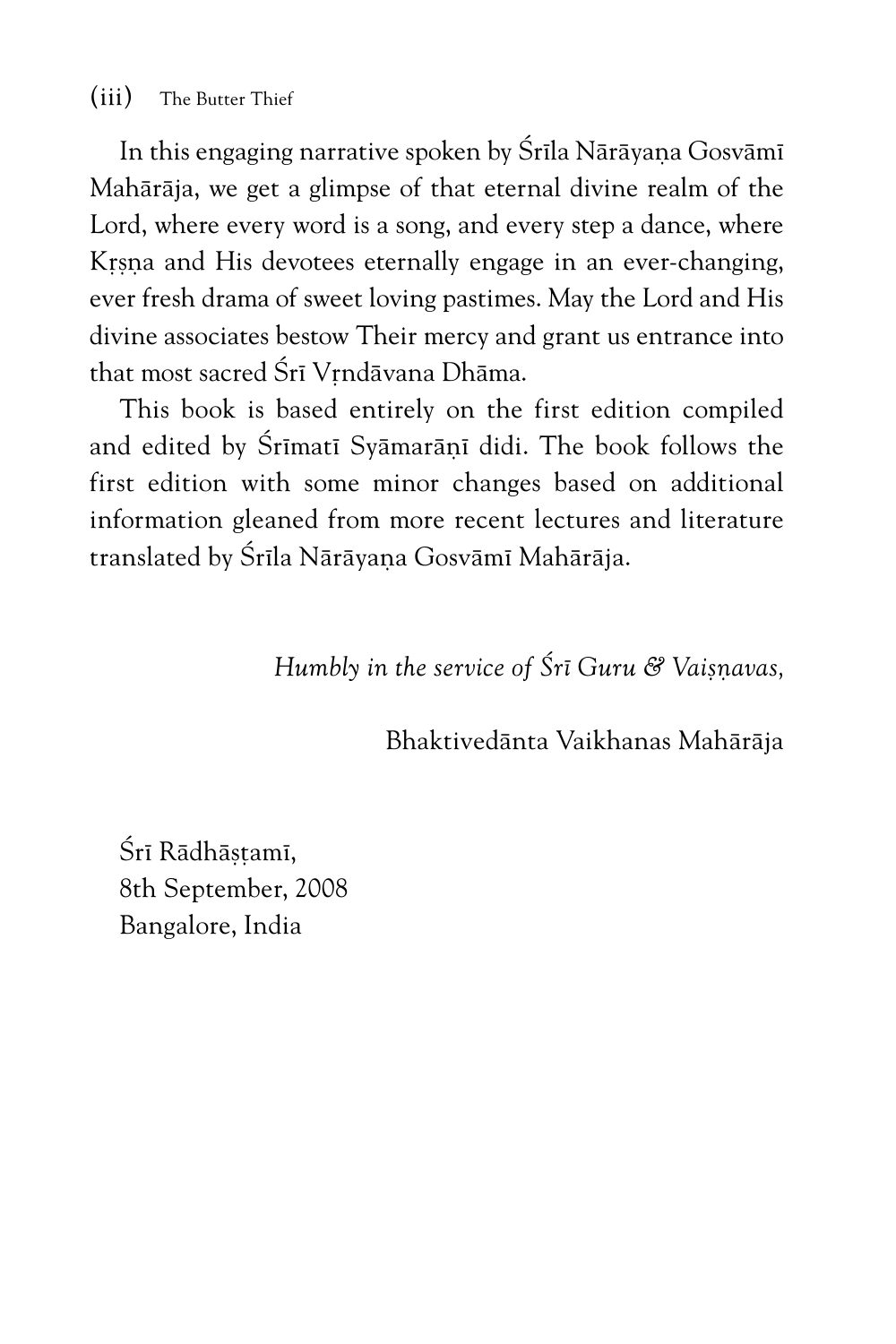# Chapter One

# *Hearing Kåñëa's Pastimes*

#### **Reliable and Essential Knowledge**

The Vedic culture of India is steeped in esoteric knowledge, and has developed to such a degree that the sages in this culture have discovered the soul. They have also discovered God within and without, and through research into the Supreme Personality of Godhead, they have even discovered and realised different relationships with God. We can never imagine or realise transcendental relationships with the Supreme Personality of Godhead through our imperfect material senses and knowledge.

However, the Supreme Lord Śrī Krsna Himself transmits transcendental knowledge through an unbroken succession of spiritual masters and disciples. He personally imparted this transcendental knowledge to Brahmä (the creator of the material universe). Brahmä then gave it to Närada, Närada to Vyäsa, and Vyäsa to Çukadeva. This process of disciplic succession established a body of transcendental knowledge that has descended to us from the perfect source. We should trust this disciplic succession and try our best to follow it.

What is God's transcendental nature? What can we know of His omnipotence and mercy? What relationship do we have with Him, and how can we realise this relationship and serve Him eternally? These topics have been elaborately described and explained in the great scripture *Çrémad-Bhägavatam*, which contains the essence of all Vedic literature. There are twelve cantos in *Çrémad-Bhägavatam*, and its most important instructions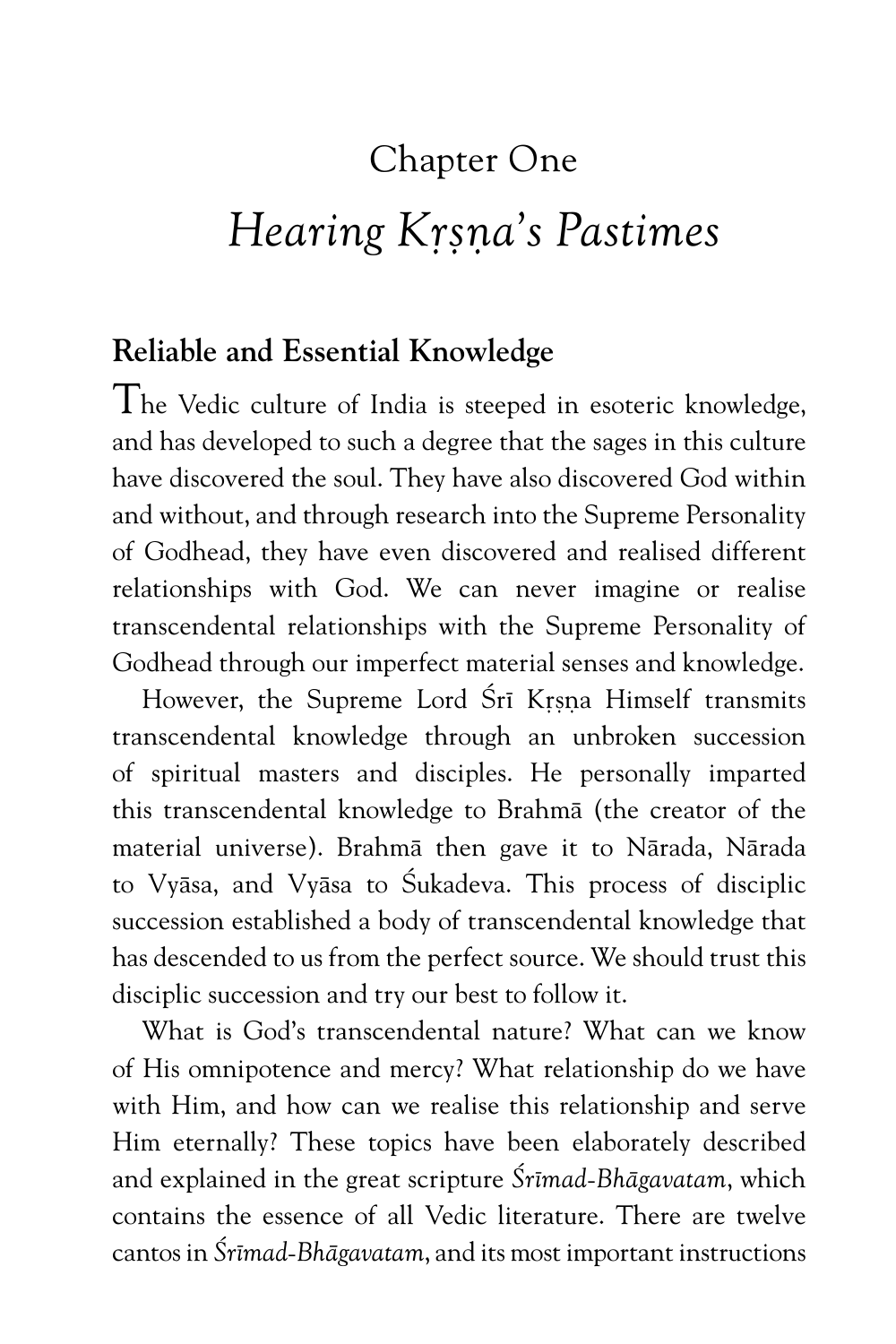are contained in the Tenth Canto. The purpose of this booklet is to explain the essence of the Tenth Canto. It is very attractive and enjoyable to read, and will help you to practise *bhakti-yoga*, linking with God through love and devotion.

#### **Bhakti-yoga**

We must practise *bhakti-yoga* in order to understand and realise the Absolute Truth. Otherwise, we cannot realise anything transcendental. In order to appreciate what *bhakti* (devotion) is, we must first know that the soul and Supersoul exist eternally. Krsna is eternally the one Supersoul, and the innumerable individual souls like us, are also eternal.

Two pure souls (the individual soul and the Supreme Soul, Krsna) can only come together through the medium of love and affection. This love and affection is called *bhakti-yoga*. There are many categories of transcendental love and affection, or *prema*. The liberated souls serve Krsna eternally in the pure and transcendental realm of Vaikuntha. Within Vaikuntha is Krsna's supreme abode, which is called Goloka-Vrndāvana. He is served there with the most perfect moods of transcendental love and affection (*prema)*.

Conditioned souls are materially bound, and covered by *mäyä* or illusion. They are only qualified to serve bodies which are made of matter, not spirit. Conditioned souls are always unhappy because they are suffering in the chain of birth and death. How can they realise their eternal transcendental identity and relationship with God? They have to practise *bhakti-yoga* from the beginning stages, and develop progressively and regularly from the stage of faith. This progresses to steadiness in devotional practices, then to awakening of spiritual taste, and to deepening transcendental attachment that matures into transcendental ecstasy. Finally one achieves full, pure love of God. This is the way.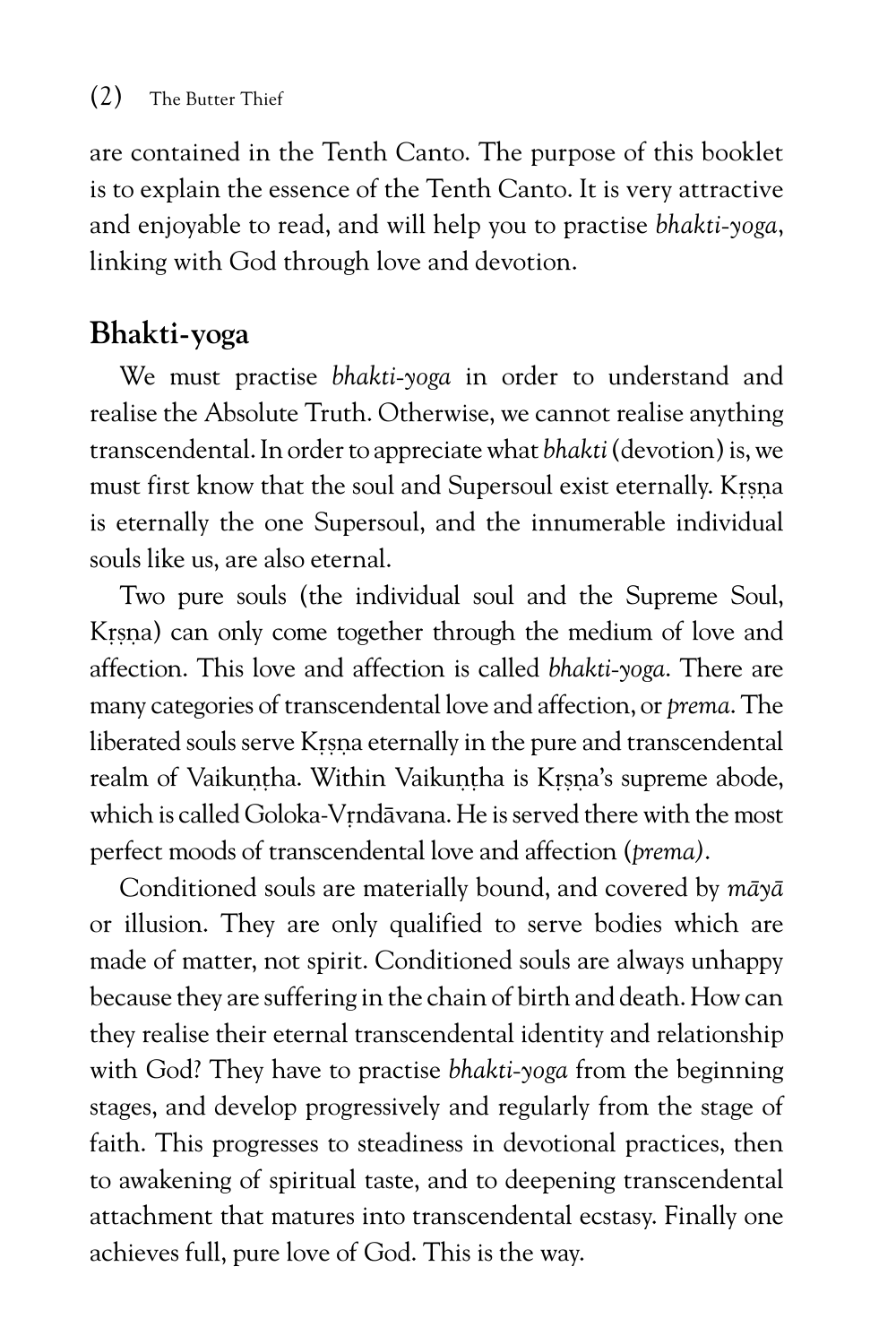#### **The Descent of The Lord**

It is only through *bhakti-yoga* that we can realise the Supreme Personality of Godhead. We cannot do so by any other means. The Supreme Lord is so merciful that He personally descends to this world to bestow His mercy on the conditioned souls who inhabit it. The Lord descends in various incarnations (*avatäras*) throughout history. The original form of the Lord from which all these other forms come is Krsna. Thus He is known as the original Personality of Godhead(*svayam-bhagavän*).

When Krsna descends to this world, He appears in His original transcendental form, which is attractive to all living beings. What to speak of human beings, He also attracts the animals, deer, birds, and trees. Krsna attracts all creatures, because He attracts the soul, which is present in all living things, even in water particles and dust. The soul is present everywhere. If you practise *bhakti-yoga*, you can see and realise this fact, and you will gradually develop devotion to Krsna.

People generally do not appreciate hearing philosophical conclusions alone. For this reason I want to explain about *prema,* pure transcendental love of God, by narrating Krsna's pastimes. This *bhakti-yoga* will appear more attractive if we explain the Tenth Canto of *Śrīmad-Bhāgavatam* - how Krsna descends to this world, how He protects the saintly persons and kills the demons, and how He performs His supremely attractive pastimes.

#### The Blessings of Hearing Krsna's Pastimes

Krsna's name and pastimes are not mundane things of this mortal world; they are transcendental. Hearing Krsna's pastimes is not an ordinary activity; it is also transcendental.

There is a vast difference between the mortal world and the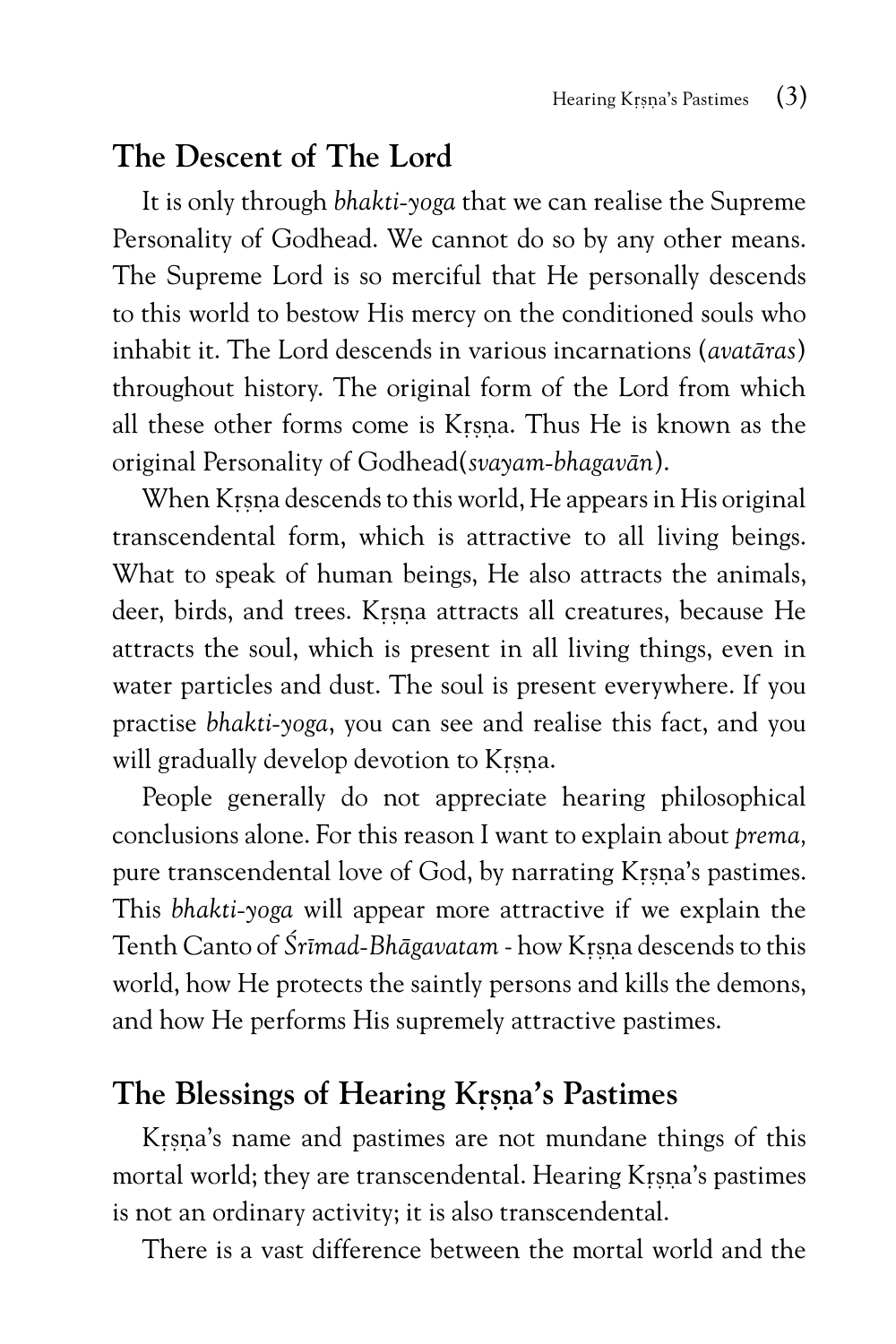transcendental world. When we glorify Krsna's qualities and pastimes, or chant His holy names, the transcendental sound vibration is extremely auspicious. Even if one is covered with ignorance and his heart is full of unwanted material thoughts and desires, still, if he has a little honour — just a very little these transcendental vibrations will come through his ears to his heart. These are not words in the common sense; Krsna Himself comes in these transcendental sound vibrations. How? His transcendental world comes into the heart of any person who has a slight fraction of faith (*çraddhä*). As one gains realisation, his whole heart becomes clean and pure, and his faith (*çraddhä*) becomes more condensed. Transcendental devotion (*bhakti*) then manifests in his heart, and he becomes a devotee.

This process actually begins when a devotee acquires faith in Śrī Gurudeva and accepts initiation from him. Under the guidance of Sri Guru, one begins the practice of devotional service (*bhajana-kriyä)*. All the unwanted material conceptions and desires flee from his heart, and all his bad habits go away (*anartha-nivrtti*). Then he develops fixed and stable practice of devotional principles (*nisthā*). This matures into a genuine spiritual taste for devotional practices (*ruci*) which evolves into transcendental attachment for the Lord (*äsakti*).

After that, his devotion develops to the stage of transcendental ecstasy (*bhäva*), and then fully ripened transcendental love for Krsna, or *prema*. At some point, he will give up his material body, mind, false ego, etc., and be situated in his pure spiritual identity. In a transcendental body, the devotee associates with Krsna as an eternal resident of Vraja, and becomes happy forever.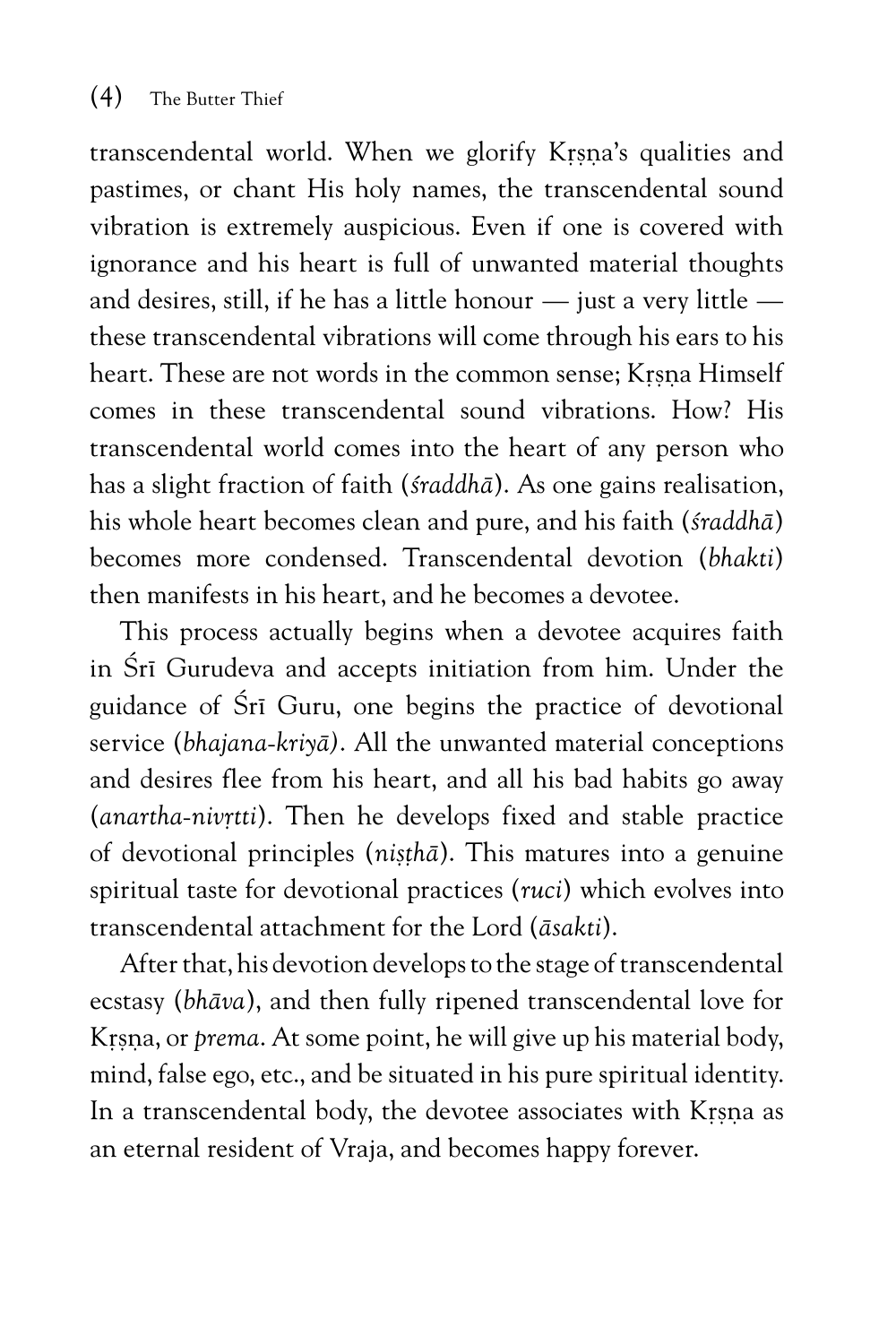### Chapter Two

# *The Lord's Childhood Pastimes*

#### **Introduction**

The Vedic literatures — including the first nine cantos of *Çrémad-Bhägavatam* — describe the extraordinary pastimes of the Supreme Lord, which are not at all possible for human beings, or even for the demigods. In these pastimes, it is clear to all that He is the Absolute, Supreme Personality of Godhead.

The Tenth Canto of *Çrémad-Bhägavatam* reveals confidential pastimes that only take place in Vraja, or Vrndävana. There the Supreme Lord appears like an ordinary human being, and His devotees do not think that He is the Supreme Lord. Rather, they see Him as the supremely attractive personality, and they can therefore serve Him in intimate moods of love and affection. This would not be possible if His devotees thought that He is God.

In these Vraja pastimes, Krsna appeared to take birth, perform pastimes as a helpless baby, and then mature into childhood and youth. However, unlike us, He is not subject to the changes imposed by material nature. He only acts as an ordinary child to delight His affectionate devotees. He is always the same unchanging, all-knowing, all-powerful, transcendental Supreme Personality of Godhead. But to facilitate these pastimes, His pastime potency Yogamäyä, covers His knowledge, so that even He forgets that He is God. Thus, He and His devotees can become completely absorbed in these intimate, loving exchanges.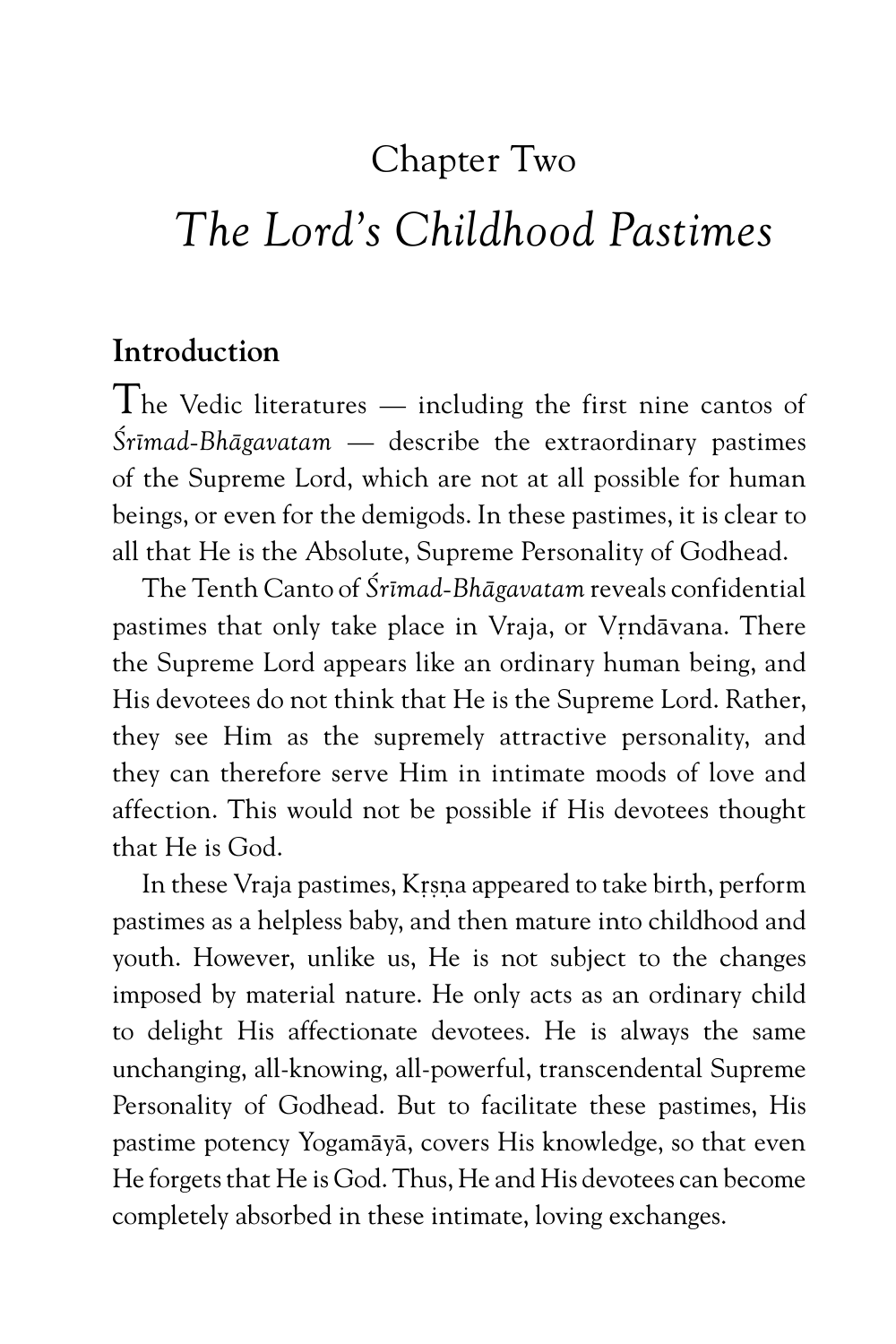#### **One Absolute Ttruth Appearing as Two**

Krsna and Baladeva are the Supreme Personality of Godhead. One may ask how two Personalities can both be the Supreme Personality of Godhead. We should understand that although They manifest two bodies, Baladeva is actually non-different from Krsna. They are both One. Krsna has appeared in the body of Baladeva, and the purpose of this incarnation is to teach us how to serve Krsna.

Baladeva Prabhu is the sum total of the eternal principle of *guru*. He imparts all the eternal truths and principles, and teaches us how to serve Rādhā and Krsna, that is, Krsna with His eternal consort.

#### **When The Absolute Truth Grows Up**

We, conditioned souls, start life as babies; then grow into children, youths and adults, and from adulthood, we advance to old age. Krsna, however, does not go through these stages. In His eternal pastimes in the spiritual world, He is always a very beautiful teenage boy. He never becomes older or younger. However, when He displays His pastimes in the material world, He manifests all these stages of growth in order to increase the love and affection of the devotees and to attract the minds and hearts of the conditioned souls in this world.

Although Krsna and Baladeva are the Supreme Personality of Godhead, They played in Vraja as naked babies, and crawled everywhere on Their hands and knees. Krsna's mother is called Yasodā, and Baladeva's mother is called Rohinī.

Sometimes, Krsna or Baladeva would see a snake and catch it. When Yasoda and Rohini saw this, they became afraid. Sometimes the boys would put Their hands in the mouths of wild dogs, and the dogs became very calm.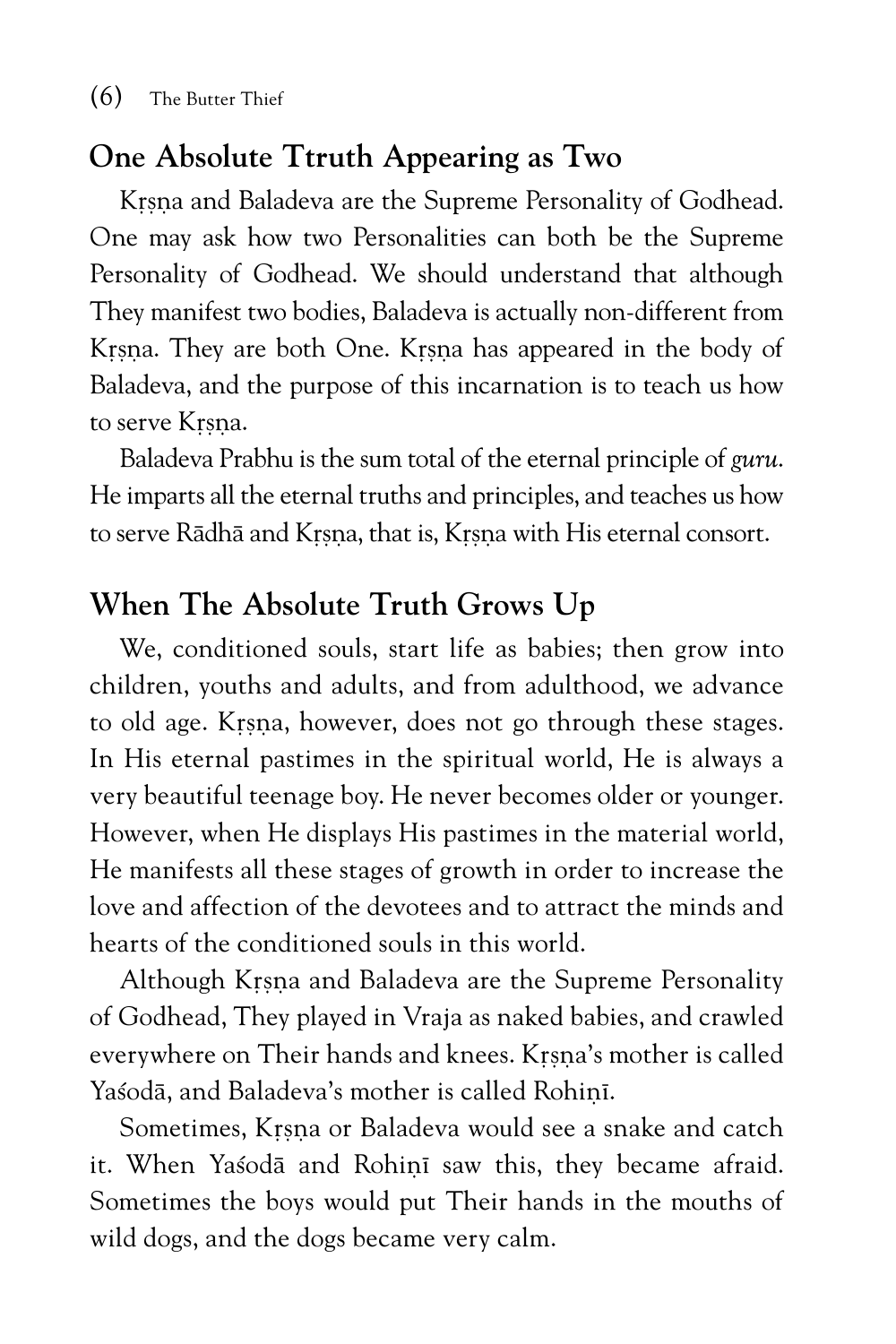They learned a very good game; They would seize the tail of a dog or a calf, and hold on tightly, and the dog or calf would playfully drag Them around the yard. Sometimes Krsna and Baladeva would catch the horns of very large and ferocious bulls, and wrestle and play with them, and the bulls would lovingly play with Krsna and Baladeva.

#### Yaśodā Remebers Krsna

While Krsna and Baladeva were still very young babies, They sometimes crawled to the outer gate of the house. If They saw anyone, They became afraid. They remembered Their mothers, and at once turned back, and rushed to sit in their laps. And what did Yasodā, and Rohinī do then? They put Them in their laps, covered Them with their veils, and caressed Their hair; and then with tears in their eyes, and with melting hearts, they put their breasts in the mouths of Krsna and Baladeva.

Sometimes a neighbor would come into Yasodā Maiyā's courtyard. What did she see? Yaçodä Maiyä engaged in churning butter and performing other duties, just to prepare something for Krsna. She had no other occupation. She was always engaged in serving Krsna, and whenever she was performing service, she always remembered him and sang: "Govinda Dämodara Mädhaveti, Govinda Dämodara Mädhaveti."

Krsna was crawling in the house and courtyard, and she was making everything neat and clean to protect Him. While she did so, she was singing like this: "Govinda Dämodara Mädhaveti, Govinda Dämodara Mädhaveti."

Sometimes she was engaged in grinding something with a pestle and mortar, and as she did so, she sang: "Govinda Dämodara Mädhaveti, Govinda Dämodara Mädhaveti."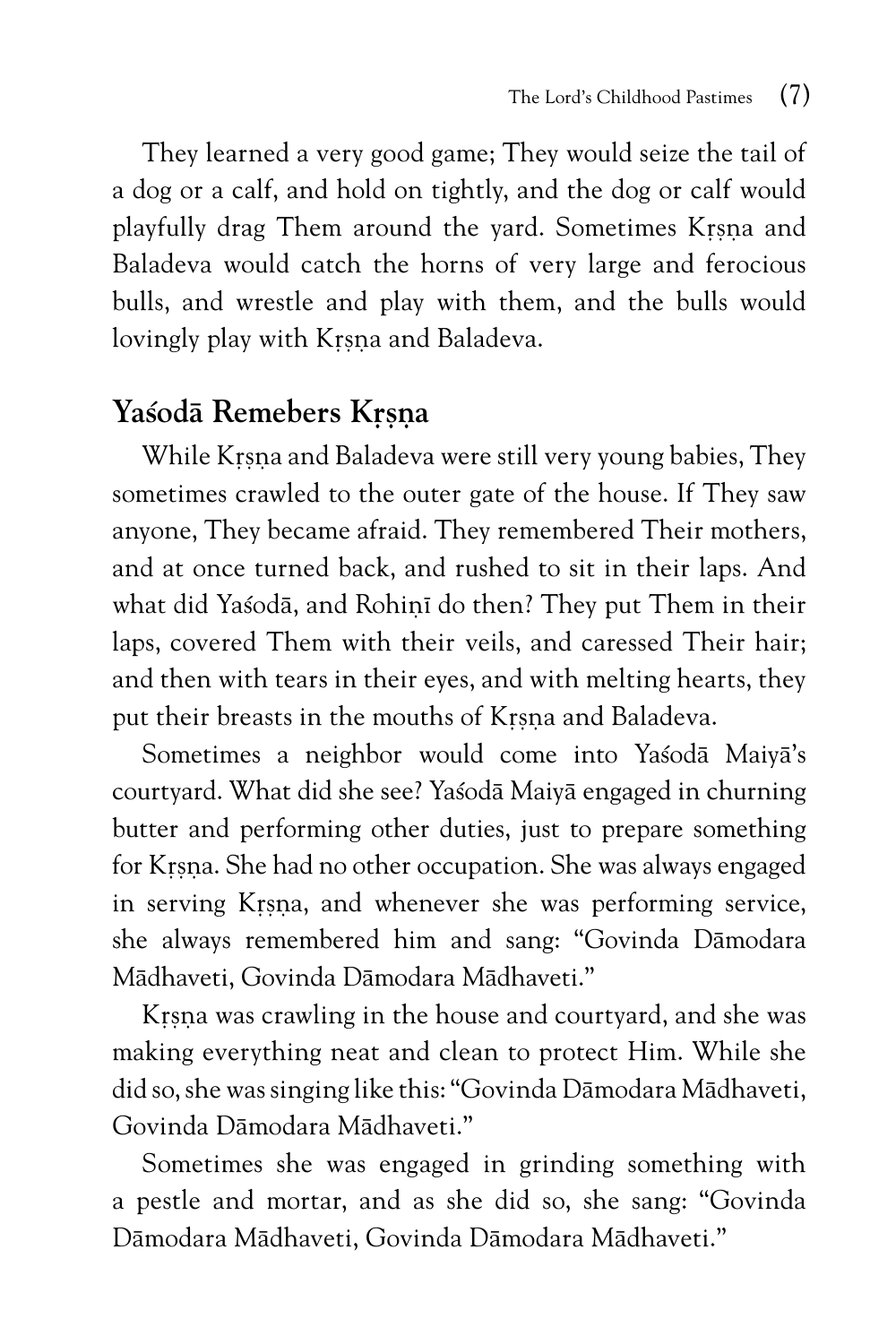Sometimes she engaged her servants in various tasks. At other times, she gave some pomegranate seeds to the parrots and told them, "You should sing like me. Sing this song: Govinda Dämodara Mädhaveti, Govinda Dämodara Mädhaveti."

Yasodā Maiyā was not the only one who remembered Krsna while she performed her household duties. All the *gopés* (cowherd ladies) of Vraja always thought of Krsna while they were in their homes. They carried on their everyday activities eagerly waiting for Him to come to their houses and steal some butter.

They used to think, "He must surely come, and then, somehow I will play a trick and catch hold of Him." The Vraja *gopés* spent all their time serving Krsna by performing their activities in this mood.

Sometimes, at about seven in the morning, they would stop what they were doing and gather together at Yasoda's house. Why? To see Krsna. He was so beautiful that they had more love and affection for Him than they had even for their own sons. They longed for Krsna so much: "Oh, we want Krsna to be our son, so that we can give Him our breast milk, and serve Him with so much love and affection."

#### **Baby Wrestlers**

All the *gopés* felt this way, and the cows did, too! Sometimes, the cows would come into the cowherd town of Nandagräma, and stand waiting. Then Krsna and Baladeva used to go out, and lie down on the ground beneath them, and the cows udders would spontaneously pour milk into Their mouths. The cows would think, "If only Krsna were my son! Then I could give Him my milk, and show Him my love." This mood was everywhere in Vraja.

Krsna and Baladeva began growing up, and when They were about one and a half years old, They could stand up, and walk a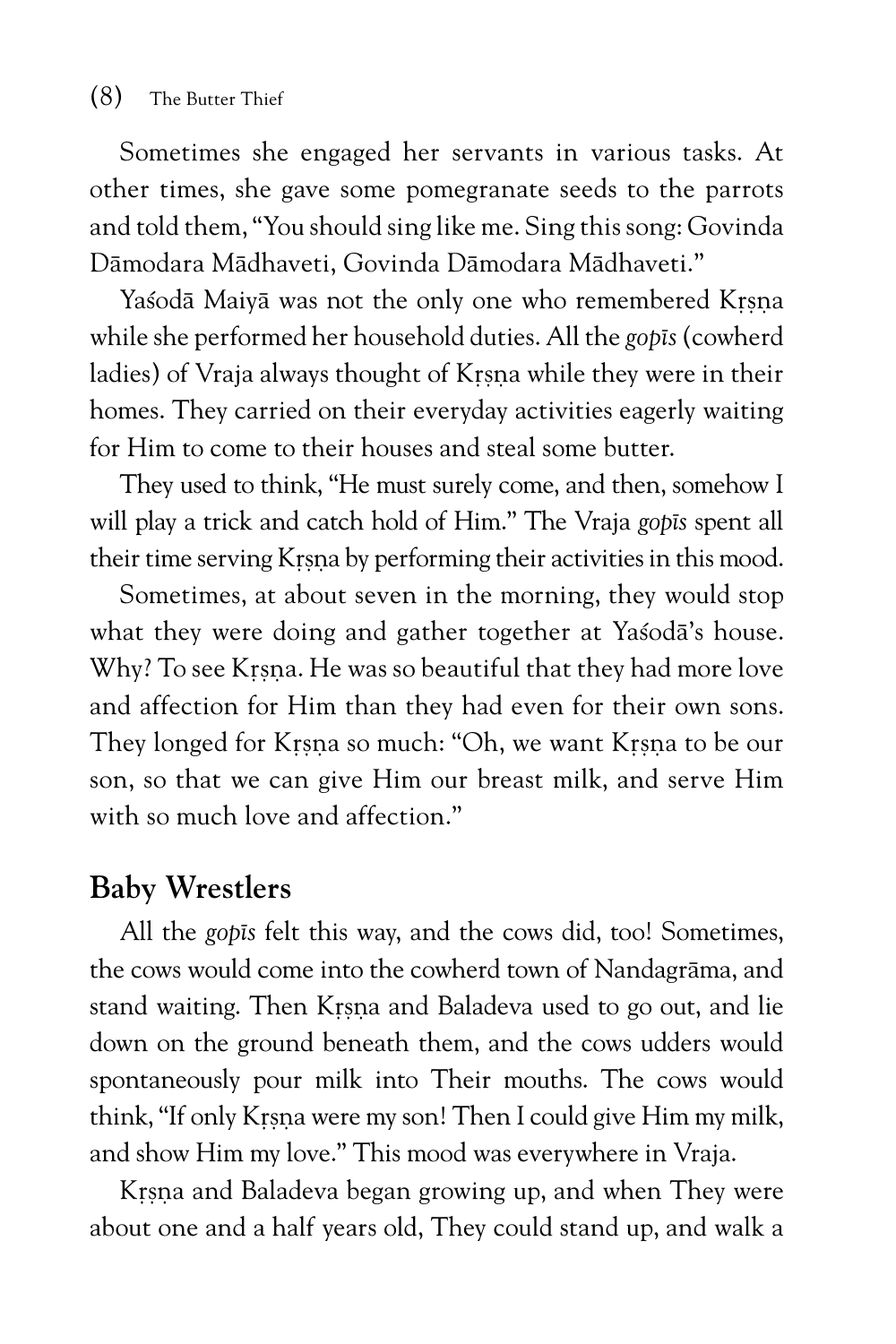little. Sometimes They fell down, as well. The *gop* is who came to see Them were divided into two parties. One party took Baladeva's side and the other supported Krsna. The *gop*<sup>15</sup> on Krsna's side announced, "Krsna is so strong that He can defeat Baladeva." Then Baladeva Prabhu's party would disagree: "No, no, Baladeva is stronger than Kåñëa." The *gopés* on Kåñëa's side said, "If Krsna defeats Baladeva, I will give Krsna a *laddu*." And the *gopés* in Baladeva Prabhu's party said, "If Baladeva wins this battle, then we will give Baladeva a *laddu*."

Krsna and Baladeva could understand what was going on, and in this way, the *gopés* inspired the two brothers to wrestle with each other. Krsna and Baladeva were naked, and stood opposite each other. They began to slap Their thighs and chests like adult wrestlers. Then They caught hold of each other and tried to bring each other to the ground. They were equally matched and sometimes Baladeva would almost defeat Krsna but then, Krsna would turn just in time to defeat Baladeva. Then Baladeva would defeat Him. They were going on like this — back and forth — and everyone would sing and clap to see the fun. All the *gopés* were overjoyed to see this play.

#### **Complaining in Love**

As Krsna grew older and bigger, He often wore only a golden chain around His waist, which tinkled and jangled as he walked. He always wondered, "Where is that sound coming from?" He used to look here and there, not realising that He was making the sound Himself.

The *gopis* still came to see Krsna, but now they came to Yasoda Ma to complain about her son: "Sometimes Krsna comes to our houses, and He steals our butter, even though we have hidden it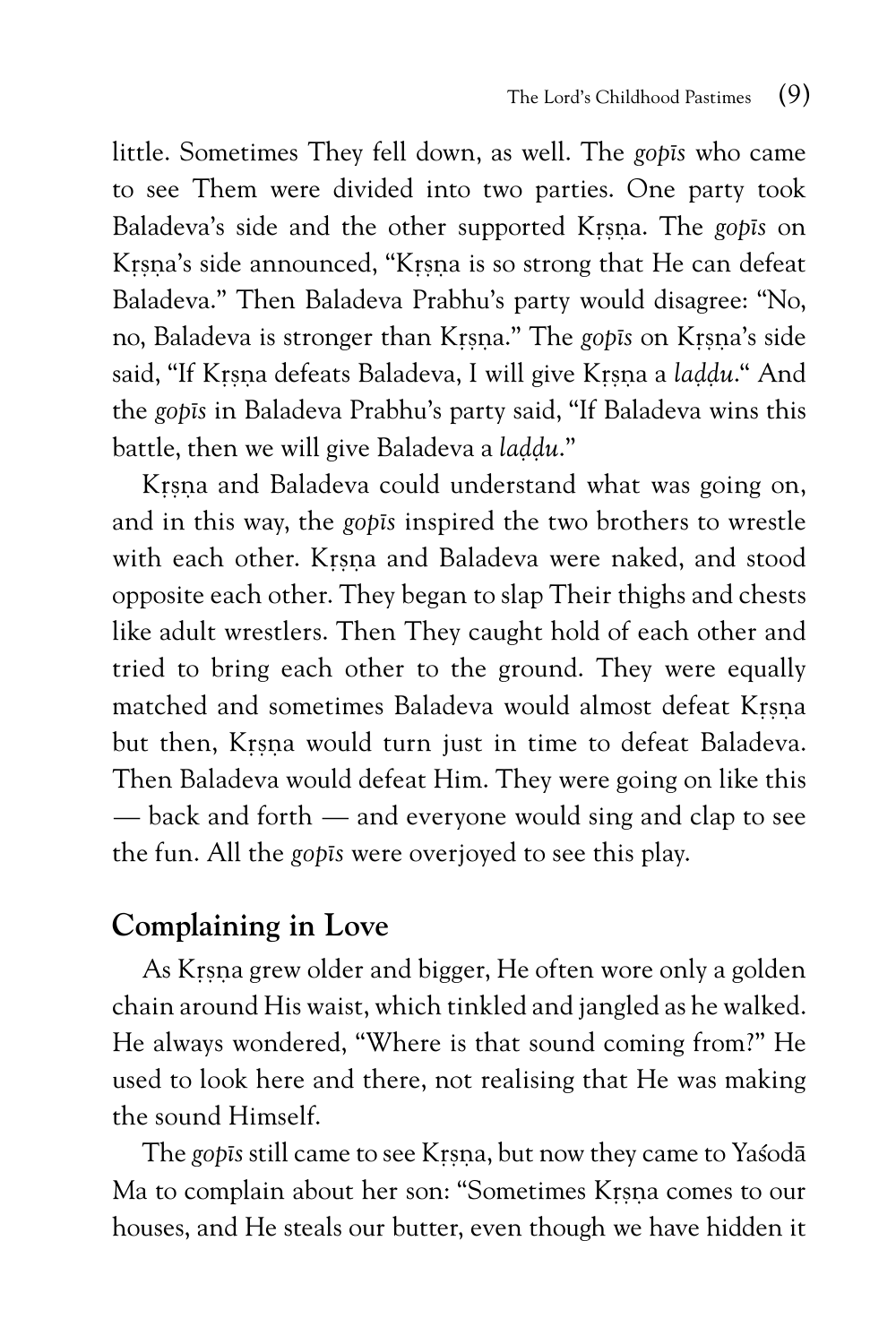in different places. He has so many friends — Sudāmā, Śrīdāmā, Subala, Madhumangala — and they're always with Krsna. They're just like mischievous little monkeys." Krsna's baby friends were all naked, and they were His constant companions.

When the *gopés* came to Mother Yaçodä to complain about Krsna, they were not at all angry. On the contrary, they felt sorry for Yaçodä. They thought, "Yaçodä is not as fortunate as we are. Krsna comes to our houses and plays here and there, and steals things according to His own sweet will; but He doesn't steal things in His own house, and He does not play so sweetly there. So Yasodā is not as fortunate as we are, because she doesn't see all these sweet pastimes. We are so blessed." It seemed as if they were coming to complain to Yasoda. But really, they were only pretending to complain, so they could relish sharing stories about Krsna, and let Yasodā know how sweet her son was.

Here are some of the stories that Yaçodä's friends would tell her: "Oh! Your boy has become so naughty! He enters our houses, and plays so many mischievous tricks. He steals our butter, and then He hands it out to his friends, and even to the monkeys.

"Sometimes He makes a crafty plan, and tells one of His friends, 'You go to your mother, while we hide in the shelter of a tree, or another good hiding place just outside the house. Say to your mother, Oh, come quickly! Someone has untied the calf's tether, and it's running free. Now it's taking its mother's milk, and soon there won't be any left.'

"When the boy tells his mother, the *gopé* goes chasing after the calf, and while she is away, Krsna and His friends enter her home, and steal butter and whatever else they want."

Sometimes a *gopé* would hide in her own house thinking, "Krsna must come, and then I will catch Him." Sure enough,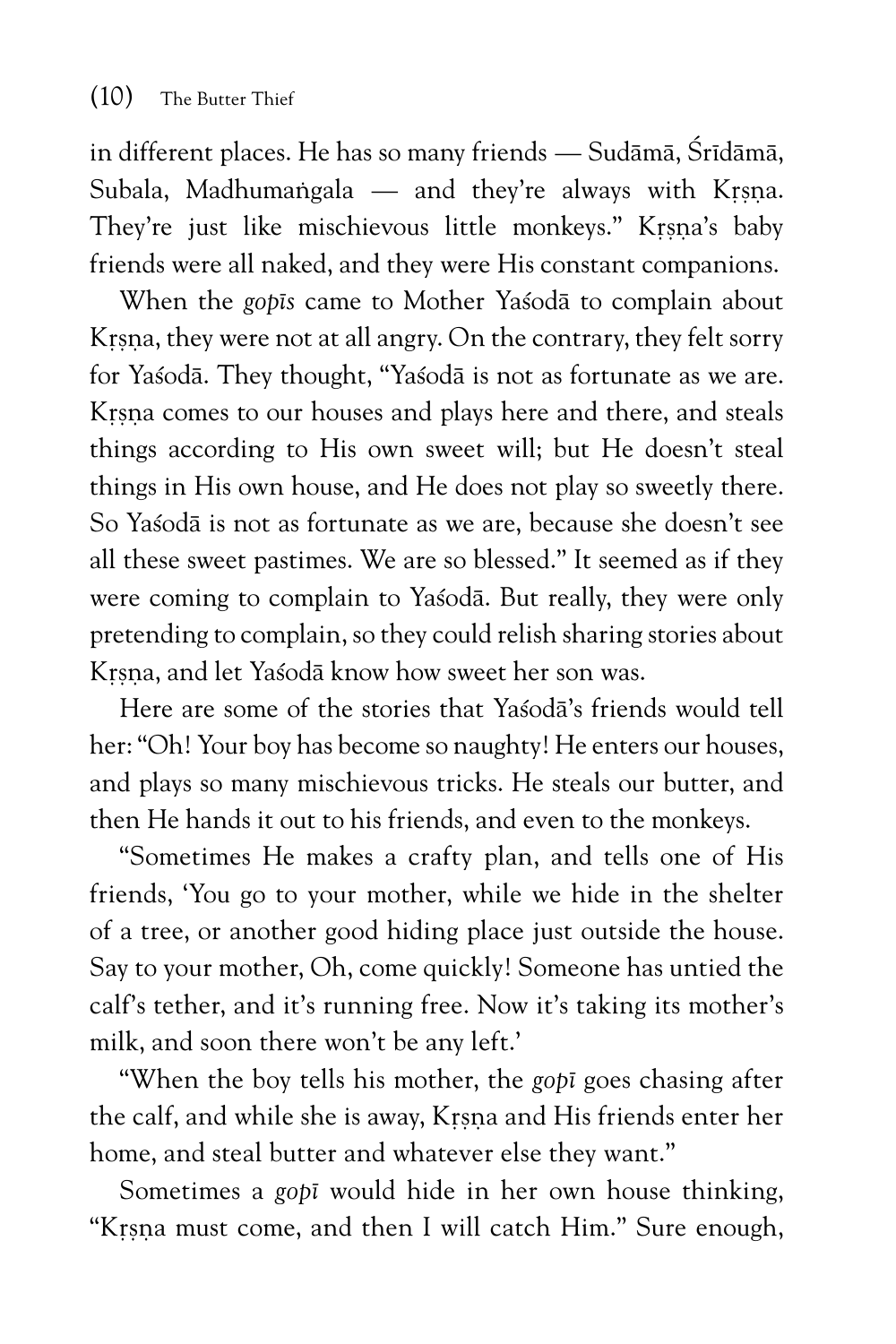Krsna would creep in and put His hand in the pot of butter. The gopi would suddenly pounce on Krsna and scold Him:

"Oh! You are stealing in my house?"

Krsna would say, "Oh, Mother, I came here because I thought this was My home and you are My mother. It never occurred to Me that you're not My mother, and I certainly didn't think you'd catch hold of Me and beat Me." Saying this He smiled, and the *gopé*'s heart melted. Although she had caught hold of Krsna's wrist, He wrenched His hand free and ran away.

#### **The Runaway Calf**

One day a *gopé* told Mother Yaçodä, "Today, I caught your son Krsna in the act, with His hand right in a pot of butter. I asked Him, 'Why have You come here? Did You come to steal butter?'

"'No, no mother! I was searching for My calf. I was playing with him today, and he ran away. So I followed him, but he jumped into this pot.'

"Oh, your calf has jumped in this pot, has he?

"'Yes, Mother', your son replied very innocently. And when He pulled His hand out of the butter pot, He was holding a marble toy calf! Then He and His friends all began to laugh, and they quickly ran away."

Krsna is the Supreme Personality of Godhead, and He always wants to please His devotees. Krsna's other incarnations are not like He is. Everyone can worship Krsna, but Krsna Himself wants to worship His pure devotees, serve them, and fulfil their desires. Krsna's pure devotees in Vraja think, "I really want Krsna to come to my house and steal butter from me," and that is why Krsna comes. Otherwise, Krsna will never come to any home.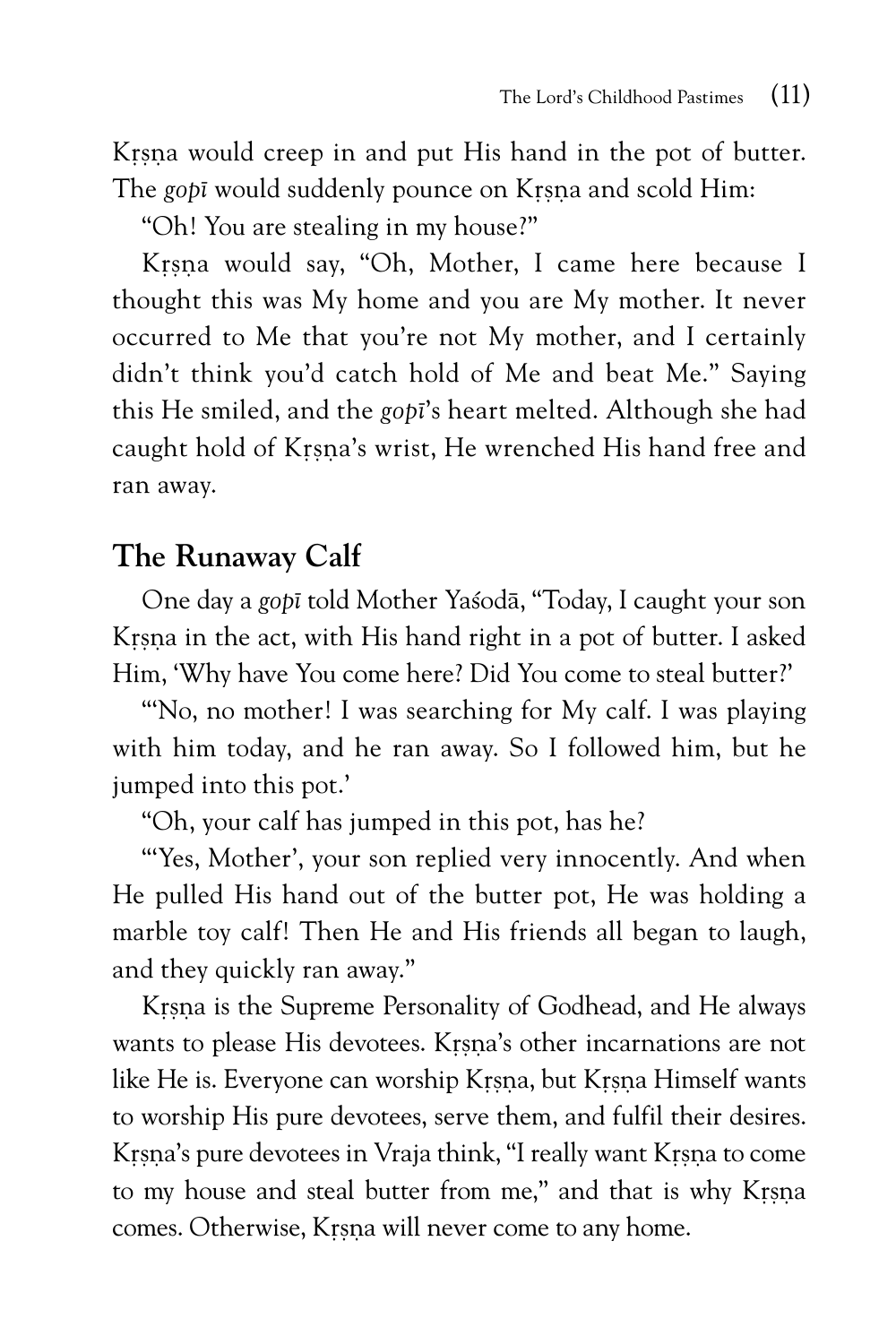#### **Krsna Only Accepts Love And Affection**

Krsna will only accept an offering that is made with love and affection. One incident that shows this took place many years later in Hastinäpura.

It is well known that Arjuna and his four brothers were Krsna's very dear friends and devotees. Duryodhana, who also lived in Hastinäpura, was the sworn enemy of Arjuna and his brothers (later they fought each other at the Battle of Kuruksetra), but he wanted to invite Krsna to a feast. Duryodhana was very wealthy, so he served preparations of delicious foodstuffs — such as *Iaddu*, *perä*, *kachoré*, *sandeça* and *mäkhan* — in golden dishes, and water in golden cups. Then he requested Krsna, "Please come and take Your meal with Me."

Krsna objected, "I can't eat anything, because I have no appetite. I only eat anything where there is love and affection, I can never eat with you, because you have no love and affection for Me! I came to Hastinäpura to ask you to make peace with Arjuna and his brothers, but you have not complied. How can I take My meal with you? I'm not a beggar, and I'm not hungry."

#### **Delicious Banana Peels**

Shortly after rejecting Duryodhana's opulent feast, Krsna went to Vidura's house. Vidura was Krsna's devotee, and was also very affectionate to Arjuna and his four brothers. In fact, on several occasions he had saved them from great danger.

Because of this, Krsna was very fond of Vidura. When Krsna got to Vidura's house, Vidura was not there, so Krsna pleaded with his wife Vidurānī, "Oh, Vidurānī Maiyā, I am so hungry! Please give Me something to eat." Vidurānī was very affectionate to Krsna, and she was anxious to serve Him. She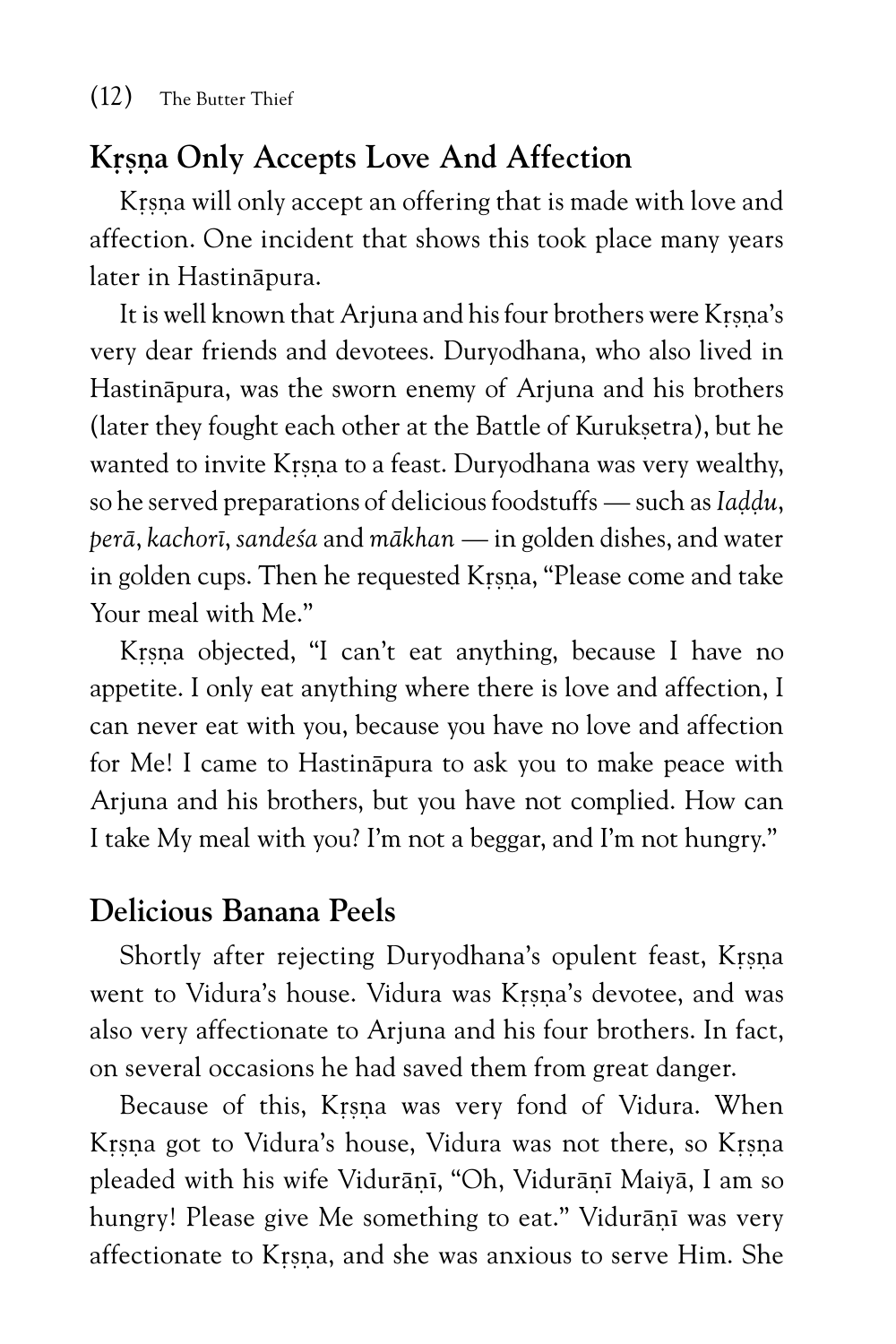began to offer Him bananas, but in her confusion, she threw away the fruit and gave Him the peels. Krsna affectionately accepted the peels, and relished them joyfully. They tasted sweeter to Him than all the preparations and offerings made in Dvārakā by his chief queens Rukminī and Satyabhāmā.

While Krsna was completely absorbed in accepting Vidurānī's offering of banana peels, Vidura came in. He was astonished at what he saw, and exclaimed, "Oh, Vidurānī! What are you doing?"

Krsna tried to caution him, "Don't speak to her. She is not in her external senses. She is fully absorbed in transcendental love and affection." Vidurānī, however, came back to external consciousness when she heard her husband speak, and soon realised what was happening. She then gave Krsna the fruit of the bananas and threw away the peels.

Krsna was a little disappointed. "Oh! This fruit is not as tasty as the peels were."

From this pastime, we can see that Krsna never becomes hungry. He doesn't want to taste banana, or sweets, or milk or anything. He just wants to take the essence of all the fruits.

What is that essence? It is simply love and affection, the mood of *bhakti* in the offering. Krsna will never accept anything from someone who has no deep love and affection for Him. On the other hand, He will forcibly take what He wants from a devotee who has love and affection for Him, if that devotee does not give Him enough.

When Krsna appeared in the form of His own devotee as Caitanya Mahäprabhu, He used to quarrel with His dear devotee Śrīdhara, and take the things that Śrīdhara was selling.

 $\overline{S}$ rīdhara used to protest, "No! I won't give you these things without payment! I'm a very poor person. You shouldn't take these things. Go and get them from someone else."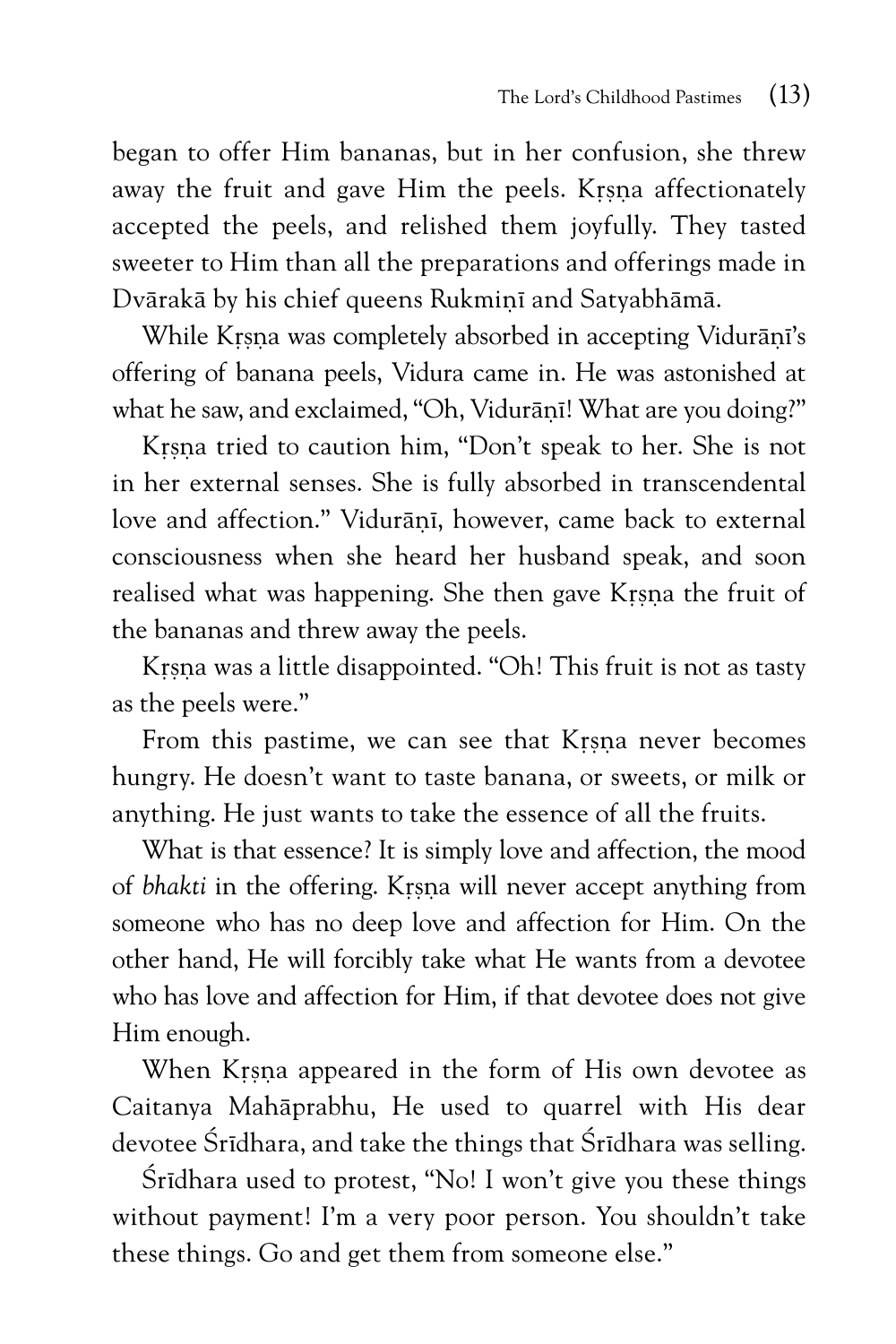But Mahaprabhu used to take his banana flowers and other items anyway. That is Krsna's nature. Krsna is not a beggar. He is full in all opulence, but still He comes to Vraja to serve all His associates, and to play with them.

#### **Krsna** is Let Down

Now Krsna became somewhat bigger. One day Yasodā told Him, "It's Your birthday today. Go and bring a female calf here and worship her."

Krsna became very happy. He went out and chose a very beautiful she-calf. She was as white as a swan. The calf was very healthy, stout and strong, and was jumping here and there. Krsna wanted to catch her, but couldn't because she was jumping so much. After a great struggle He managed to catch hold of her, intending to bring her into the courtyard. He tried to tie up her four legs, but the calf refused to let Him, and they had another wrestling match. Somehow or other, Krsna managed to bring her into the courtyard. As He was doing so, He noticed a pot hanging from a rope. He immediately understood that this pot was full of sweet butter. In an instant, His intense greed for the butter made Him forget that He was supposed to bring the calf in. But how could He reach the butter? It was hanging high up in the rafters, and there was no ladder or anything to stand on.

When He was with His friends, He would climb on their backs, one by one, higher and higher, until He could reach the butter. However, none of His friends were with Him, and He had no stick. What to do?

After considering carefully, Krsna thought, "I can reach the butter very easily if I stand on this calf." He climbed up on the calf's back, and when He stood upright He was just high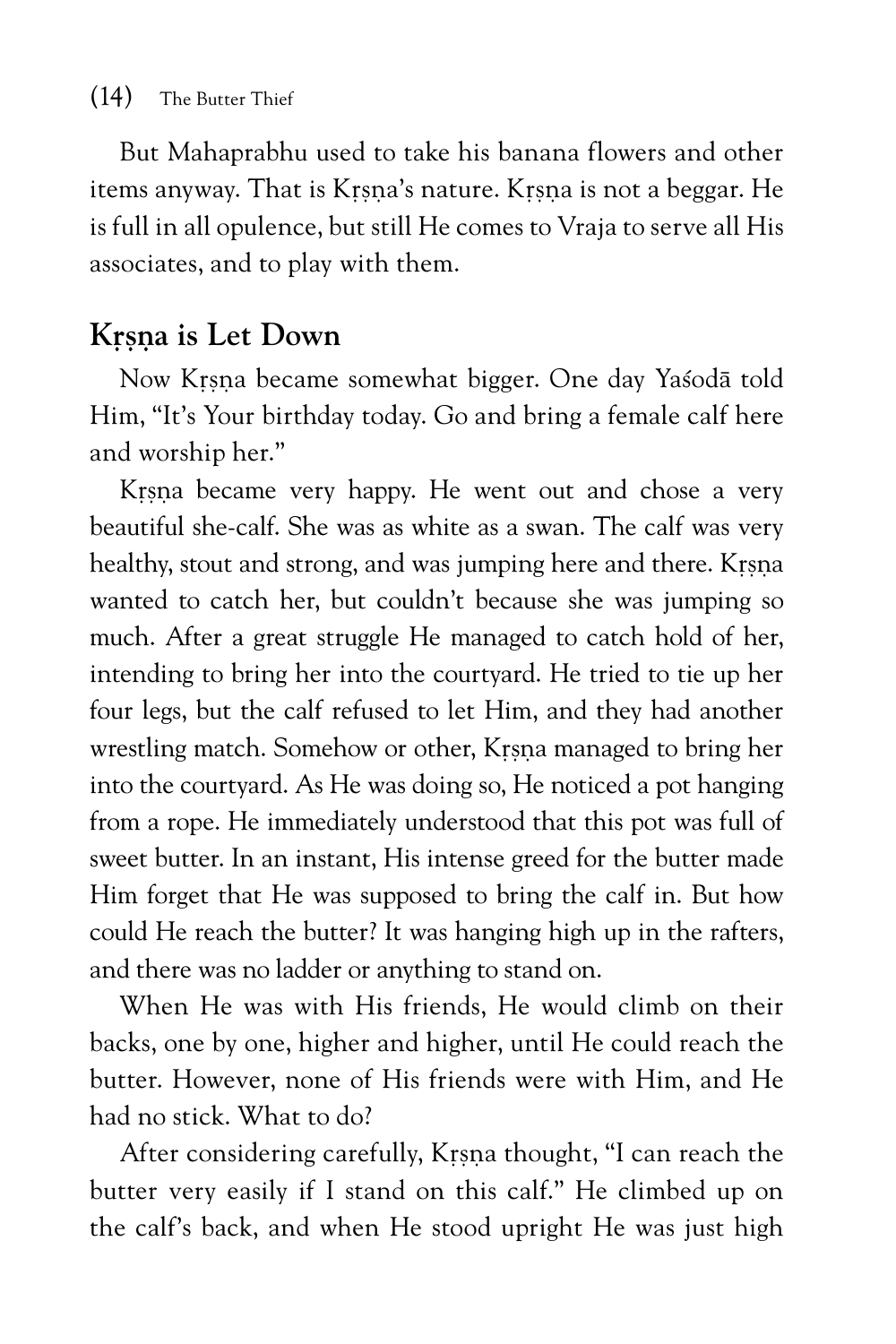enough to put His hand into the pot. At that moment, the calf suddenly jumped away. Krsna had put His whole arm into the pot, so when the calf ran away, He was left dangling there. Now He called out fearfully, "O Mother! Mother! Mother!" and cried bitterly.

Mother Yaçodä was churning butter, and when she heard Krsna weeping and crying for her, she smiled and ran out to help Him. As soon as she saw Him hanging high above the ground, she understood what had happened.

"You stay like that!" she told Him. "I'm not going to touch You. And I'll punish You for being naughty. I'll never help You!"

Krsna began to weep more loudly: "Mother! Mother! Mother!" Of course, Yasodā brought Him down. Krsna was charmingly mischievous in His boyhood, and that is why He garnered so much love and affection from all the *gopés*, especially His mother.

#### **Caught in the Act**

One day, Yasoda's gopi friend told her a story about Krsna's mischievous activities. "Early this morning, Krsna came to my house to steal butter. When He got there, He saw that everything had been stored very carefully, and there was no butter lying about for Him to steal. My little baby son was asleep, but Krsna pinched him so much that he woke up and began to cry. If we don't keep butter in our houses for Him to steal, then He will do such terrible things. And if He finds butter and doesn't like it, He breaks all the pots."

When Yaçodä heard this story she thought, "I think that Krsna has become wayward, stealing butter in other people's houses. I must teach Him a good lesson."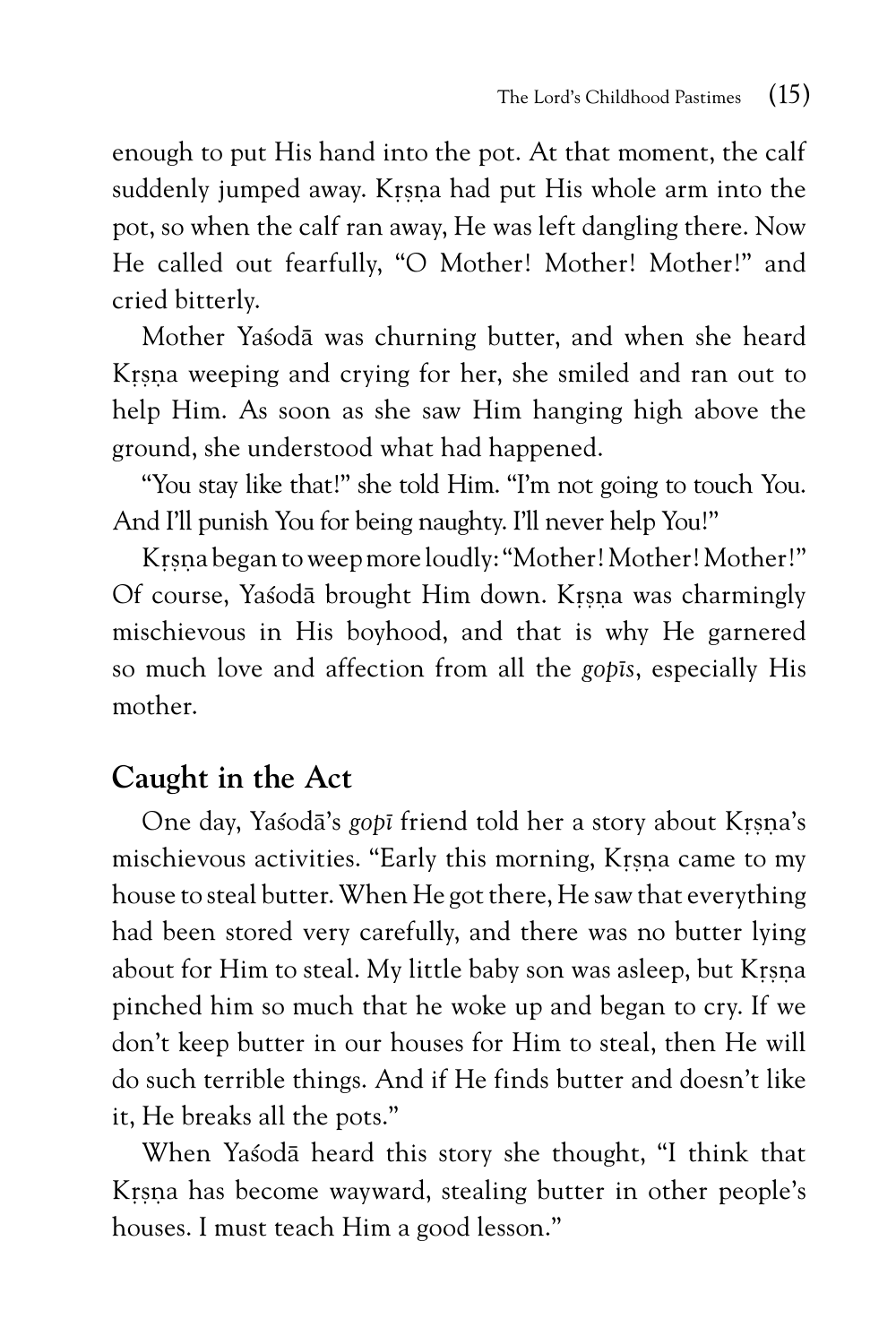Meanwhile, her *gopé* friend thought, "Yaçodä doesn't really believe us when we tell her what her son has done. I'll wait for Krsna in my house, and when He comes, I'll catch Him in the act, and take Him to Yaçodä. Then she'll see how naughty her boy is."

In the very early morning, while it was still dark, Krsna came alone to the house. He was stealing butter here and there, and thinking, "No one can catch me." However, that *gopé* was hidden from view, and waiting to catch Him. When Krsna came and ate her butter, she was watching Him from her hiding-place. She pounced on Him, and caught Him with butter still on his hands and mouth. "Oh, I will take you to Mother Yasoda!" she exclaimed in great excitement. "Then she'll have to believe us when we tell her that her boy is a great thief."

The *gop*<sub>*i*</sub> covered Krsna with a shawl to take Him as a captive to Yaçodä Maiyä. When she arrived at Yaçodä's house, she called out, "Oh Yaçodä! Oh Yaçodä! Just see! I have caught your son stealing butter! He has become a thief! You've never believed me up till now, but today you'll have to believe me."

Yasoda came out to meet her friend, and on the way, she saw that Krsna was asleep on the bed. Puzzled, she asked, "Where is my son?" In response, the *gopé* took off the cloth that she had used to wrap up Krsna when she caught Him. "Oh!" She was amazed to see that it was not Krsna, but her own son who was wrapped in the shawl! Krsna came out of the bedroom, and started weeping. "O Mother! O Mother! Just see! They are all telling lies about Me. I have never been to that house. They are all liars! Now I will *have to* go and steal some butter!"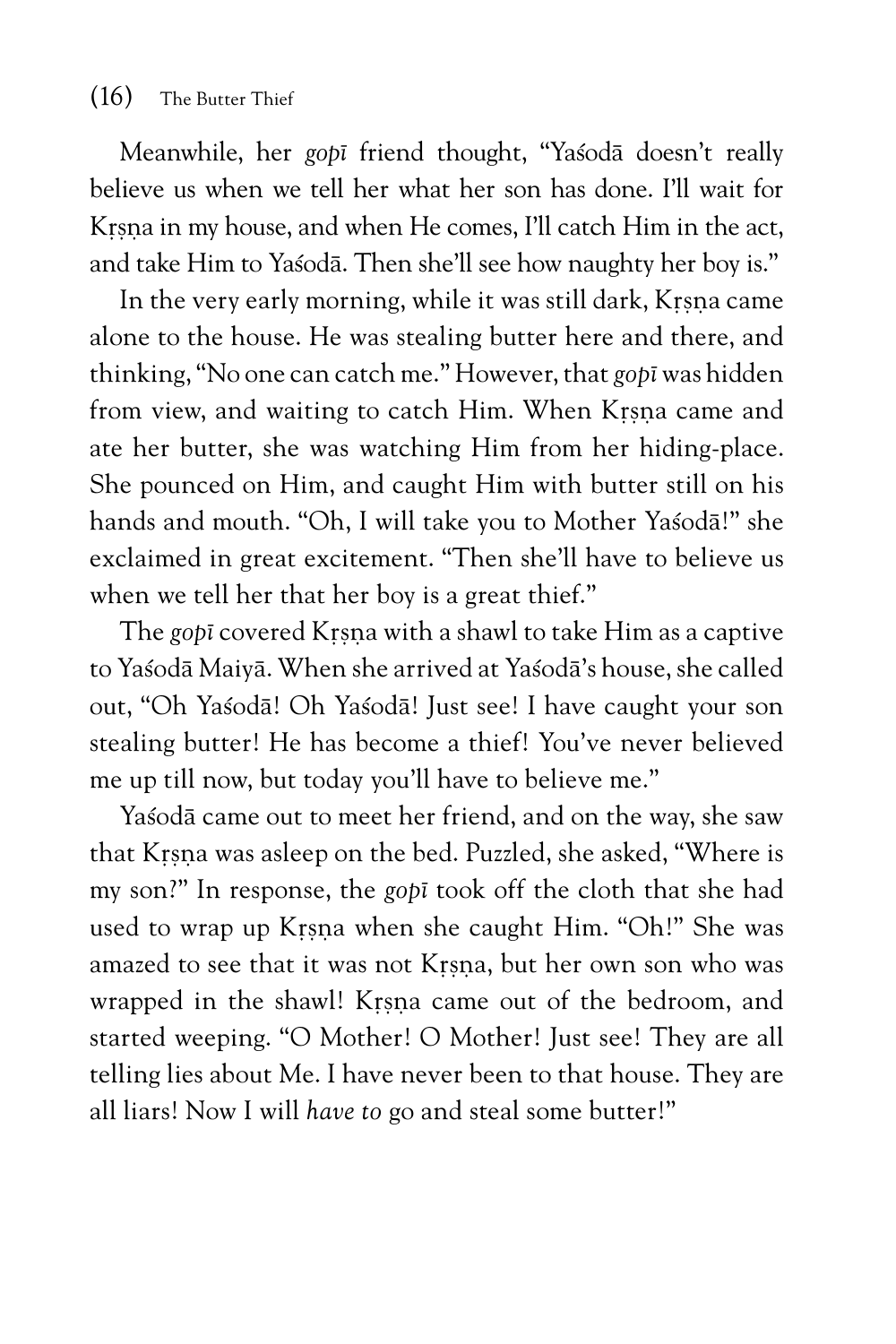# Chapter Three *Bound By Love*

#### **Yaçodä Maiyä's Beauty**

While Yaçodä performed her household chores, she wondered how to satisfy Krsna's desire for butter. "All the other *gopis* prepare butter with their own hands to give to Krsna with love and affection," she thought. "Their butter is so sweet. Until now, I haven't made butter myself; my servants and maidservants have done it for me. From now on, I'll milk the cows with my own hands, put the milk on the fire and then I'll personally make very sweet yoghurt from it. I'll churn the yoghurt myself, so that my butter will be very sweet and tasty, and Krsna will take it with great delight."

Having made this decision, on the day of Diwali, Yasoda sent all her servants and maidservants to the house of Nanda Bäbä's older brother, Upananda. She even sent Rohinī Maiyā off with Baladeva, because there was no one to help with the Diwali preparations at Rohini's palace. At dawn, as the reddish sun rose in the peace and calm of the early morning, Yaçodä was all alone, churning yoghurt. Yaçodä was very beautiful. If she were not, how could Krsna be beautiful? The son cannot be so beautiful if the mother is not.

How can we describe Yaçodä's beauty? Her breasts were so broad, that it seemed as if her slim waist would break if she bent down. She wore fine silk clothes. In India at that time, the art of making silk cloth was highly developed. A standard cloth sari for a lady was about ten yards. The weavers were so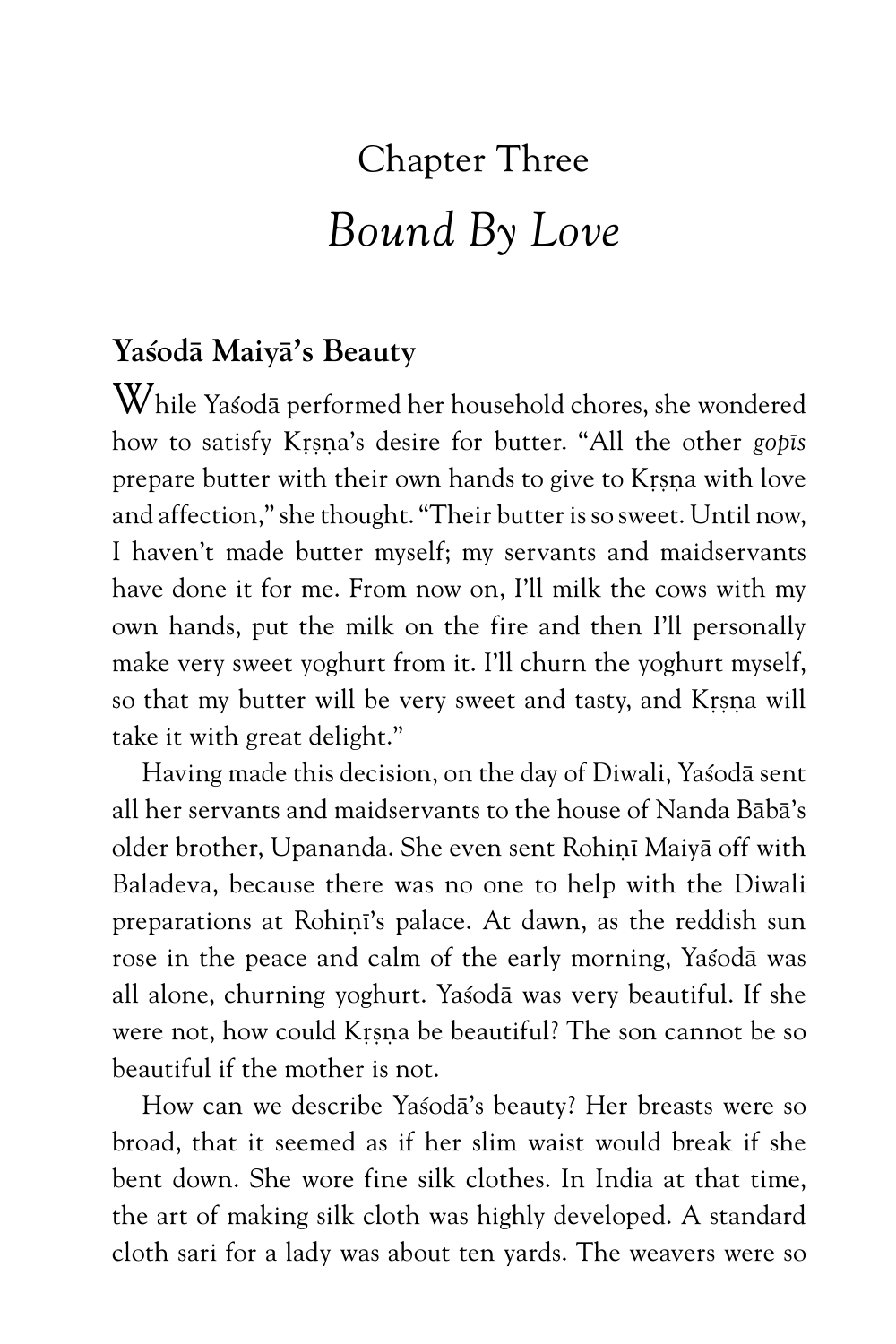expert and the cloth so fine, that a full sari could be pulled through a hole no wider than one's finger-nail. Yaçodä had put on especially fine silken cloth for the Diwali festival, and her feminine beauty shone through her clothing.

Mother Yaçodä prepared for churning by putting the pot of yoghurt next to a pillar, and supported the churning rod in the pot with thin ropes attached to the pillar. She then began to churn by pulling on the ends of the rope that was wrapped around the churning rod. She was very beautiful, resourceful and intelligent. That is why Krsna was so attractive. If thousands of people were watching His activities, He would completely capture everyone's attention.

What was Yaçodä's mood while she was churning? She was remembering the sweet childhood pastimes of Bāla Krsna and singing: "Govinda Dämodara Mädhaveti, Govinda Dämodara Mädhaveti, Govinda Dämodara Mädhaveti, Govinda Dämodara Mädhaveti." Yaçodä was absorbed in singing, and thinking of Krsna. Her heart was melting, her eyes were closed, and tears of love were flowing down her cheeks.

#### **Yaçodä's Singing**

When Vaisnavas sing in glorification of Śrī Krsna, they accompany themselves with a special drum called the *mrdanga*. The large end of the *mrdanga* resounds deeply, "Tan! Tan!" and the small end gives a high sound, "Dik! Dik!" The singers also play small hand cymbals called *karatälas*, which chime sweetly.

While Mother Yaçodä was singing and churning, the rhythmic motion of the churning rod in the deep pot of yoghurt made a sound like the drum: "Dik, dik, tan! Dik, dik, tan!" At the same time, the golden chain on her neck, and the bangles on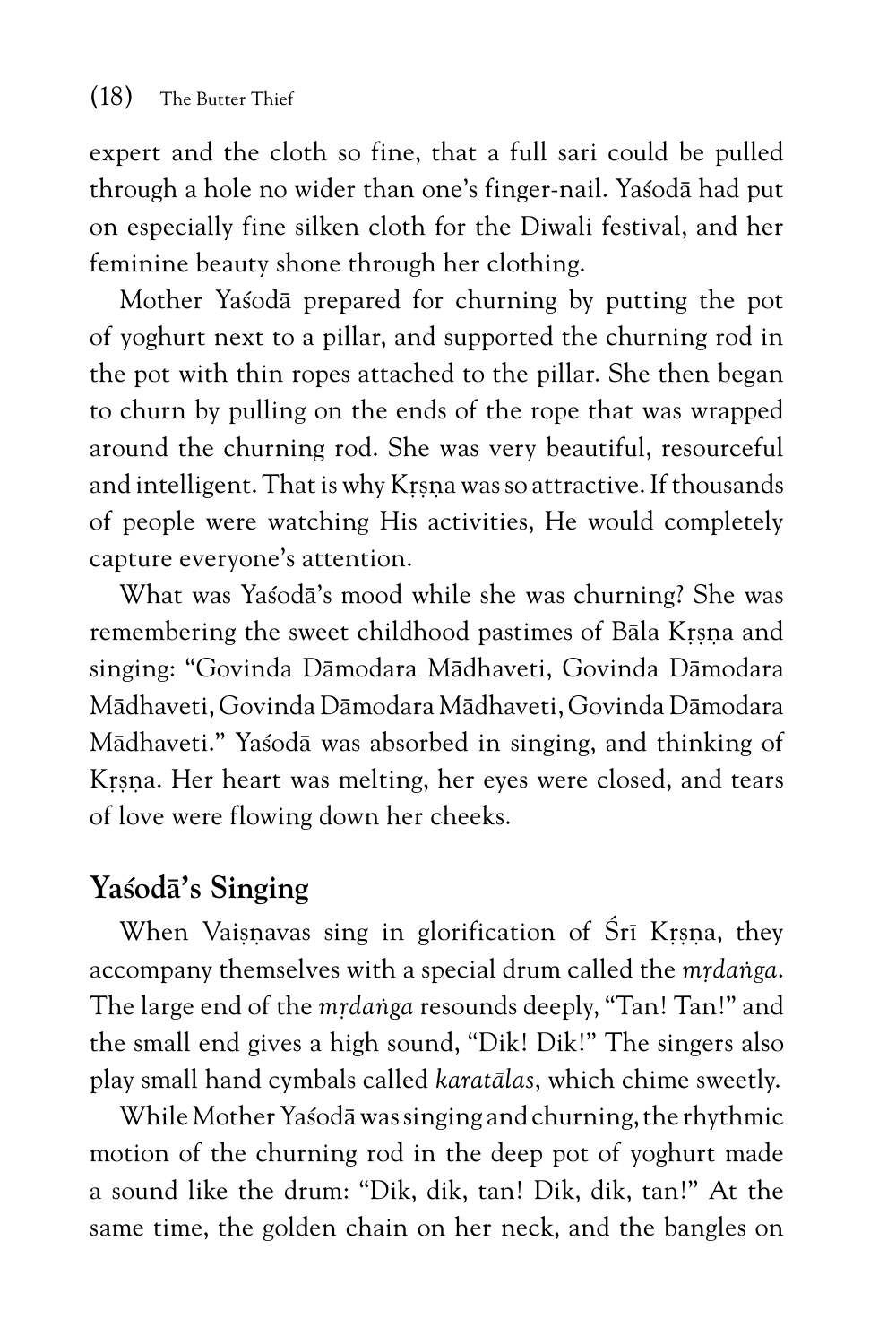her wrists chimed in time like very sweet cymbals. Yaçodä was singing in time with the sounds of her bangles and the yoghurt pot. The 'Dik tan' sound of the churning was singing, "Fie on those who don't worship Krsna, and who don't remember Krsna! Fie on them! Fie on them! Dik-tan! Dik-tan!"

#### **Kåñëa Searches for Yaçodä**

Yaśodā was totally absorbed. In the meantime, Krsna awoke in the bed where He slept with His mother. His eyes were still closed, but He was searching for His mother with His hands, and whimpering softly: "Ma! Ma! Ma!" When He found that His mother was not there, He began to cry a little louder and rub His sleepy eyes with His little fists. At first, there were no tears. He just smeared the black *kajal* (eye-liner) that His mother had applied to His big eyes, which were very long, like the petals of a lotus flower.

When Krsna could not find His mother, He began to weep: "I've just woken up, and I'm so hungry, but Mother has gone somewhere and left Me." He cried, as babies do when they want their mother. After a while, he heard the sound of the churning and He realised that His mother could not hear Him. "Oh, she's over there churning, 'Dik-tan!' 'Dik-tan!' and she's singing, 'Govinda Dämodara Mädhaveti', and that's why she can't hear Me."

He began to cry more loudly, but still His mother did not come. Now He wanted to climb down from the bed, but it was high, so how could He get down? As the Supreme Lord, He is limitless, and the whole universe is within His body. However, playing the part of a small child, He could hardly get down from His bed. Krsna lay on His stomach, put His feet over the side of the bed, and very carefully began to let Himself down, feet first.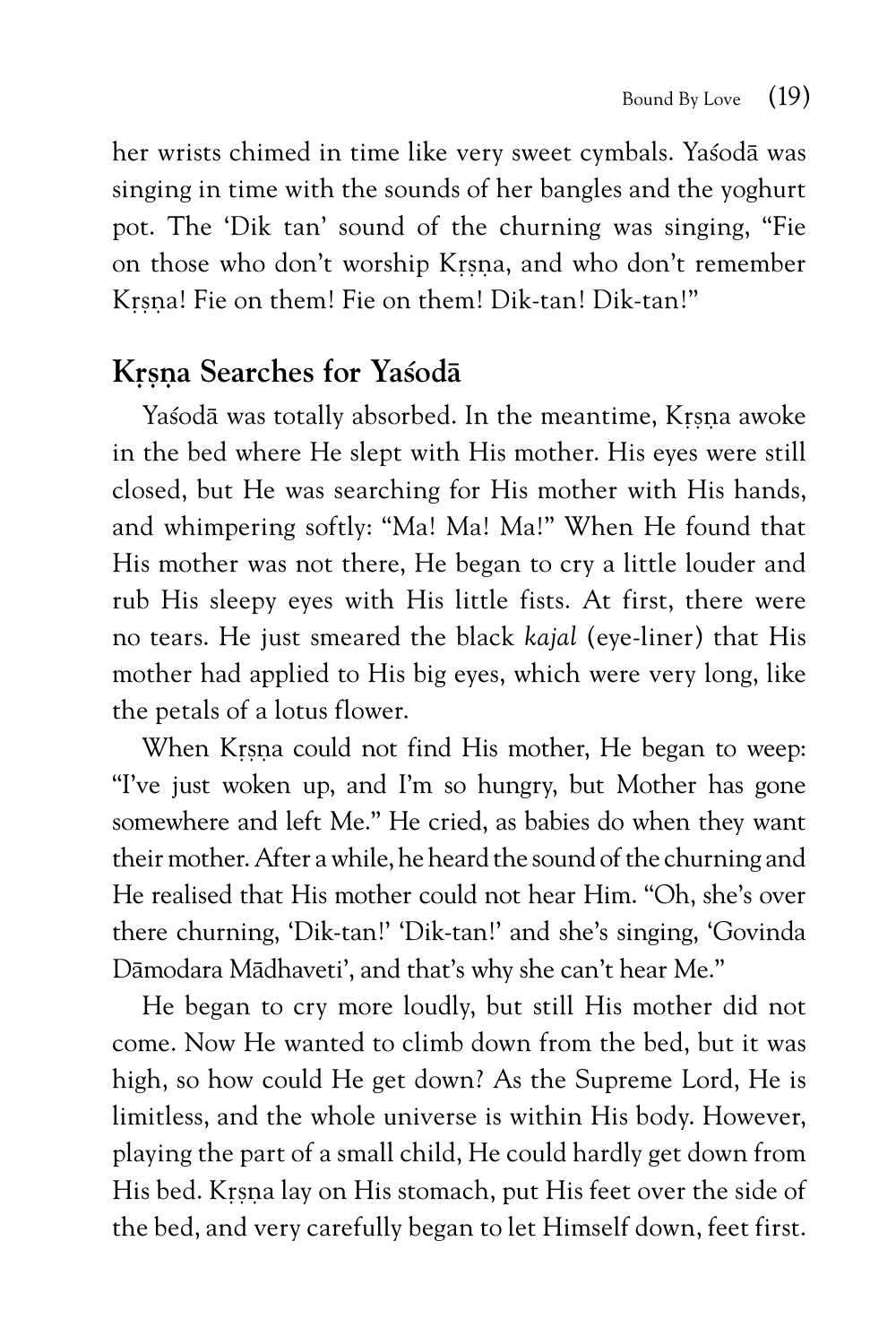Slowly He slid off the bed until His feet touched the ground, and then He began to walk towards His mother.

He was walking very unsteadily, staggering first to one side and then to the other, because He was still quite sleepy. He was crying, and tears were rolling down His cheeks. His tears were white like the River Ganges, and the streaks of smeared *kajal* (eye-liner) running down His face were black like the River Yamunä. He was weeping loudly now, but Yaçodä was so absorbed in her own singing and churning, that she could not hear Him.

At last, baby Krsna came right up to Yasodā. He caught hold of the churning stick with His left hand and the end of her veil with His right hand. Yaçodä, still absorbed, wondered, "What has stopped my churning?" Then she looked down and saw her baby Krsna.

"Oh, Krsna has come, and He's crying."

Yasodā stopped churning at once, and took Krsna in her lap. He was still weeping, so she wiped His tears with her veil, and began to relieve Him of His distress. She pacified Him, caressed Him, and put her breast in His mouth.

#### **Desperate Milk**

Now Krsna stopped crying, but Yasodā began to softly weep, and tears of love flowed gently down her cheeks. At the same time, her hair began to stand on end in her transcendental loving ecstasy. Advanced devotees experience eight bodily symptoms of transcendental ecstasy, and these symptoms all began to appear in Yaçodä.

Tears poured profusely from her eyes, her body trembled, and she began to perspire heavily. She was completely absorbed in her ecstasy of transcendental maternal affection for Krsna,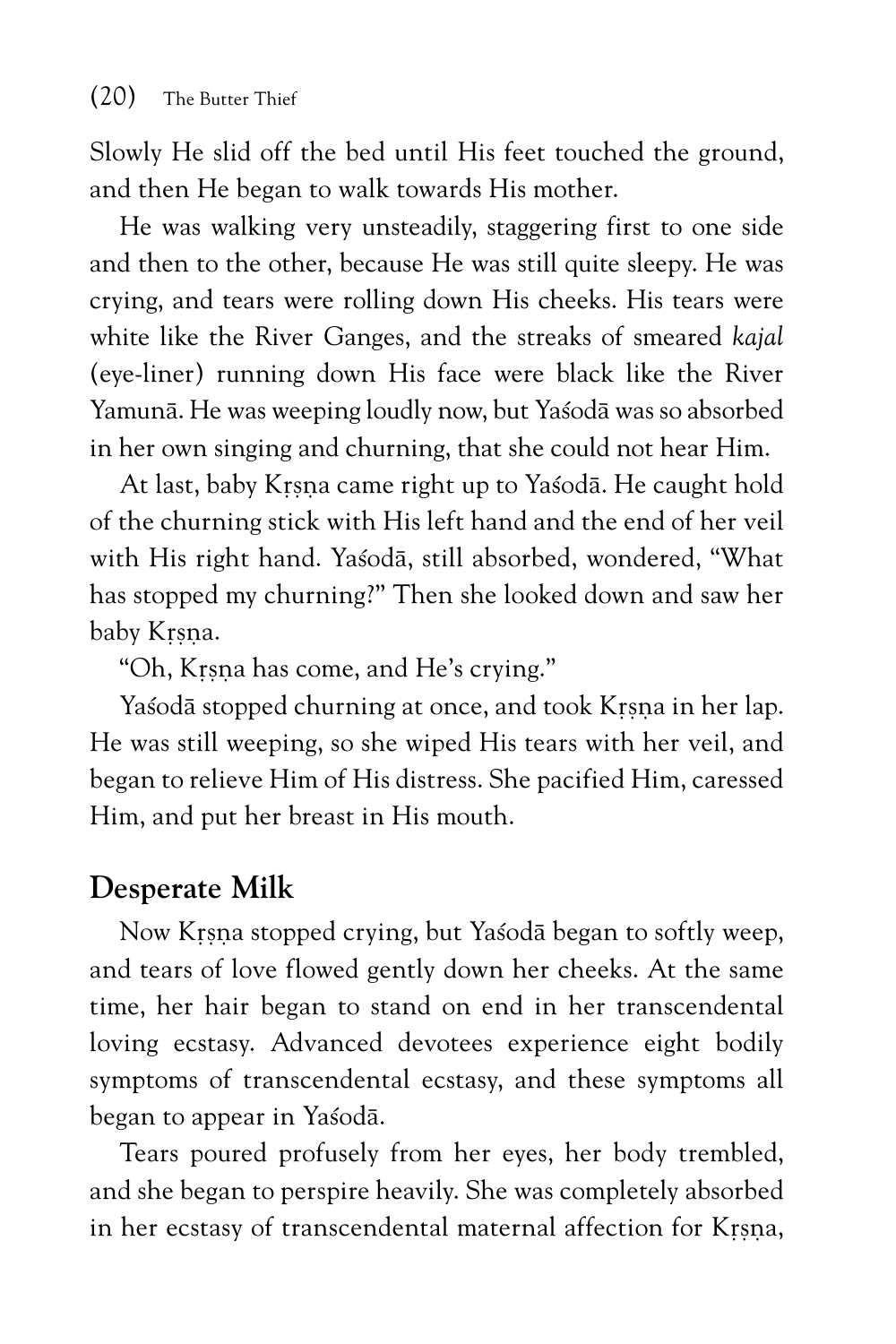and Krsna was fully savouring that love. Krsna sucked Yasoda's breast for some time, but He was still not satisfied, because He had been hungry for a long while.

Meanwhile, Yaçodä looked at the pot of milk that she had left heating, and saw that the milk was boiling over into the fire. Yaçodä realised that this milk was also a devotee, who was thinking, "I want to serve Krsna, but Krsna's stomach is so vast that it can contain the whole universe, and there is enough milk in Yasodā's breasts to fill millions of oceans. Krsna's appetite is limitless, His stomach is limitless, and Yaçodä has an endless supply of milk. If Krsna takes Yasodā's milk for millions of years, it will never be depleted. I will never have a chance to serve Krsna in this lifetime, so what is the use of maintaining my life? It's better if I die now." That is why the milk was boiling over into the fire.

#### **Gurudeva Engages Devotees**

Wherever you find devotees, one symptom of their *bhakti* is that they feel humble and inadequate in their service to Krsna: "My body, my mind and my senses are not engaged in serving Krsna. What is the use of my life?"

We are not thinking like these devotees because we do not practice *bhakti* properly. When this intense desire for service arises during one's practice, Krsna will appear at once and award us His service. Or a devotee like Yaçodä will come and give us a chance to serve Krsna.

When Yasoda understood that this milk was desperately jumping into the fire, she told it, "All right, I will engage you in Krsna's service and I will serve Krsna afterwards." A real *bhakta* — a *guru* like this — engages newer and newer devotees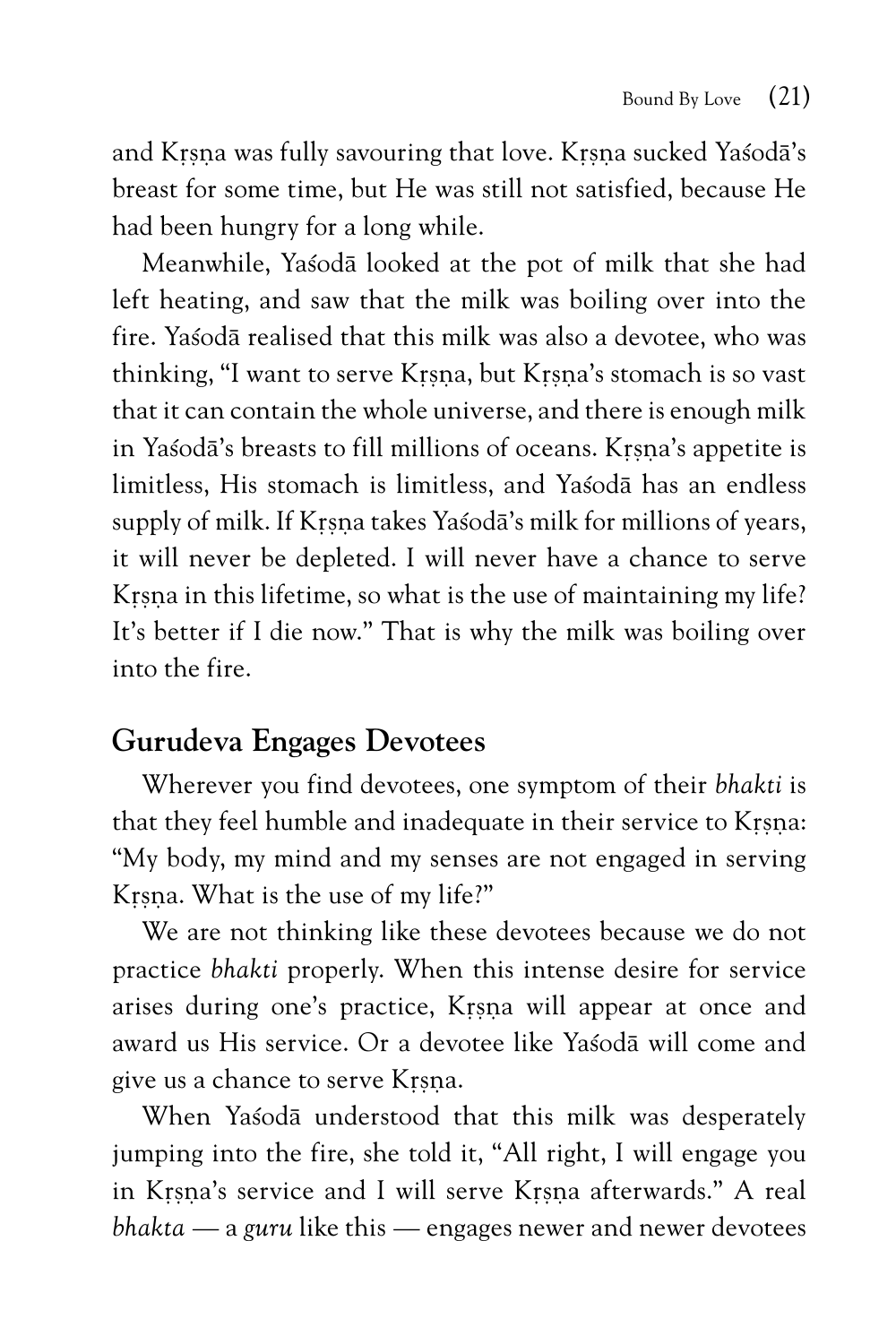in serving Krsna. Gurudeva's service is to engage qualified souls — those who are eager — in Krsna's service.

Yaçodä Maiyä is like a *guru*, teaching how to serve in the mood of parental love for Krsna. In order to help the milk serve Krsna, she had to put Krsna down quickly, and run to the fire. This is the *guru's* inclination and mood — to increase the service to Krsna by engaging others. It is the first duty. That is why Yasodā Maiyā wanted to put Krsna aside.

#### Yaśodā Defeats Krsna

Just after Krsna was born, when He was only six days old, a demoness called Pūtanā came to Vrndāvana to try to kill Him. She put poison on her breast, and took the form of a very beautiful woman. When she offered her breast to baby Krsna, He began to suck out her life. The demoness had the strength of many thousands of elephants, but even though she tried to pull Krsna from her breast, she could not escape from His grasp, and she died.

Now Krsna was much older and stronger. When He saw that Yasodā wanted to put Him down, He caught hold of her like a baby monkey. He wrapped His arms and legs tightly around her body, and fastened His mouth on her breast. All His senses were completely engaged, and He resolved, "I won't give up My position in Yaçodä's lap!"

Krsna is the Supreme Personality of Godhead, and He possesses the sum total of all opulence. He has the power to defeat the whole world, including all sorts of mighty demons such as Kesī, Agha, Baka, Pūtanā, Hiranyakasipu and Rāvana. Still, He could not prevent His mother from putting Him down! Yaśodā Maiyā defeated Him without any difficulty.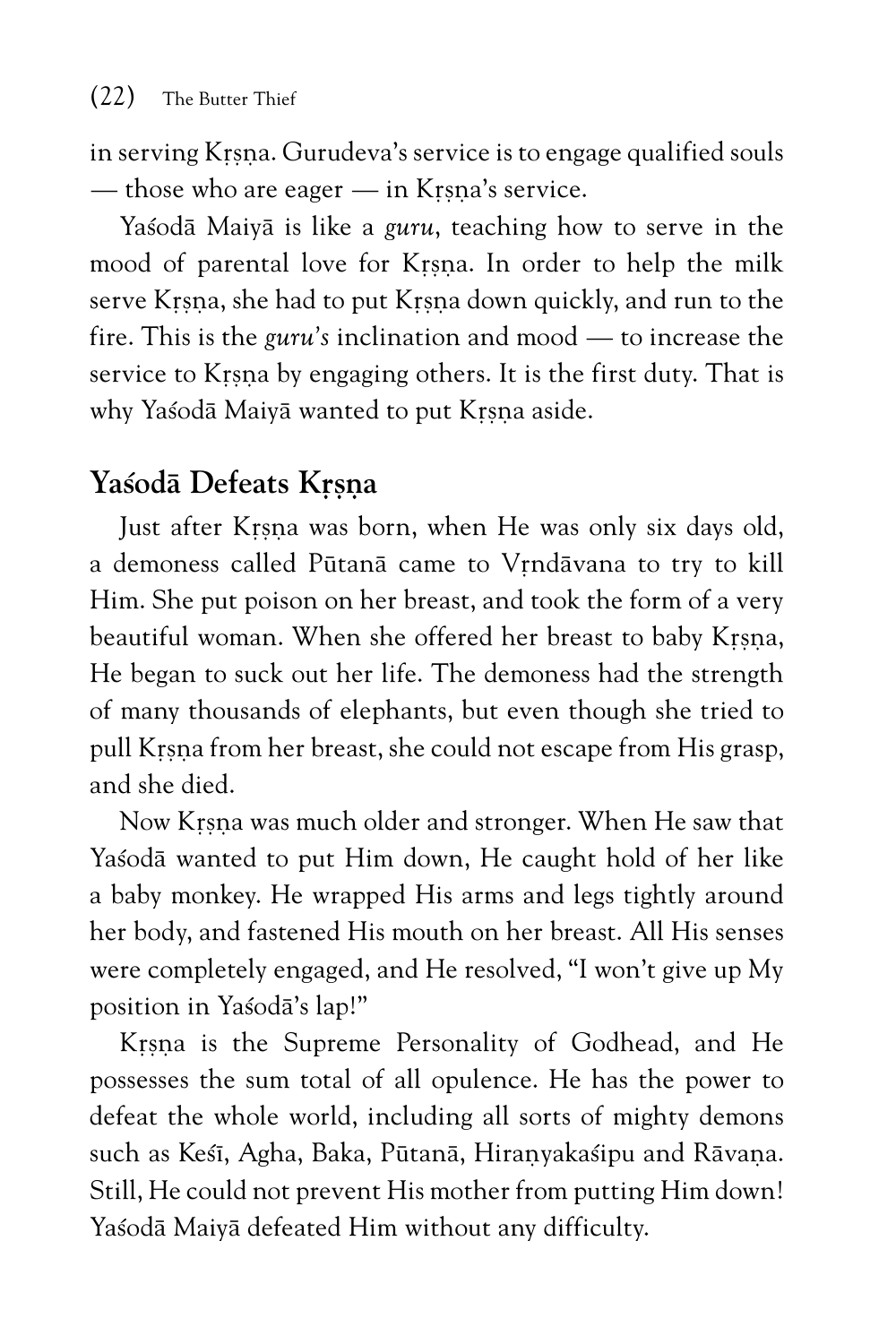"You should sit here," she told Him, and despite Krsna's best efforts, she quickly and easily lifted Him off her lap with one hand, and put him down. Krsna was helpless. This is a good lesson for everyone. If anyone has such deep and strong *bhakti* for Krsna, Krsna becomes like a baby. By the arrangement of His pastime potency Yogamäyä, His limitless power deserts Him, and He becomes helpless.

Yasodā left Krsna, even though He wanted to keep drinking her breast milk. He began to weep loudly and He became angry: "She hasn't satisfied My hunger, and yet she has left Me to save that milk."

#### **The Servant of the Servant**

It is clear from this pastime that those who serve Krsna also take care of the articles with which Krsna is served: the utensils, the clothes, the flute, the peacock feather and all the paraphernalia. Yaçodä Maiyä gave more attention to these than she did to Kåñëa. Why? This is the nature of the *bhakta* (devotee) in this world. It is not so easy to understand, but there are some examples that will help us.

Yasodā would sometimes chastise Krsna when He got mud and earth on His clothes. "Oh, You are so naughty!" she would say. "I have just washed Your clothes, and now You've made them dirty again."

Now, when the milk jumped into the fire, Yaçodä had to put Krsna aside to go and save it, even though Krsna was weeping. Why? What was so special about this milk? The whole purpose of the milk was to satisfy Krsna, but Yasoda's priority was exactly the opposite: she was ready to satisfy the milk before she satisfied Krsna.

Why did she put Krsna aside, and go to save the milk — even though He wept when she did so? For the same reason that she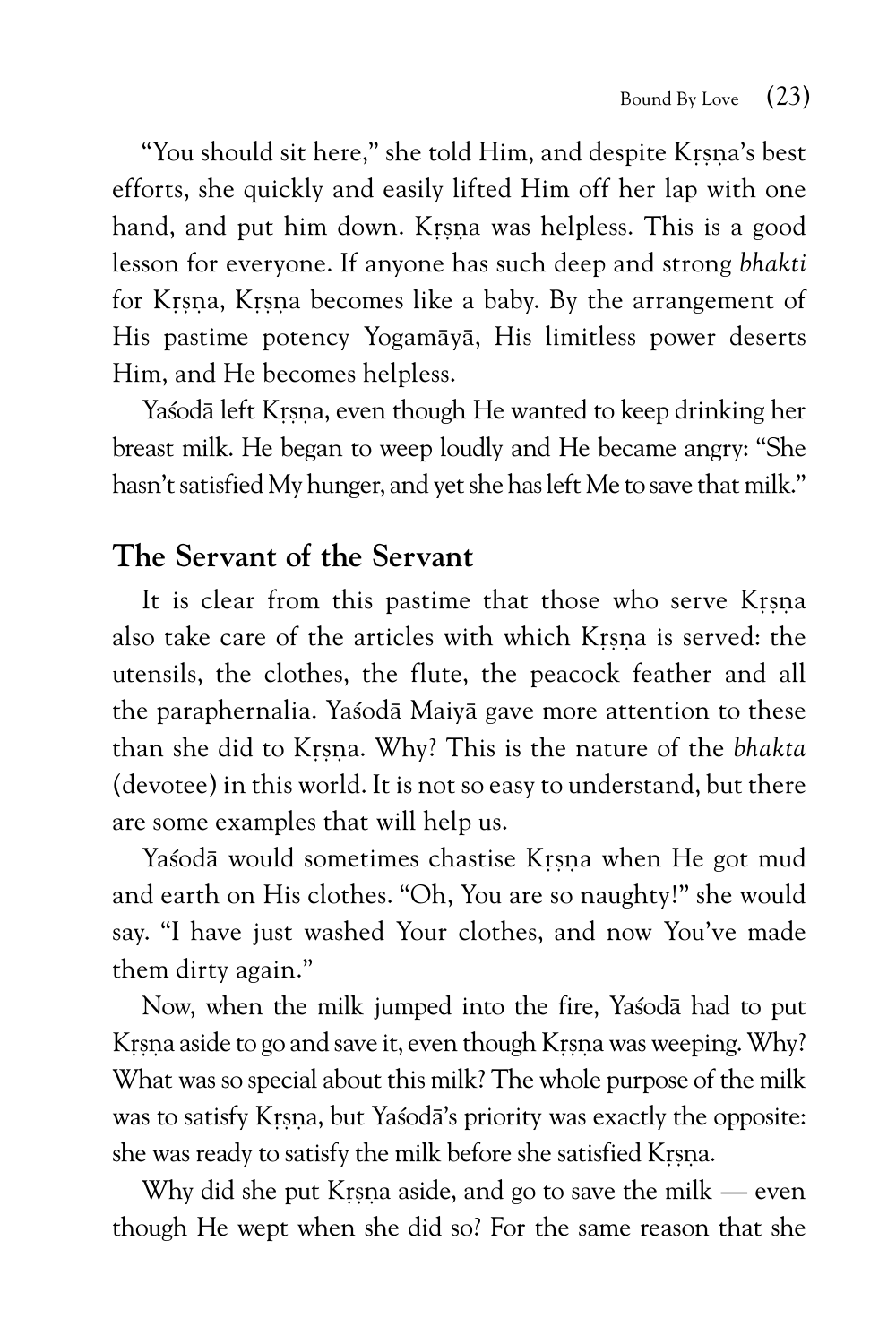sometimes disciplined Him for making His clothes dirty: the milk was for Krsna's service, just as the clothes were for Krsna's service.

This is the nature of pure *bhakti* (transcendental devotional service). Krsna has more affection for those who serve His *bhakta* (devotee) than He does for those who serve Him directly. He becomes very pleased with the servant of the devotee. We must try to understand this concept; it is essential.

For example, Śrīmatī Rādhikā is Krsna's dearmost devotee, so Krsna is more pleased with one who is serving Her than He is with someone who is serving Him directly. And if someone is serving Rūpa Mañjarī, who is the servant of Śrīmatī Rādhikā, Krsna will say, "You are a servant of Rūpa Mañjarī? Oh, I shall give you everything. What do you want?"

This is the nature of *bhakti*.

#### **Weakened by Love**

Yasodā went to save the milk, which was especially for Krsna. Yaçodä needed that milk, as well as her breast milk. "My breast milk alone is not enough for Krsna," she thought. "I can't make sweet yoghurt from my milk, and I cannot use my milk to make butter." Since she couldn't make butter from her breast milk, it was essential to save the milk in the pot from overflowing into the fire, so off she went. But Krsna was weeping.

Now, what should we understand if Krsna is weeping? Is He angry or not? Externally, it seems that He was angry, but internally He was so happy — Oh! so happy — even though He was weeping.

Krsna then thought, "My mother has gone away and left Me here without satisfying Me, so I will teach her a lesson. I'll get into mischief." He stood up and tried to upset a nearby vessel containing yoghurt, but He was not strong enough to move it. Although He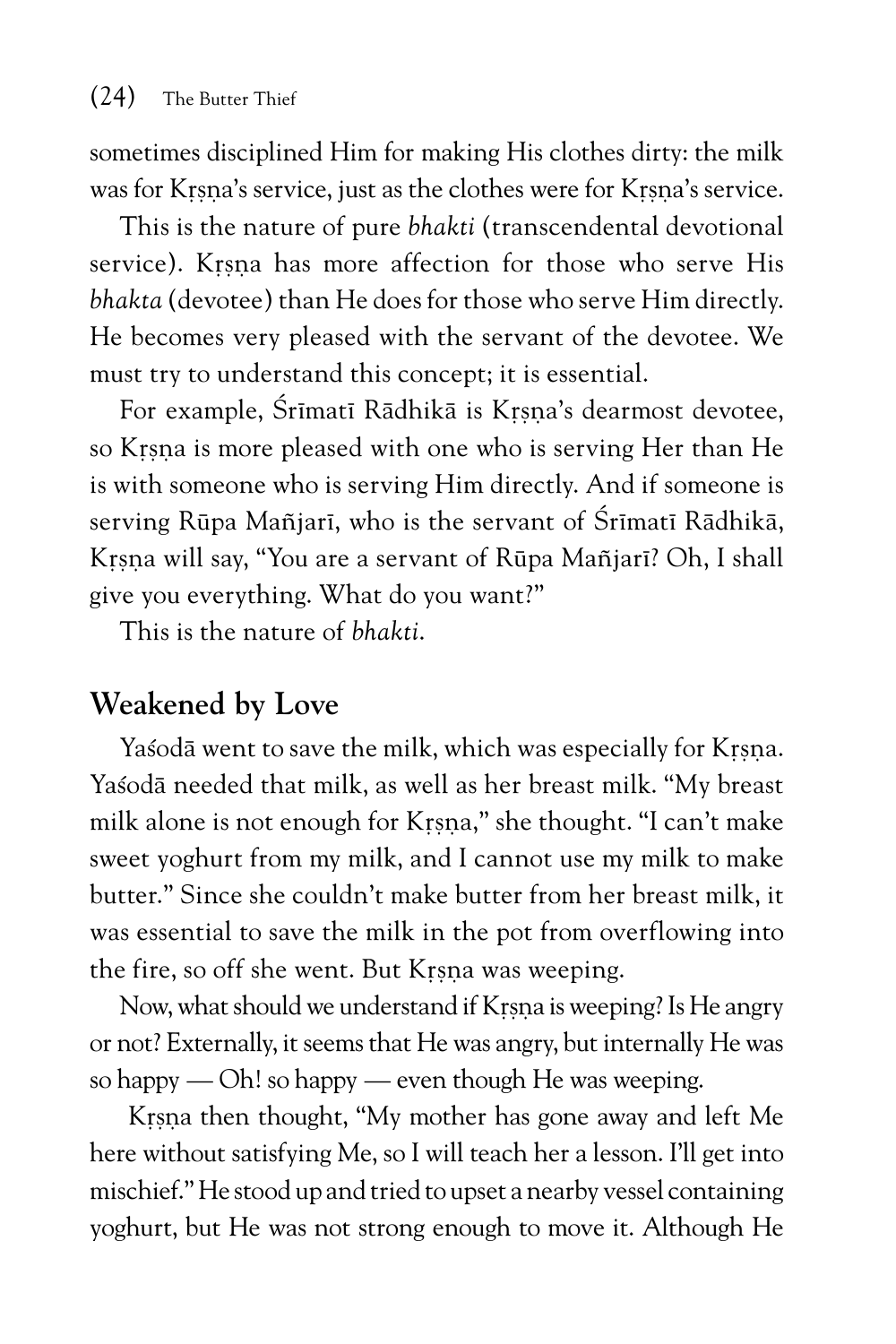had previously killed the witch Pütanä, Yaçodä's maternal love for Him now made Him become like a small boy, and He was so weak that He could not move the pot, or even shake it.

Where love and affection are prominent, Krsna can forget all His divine opulence, and everything to do with being the Supreme Personality of Godhead. That is why He had no strength to overturn the vessel, and was child-like and weak.

#### **Breaking The Yoghurt Pot**

"What should I do?" Krsna thought. "I can't turn the pot over, so I'll try to break it. The top of the pot is very thick, but the bottom is quite thin, so if I hit it there with the pestle, it will break." And that's what He did; He took the pestle and smashed a hole in the bottom of the pot. A beautiful stream of white yoghurt squirted out of the pot across the kitchen floor.

When Krsna saw the yoghurt flowing everywhere, He was delighted. He clapped His hands, and laughed. But the next moment He thought, "Oh! If Mother sees Me, she will punish Me." He immediately became very fearful, and decided that it was best to leave the scene of the crime.

Krsna left that room and went into an adjacent room. He thought, "I will hide so that Mother will not find Me." By the influence of His pastime potency Yogamäyä, he was playing the part of an ordinary small boy. Consequently, He did not notice that after He had paddled in the stream of yoghurt, He left a trail of very adorable little footprints for His mother to follow.

#### **Kåñëa Rewards His Devotees**

Krsna went into the next room, and saw a grinding mortar, above which a pot of butter hung in a swing. When he saw the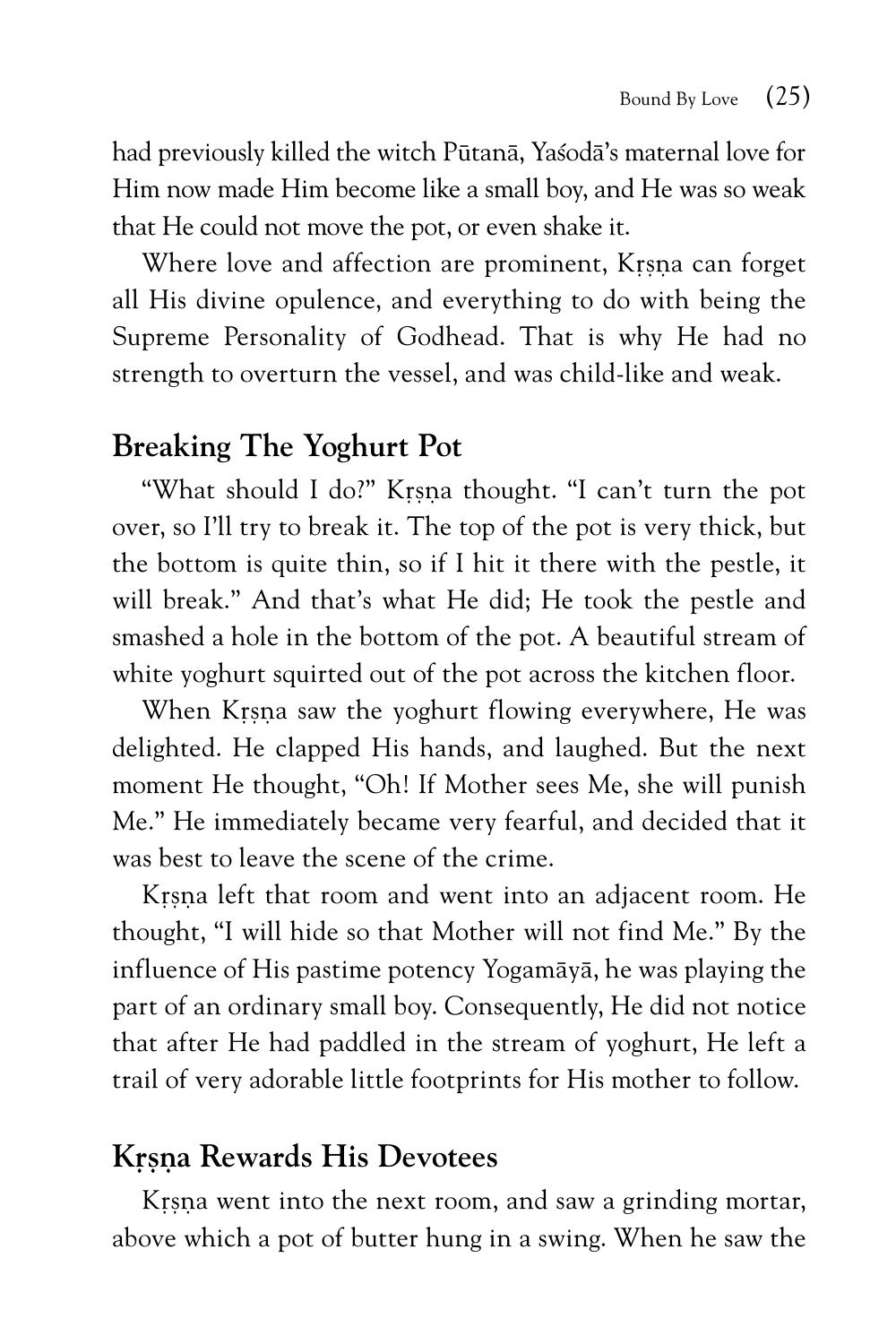butter, His mouth watered. He climbed on top of the grinding mortar, and took the butter and fed it to the monkeys and crows, who had gathered in great numbers. Krsna was very happy. He thought, "In my previous incarnation as Rämacandra, the monkeys came and helped Me when I was living in the forest. They worked very hard day and night to build the bridge to Lanka. I couldn't feed them or satisfy them properly at that time, but now I'll give them this butter. These crows have appeared in the dynasty of My very old and dear servant Kakabhūsandhi, so I will feed them as well."

In the meantime, while Krsna was joyfully feeding the crows and monkeys, Mother Yaçodä came back to the room where she had been sitting with Him, and saw the broken pot of yoghurt. She followed the Butter Thief's trail of footprints, and approached the room where Krsna was feeding the monkeys.

This room had two doors, one coming from the inner rooms of the house, and the other opening into the outer courtyard. Krsna had entered the room from the inner compound, and now had His back towards it. Mother Yaçodä came through this door, and began to carefully and quietly sneak up on Him, like a cat walking silently on dry leaves.

Krsna did not notice His mother coming closer, but when the monkeys and crows saw her, they began to scatter and fly away in all directions. When Krsna saw the birds and monkeys leaving, at first He thought, "Oh, where are you going?" Then He realised, "Aha! Someone else is in the room!" As Yaçodä Maiyä was just about to catch Him, He looked over His shoulder and saw her. "Oh, Maiyä is coming!" Quickly He jumped down from the grinding mortar, and began to run away.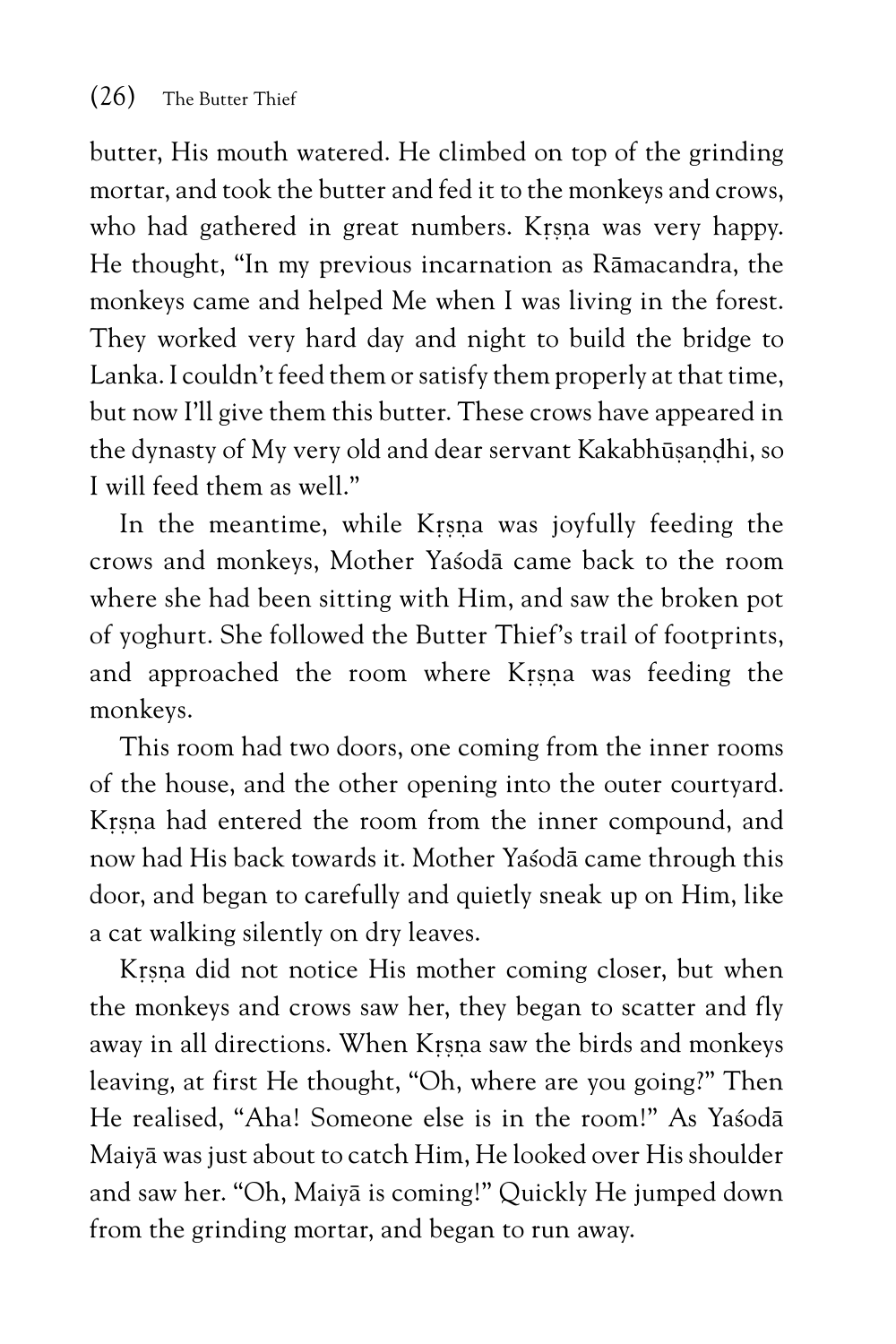#### **The Zigzag Course Of The Absolute**

Krsna ran as fast as He could, and Yasodā Maiyā began to run after Him. "Oh, You friend of a monkey!" she called after Him, "You come here!" Krsna was running in a zigzag way, and Mother Yaçodä could not run so fast because of her heavy breasts and slim waist.

Krsna was so nimble that it was difficult for her to run after Him and catch Him. Still, He saw that she would catch Him in the end, so He had an idea: "I won't run around the room; I'll go outside." In the Vedic culture, ladies don't appear in public places alone. Krsna knew that it would be very embarrassing for His mother to chase Him in the street. He thought, "I will run outside so that she won't chase after Me."

#### **The Speed Of Love**

Krsna ran outside to escape his mother. Mother Yasodā came to the door and thought, "Oh! What to do?" She looked left and right, and seeing that no one was watching, quickly ran outside in pursuit of her naughty son. With great effort, she finally caught the mischievous Krsna. Holding Him tightly with one hand, she raised the stick she was carrying in her other hand. Krsna was so afraid of the stick, that He dodged this way and that around her legs.

There is a good lesson here. We all want to capture Krsna by our love. When Krsna was running away from Yasodā Maiyā, she had to run faster than Krsna to catch Him. Devotees should practice in such a way that their love and affection surpasses Krsna's.

Krsna has affection for His devotees and the devotees have affection for their beloved Krsna. If the love is equal  $\rightarrow$ if Krsna loves the devotee as much as the devotee loves Krsna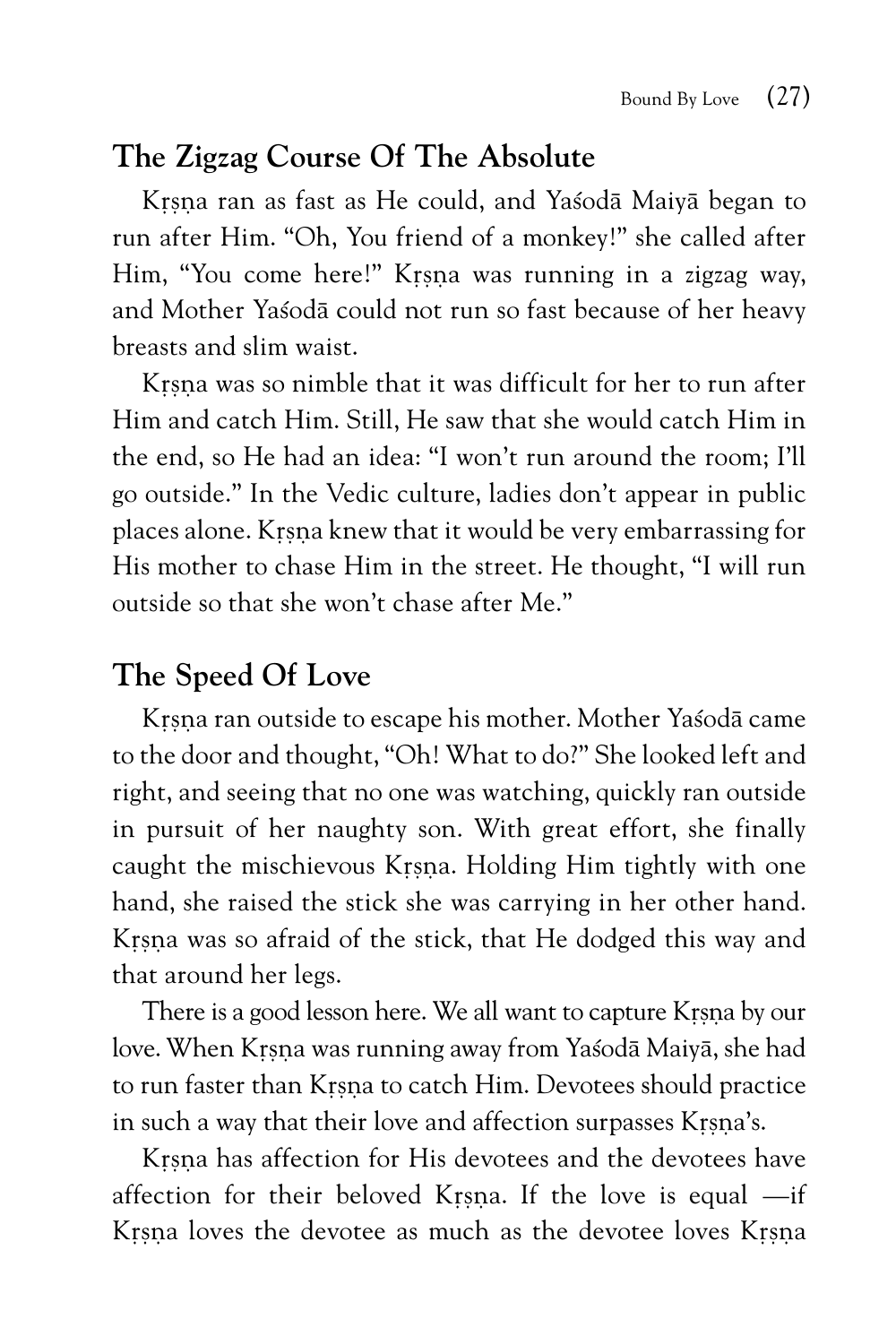— then Krsna will not be controlled. However, if a devotee has more love and affection for Krsna than Krsna has for her, that devotee can control Him. Krsna was very loving towards His mother, but Mother Yaçodä has even more affection for Him, and that is how she captured Him, by her love. This is the hidden message in this story.

#### **A Loving Quarrel**

Mother Yasodā held Krsna, and began to scold Him. "I'll give You such a beating!" she threatened. "I know You go from house to house to steal. You are a thief!"

Krsna replied, "Oh! Why are you saying that I am a thief? There is no thief in My dynasty, in the lineage of my father Nanda Bäbä. Perhaps there is a thief in your dynasty."

He was so cheeky. He had heard Yaçodä Maiyä and Nanda Bäbä talking about Mother Yaçodä's forefather called Cora Ghosh. *Cora* also means thief. Krsna now remembered that there was someone called Cora in his mother's dynasty. That is why He told Her, "There is no *cora* (thief) in My dynasty, but there is a *cora* in your dynasty."

"Why are you chastising me?" Krsna protested innocently. "What have I done?"

"How was the yoghurt pot broken?" His mother replied angrily.

"That was the punishment of the Supreme Lord," Krsna said.

"And who fed the butter to the monkeys?"

"He who made the monkeys, feeds the monkeys," Krsna said.

Yaśodā Maiyā was a little angry, but she was laughing as well. "Now tell me the truth!" she said. "Who broke the yoghurt pot?"

Krsna explained, "Oh Mother! You jumped up to pacify the milk that was boiling over. When you rushed into the kitchen,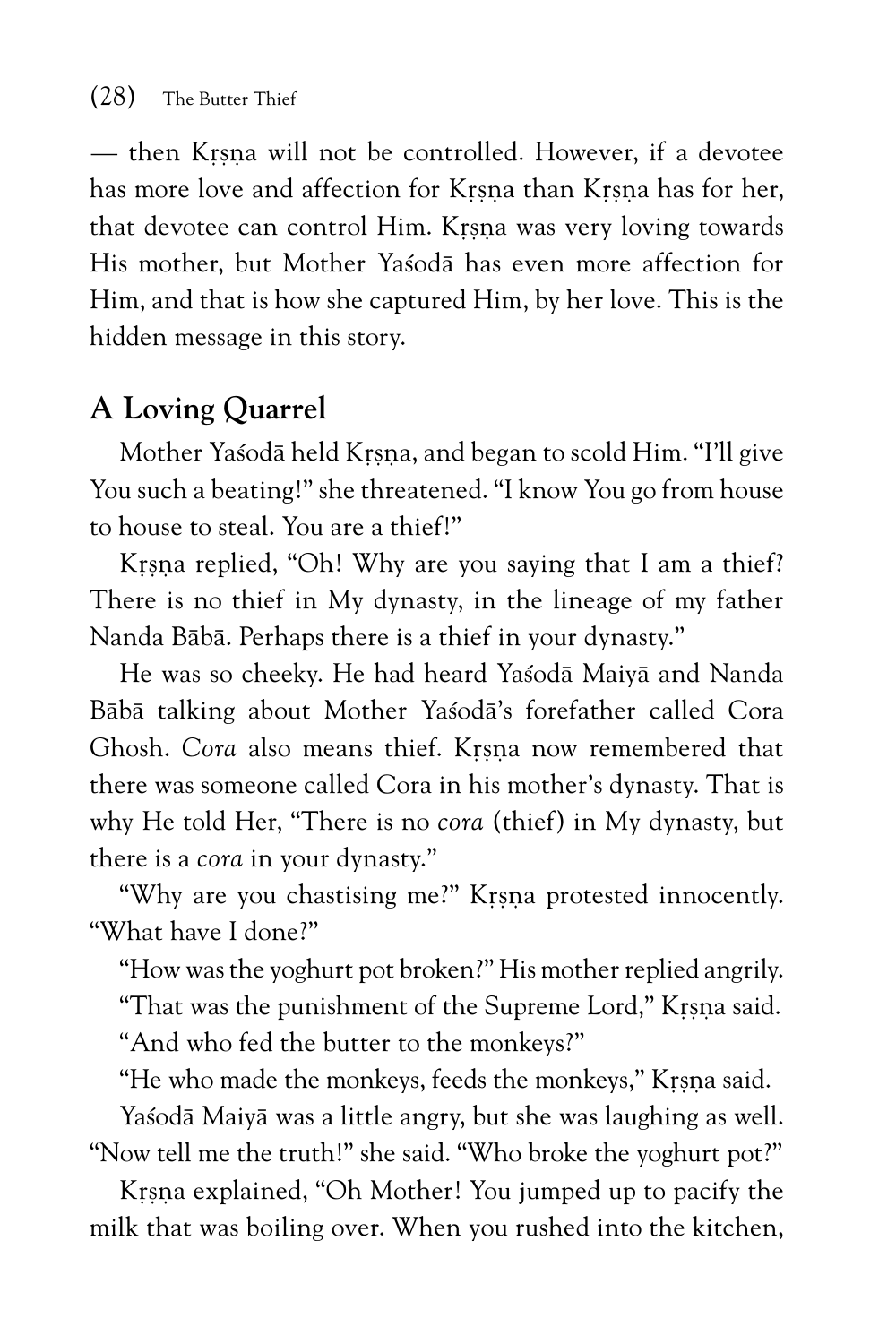you were in such a hurry that your heavy ankle bells hit the yoghurt pot and broke it. I haven't done anything."

 "Is that the truth? In that case, how is it that You have butter all over Your face?"

Krsna said, "Oh Maiyā! Every day a monkey comes and puts his hand in the pot to eat the butter, but today I caught him. He pulled his hand out of the pot and began to run away, but the butter on his hand smeared all over My face. Tell Me honestly, am I to blame for this? But still you call Me a thief and you want to beat Me."

"Oh! You are a liar," she retorted.

#### **Binding Krsna with Love and Affection**

Yaçodä Maiyä considered in her mind, "What shall I do? My boy is so restless, that He might try to run away. Besides, if I don't punish Him for His misbehaviour, He might become a bandit when He grows up. Then she came to a decision and told Krsna, "This grinding mortar helped You to steal the butter, so I will punish You and Your accomplice by tying You both together."

Yaçodä Maiyä took a silk ribbon, which she used to tie up her hair and tried to bind Krsna to the mortar, but it was short by the width of two fingers. Her servant brought additional ropes, but surprisingly, when the ropes were tied together, they were still two fingers too short. Now her friends, who were happily witnessing this amazing scene, began to bring ropes from their homes. But no matter how many ropes they tied together, the ropes were always two fingers short.

The *gopés* were all laughing and clapping their hands. They told Yaçodä Maiyä, "Oh dear friend, we have told you that this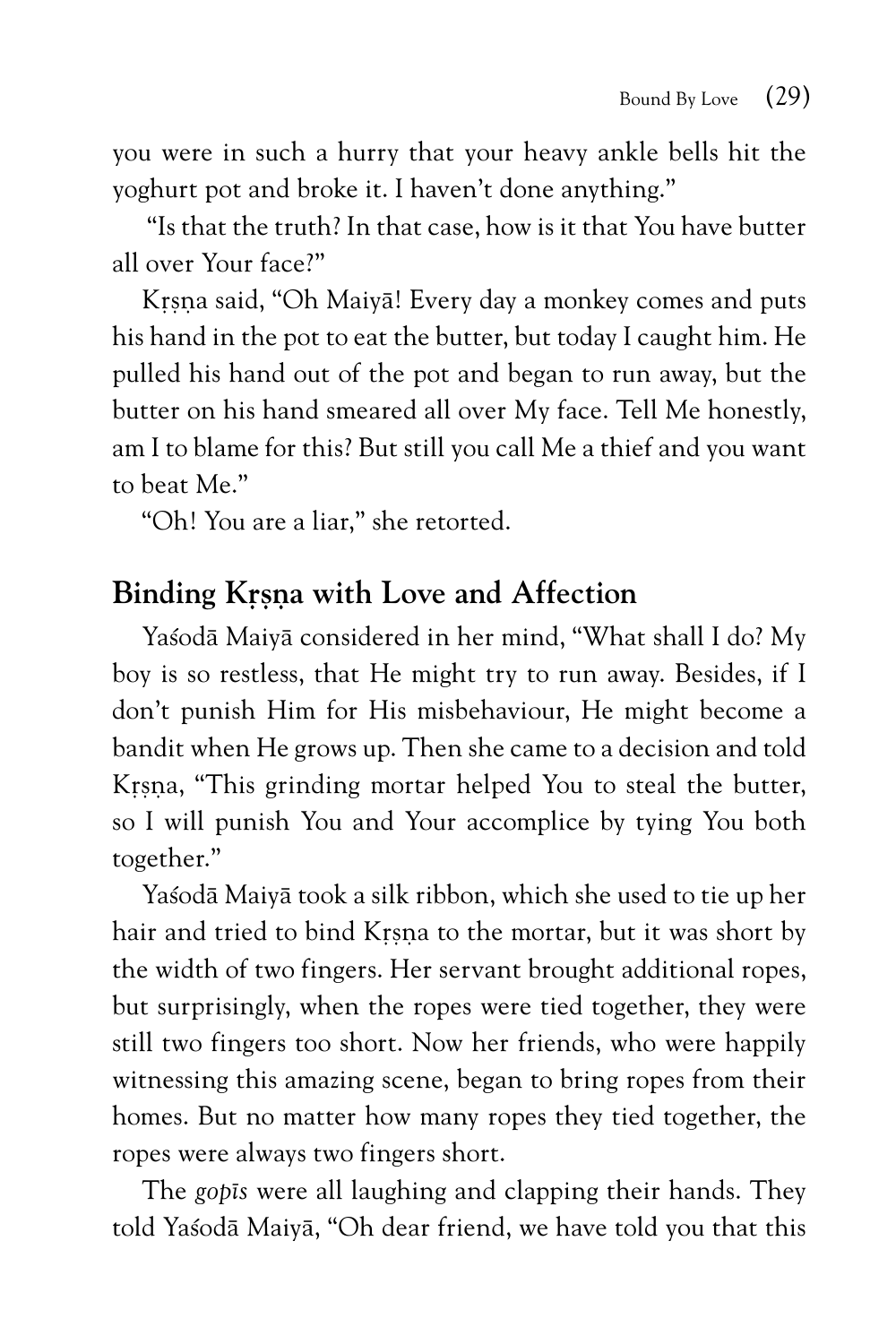boy possesses some extraordinary illusory potency. He is more clever than the greatest of thieves." Yaçodä thought, "He is my child. He came from my womb. It will be so embarrassing if I cannot bind him."

From early morning until noon, she tried again and again to tie Krsna. She was becoming more and more fatigued. Her face was red, and she was breathing heavily. She was perspiring, and the flowers were falling from her hair. As long as Krsna, the Supreme Personality of Godhead, refused to be bound, Mother Yashoda's persistent efforts were fruitless.

Finally, Krsna's heart was touched by the sight of His mother being so overwhelmed. Her desire to bind Him was born of her intense love and desire for His well-being. Krsna agreed to become bound by that love.

His pastime potency Yogamäyä immediately expanded her influence. Yaçodä Maiyä then took the same ribbon from her hair that she had first used unsuccessfully, and now very easily tied Krsna. What is the significance of the rope always being two fingers short? One finger represents our own hard endeavours to practise devotional service. The second finger represents Krsna's mercy. When Krsna sees our repeated and sincere endeavour to serve Him, His heart melts with compassion. At that time, by His causeless mercy, He allows himself to be bound by the devotee's *prema* (pure transcendental love).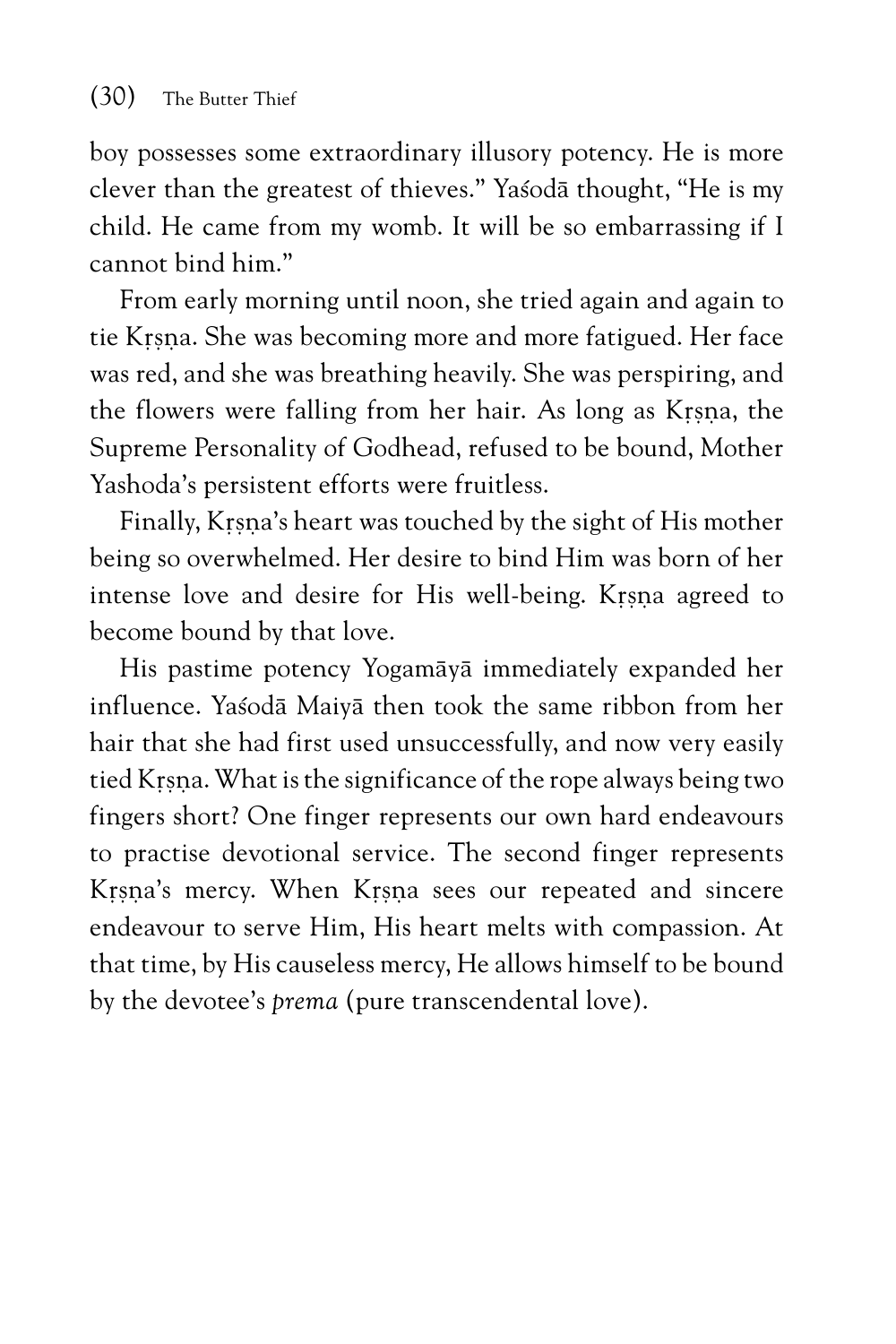# Chapter Four *A Flood Of Affection*

#### **Yaçodä's Doubt**

Having successfully bound Krsna, Yasodā Maiyā went into the house to continue her household duties. She resumed her churning, but her mind was distracted and upset, thinking about her son who was now bound to the mortar. "Why did I tie Him up?" she thought. "I should not have done that. But actually, I was right to bind Him. If I hadn't, He would have done something even naughtier." Then again, she thought that she was not justified. "He is so soft and sweet, and I have given Him too much pain. No, not only to Him; I have given myself too much pain as well. I have given too much trouble to my own heart.

"What can I do? Krsna is so angry, and I am afraid that if I untie Him, He will go roaming all over Vraja, and I won't be able to control His movements. It's best to let Him remain there for the time being." However, she was not peaceful. She maintained a constant vigil from inside the house to see what He was doing.

#### **The Opposition Party**

In the meantime, Krsna's cowherd friends had gathered round, and they began to joke with Him. Since they were laughing and clapping, Krsna began to laugh with them. The mixture of tears and black eye-liner that had run down his face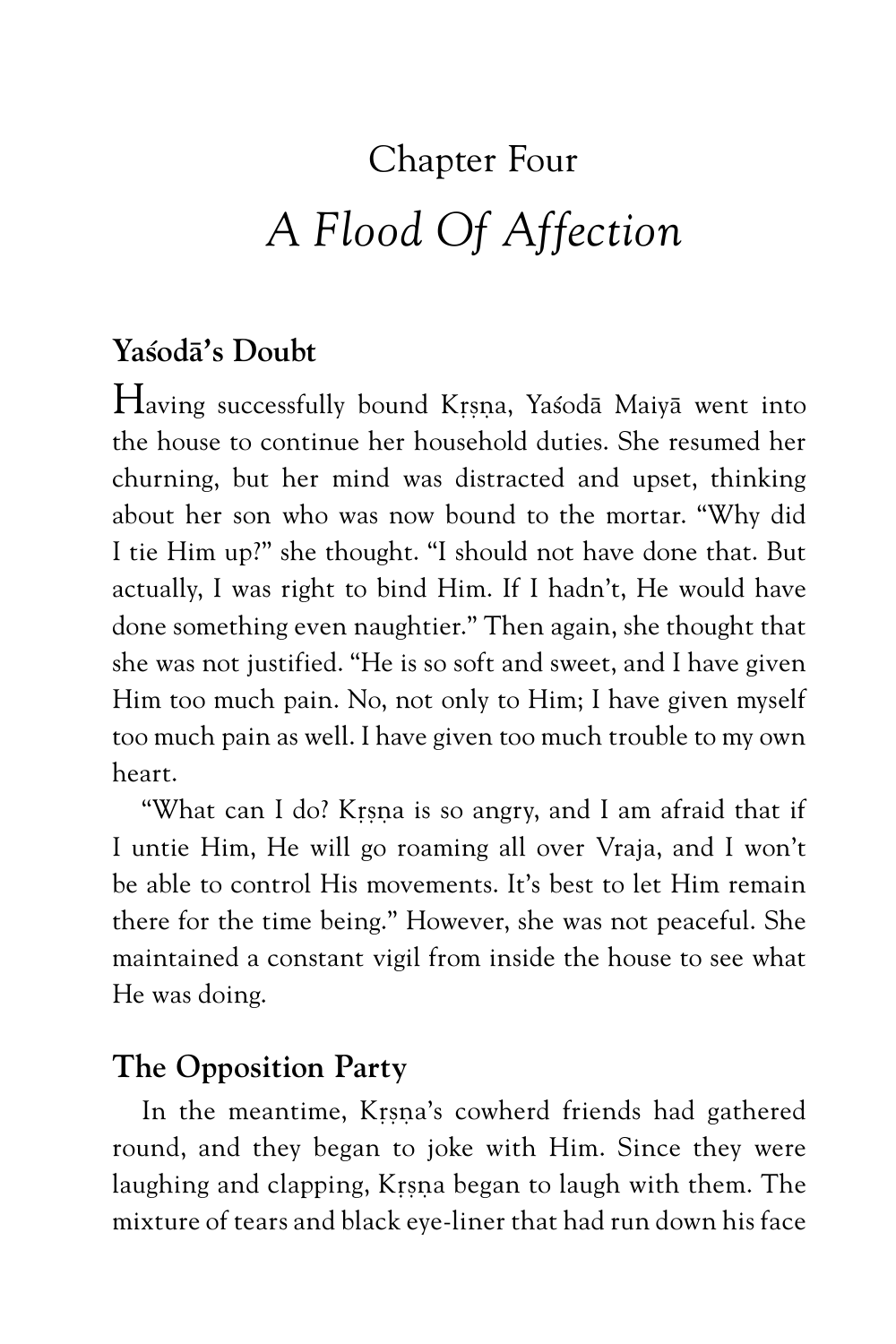and body was now dry. In the company of His friends, Krsna became somewhat happy, and He forgot what His mother had done. The boys said to each other, "Why don't we untie Krsna's ropes and free Him?" Krsna was enthusiastic. "Yes, yes! My hands won't reach all the way around the grinding mortar to untie the ropes, so you should do it." All His friends came one by one to try, but the knot was so tight that none of them could untie it. Still, they were trying, one after another. When one was unsuccessful, the others would say, "Oh you can't untie it, but I can," and then he would wrestle the knot away from the others and try himself.

Each of them failed several times, but they still persisted in pushing each other out of the way, and trying yet again. Krsna's funny friend Madhumangala was especially determined. "You are all bogus! You have no idea at all. I can untie it." He quickly came forward, pushing all the others out of the way, and tried himself, but he also failed. All the others laughed at him in great amusement.

Amidst all the clamour and hubbub, the boys were thinking, "If Baladeva were here, He could untie Krsna in a moment. Then this would all be finished, and we could do something else."

Meanwhile, Mother Rohini was coming with Baladeva Prabhu. Baladeva found the boys playing with Krsna in the courtyard, and when He saw that Krsna was tied up to the grinding mortar, He became furious. "Who has done this? I will certainly punish him!" He was so upset that His eyes became reddish, and His hands were shaking with rage. Then Subala came close to Him and whispered in His ear, "Oh brother, don't be so upset. Mother Yaçodä has done this."

"Maiyä did it? Oh. If she did it, I can't do anything."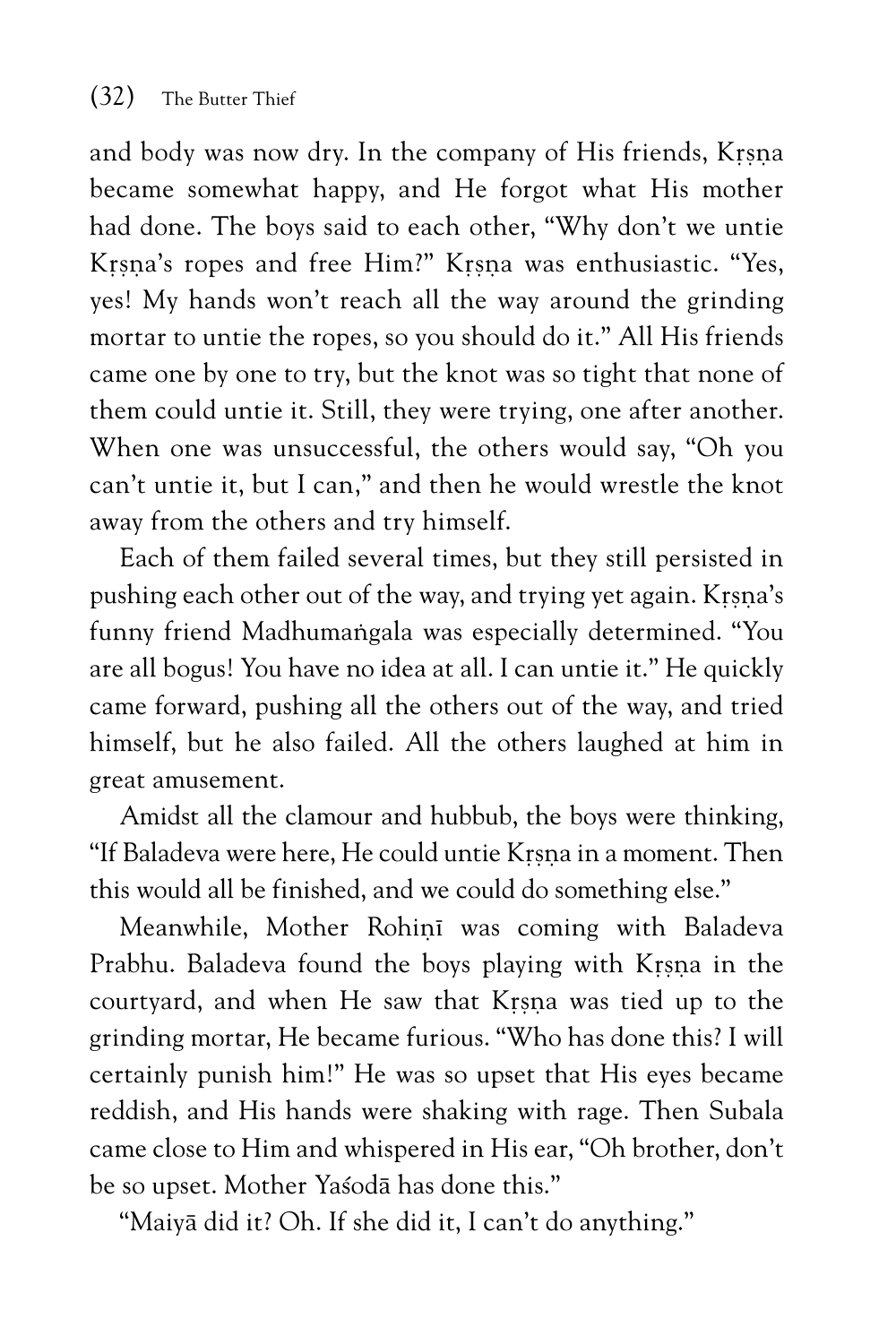Baladeva backed away thinking, "There must be some reason behind all this."

#### **The Plan for Deliverance**

While this was going on, Krsna was thinking. He is allknowing, and He remembered a pastime that had taken place in the previous millennium. "Now I recall how My dear devotee Nārada cursed Nalakūvara and Manigrīva." Nalakūvara and Manigriya were sons of the powerful demigod Kuvera, who was a friend of Lord Śiva, and Śiva is very near and dear to Krsna, so there was a relationship. The very exalted, saintly devotee Närada was also a friend of Kuvera.

One day, Närada saw Kuvera's two sons playing in a lake with a number of beautiful young women from the heavenly planets. The women and the two young demigods were naked, and they were playing various games, such as hide-and-seek. When Närada approached, the women became ashamed. Coming out of the water, they hastily put on their clothes, and offered obeisances repentantly. The two young men, however, were stubborn, and did not change their behaviour. They were madly intoxicated from drinking wine, and they began to brazenly abuse Närada and the girls. "Why has this madman come here? He is completely ignorant. And you are all so faithless that you left the lake when you saw him. Now the mood has been completely spoiled."

The young men stood in front of the great devotee Närada without any clothes on. They had lost their shame and knowledge. They did not know how to respect a superior, or a saintly person. Närada saw that they were like dry trees. He thought, "These young men are very near and dear to Śivajī, so I should teach them a good lesson."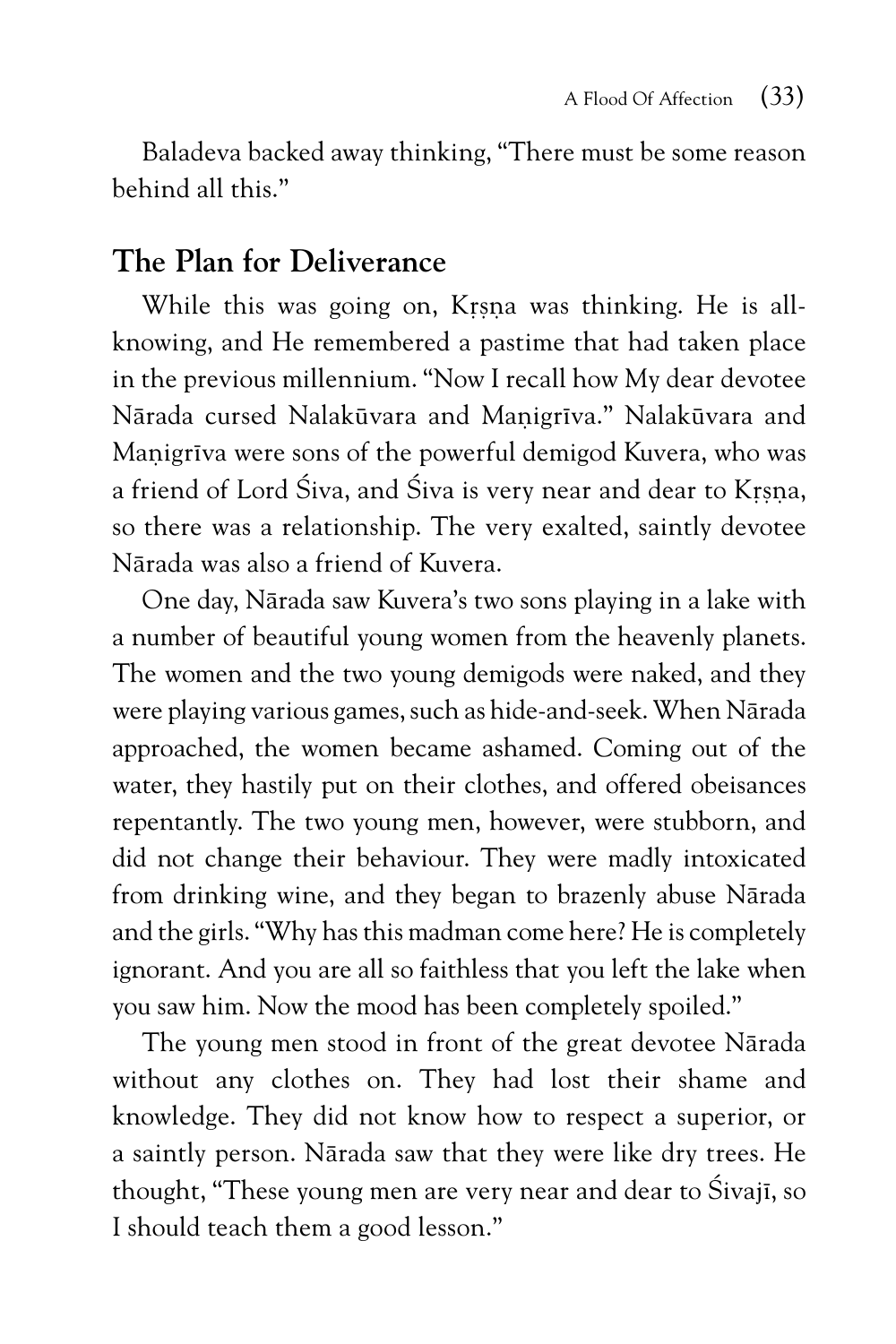#### **A Strong Lesson**

A person who has had a thorn under the skin knows what pain is, but someone who has not experienced such pain can give pain to others very easily, and without remorse. We see that people can cut off a fish's head, and cut the throats of goats, cows and other animals, just to eat their flesh. If anyone gives such hard-hearted people even a little injection of awareness, they can come to their senses and understand, "I should not do this." One who understands nature's laws realises that the pain of cutting one's finger is simply the pain that we have given to others coming back to us. We should note the spelling of the word 'meat': M E A T. It contains the words 'me' and 'eat': it means, "Those whose flesh I eat will return to eat me." Every action has its reaction. If you abuse anyone, you will receive abuse. If you give someone else a slap, someone will slap you. Animals that have been slaughtered will receive a human body, and will eat those who killed them in their previous life. We should therefore avoid eating meat and fish.

Nalakūvara and Manigrīva had taken birth in an aristocratic family, and they were very beautiful and wealthy. They were also highly cultured and educated. Such people often have so much opulence that they don't believe in God at all, and certainly don't want to perform *bhajan* of Krsna and offer their hearts to Him with devotion. They are puffed up with false ego, thinking, "I am so educated and so beautiful. I come from an aristocratic family; I am a *brāhmana* I am very wealthy." Those who think like that can never do *bhajan* of Krsna.

Närada understood how degraded the two young men had become, and he decided to teach them a lesson. "You are acting exactly like trees, standing naked, and not caring for your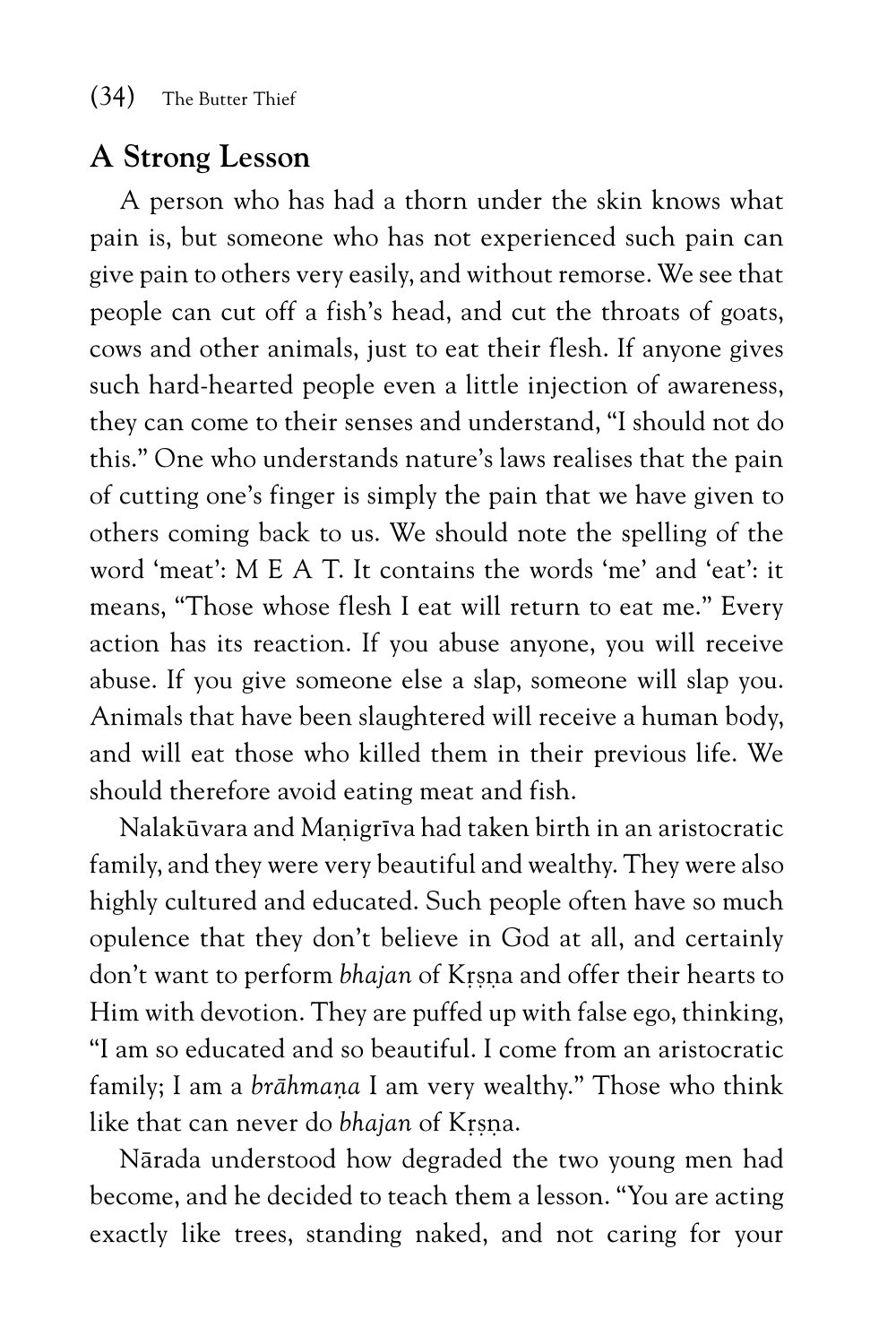superior. You are behaving in a nonsensical way! You shall become trees."

His words were very powerful! Manigriva and Nalakūvara immediately sensed that they were undergoing some transformation; they were becoming trees. Quickly realising how serious the situation was, they fell down at Nārada Rsi's feet. "Oh, Nārada Rsi, we never knew that you were so powerful. We were always immersed in false ego. Now we understand that Krsna has given us this human body for *bhajan*, so that we can realise who is God. We have misused our time, always drinking and making merry. Please be merciful to us. Surely it can't be true that we are going to be trees?"

Närada said, "What I have said will certainly happen. Once spoken, the intent of my words cannot be checked. Still, I will mitigate the punishment, because you are now realising how foolish you have been and you are the sons of my friend. You will have to become two trees, but you will be in Vrndāvana. After some time, Krsna will appear in the neighbourhood where you are standing. When He is playing as a boy, He will personally touch you both, and then you will not only have liberation, but *bhakti* as well." Hearing his words, the two young men became pacified and peaceful.

#### **The Liberation of Nalakūvara and Manigrīva**

Krsna remembered Nārada Rsi's prediction, and thought, "I must fulfil My devotee's desire." Krsna is so expert, that He can accomplish many goals and fulfil many desires with one action. Krsna immediately asked His friends to push the grinding mortar out of Nanda Bäbä's compound, and they began to push it and pull it towards the gate. Just outside the main gate were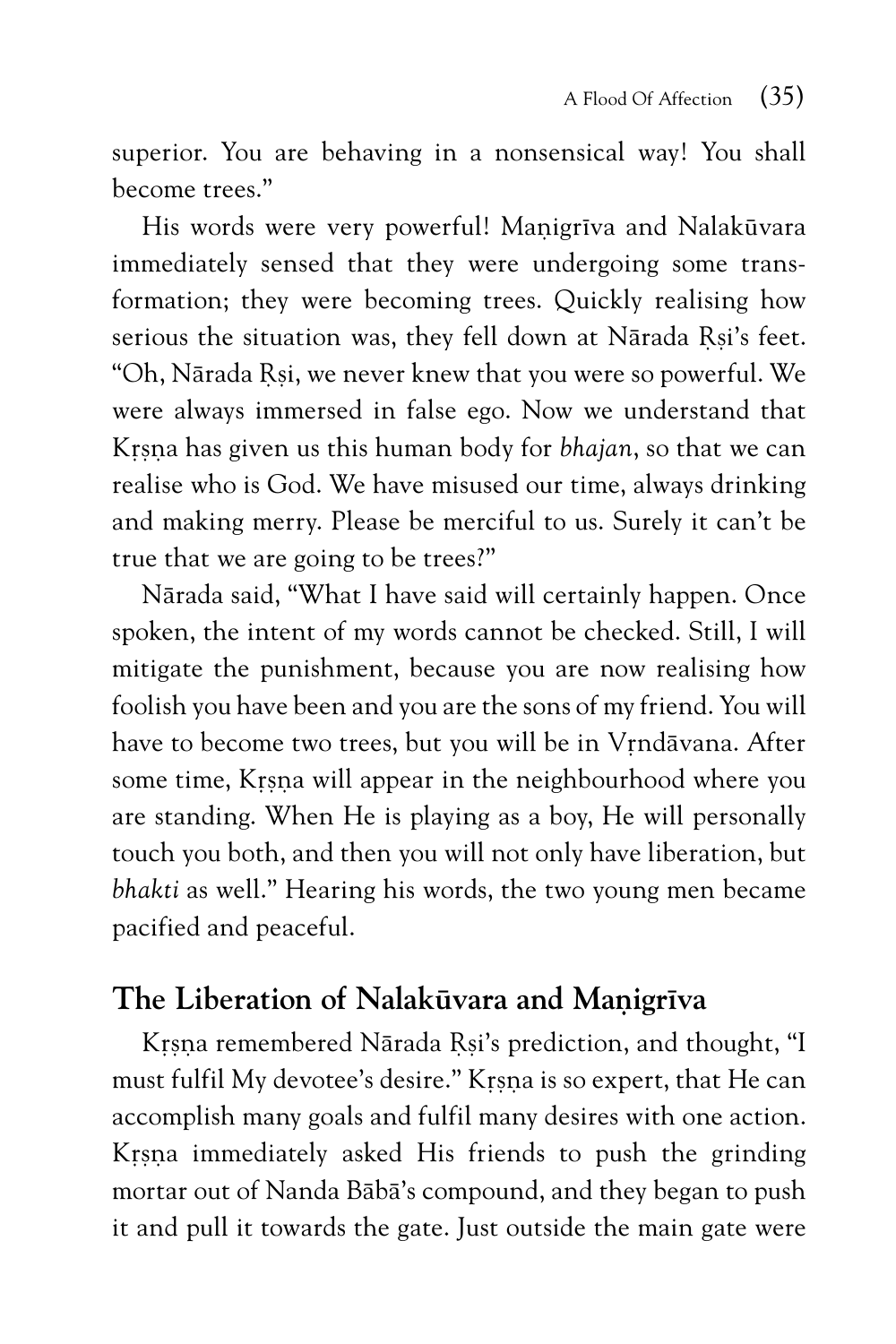two very tall *arjuna* trees. These trees cast cooling shade over a wide area, and thousands of birds were taking shelter in their broad branches.

The two trees stood close together, with only a narrow passageway between them. Krsna crawled through the narrow passage between the two trees, but the grinding mortar was wider than He was. As the cowherd boys pushed and pulled, it became stuck between the two trees. When the mortar touched the trees, they became connected to Krsna. It was as if a current flowed from Krsna through the rope to the mortar and from the mortar to the two *arjuna* trees. Anyone who touched the mortar would receive that transcendental current.

As Krsna continued to pull at the mortar, by Nārada's grace, the two trees surrendered to Krsna's touch, and fell with a tremendous crash. Krsna's friends had been playing with Him, pulling, shouting, and joking happily. But when the trees unexpectedly fell, the boys became very frightened. What had happened? As the trees toppled over, the two beautiful demigods appeared before Krsna. They offered prayers and obeisances to Him, and He blessed them that they would both go to His eternal abode, where they would sing about His wonderful pastimes. They circled Krsna with folded palms, and then proceeded to their glorious destination.

#### **Yaçodä's Fear And Shock**

The whole of Vraja trembled with the sound of the *arjuna* trees falling, and all the inhabitants of Vraja ran towards the terrible noise from wherever they were.

Meanwhile, Mother Yaçodä had been restless, and unable to concentrate on what she was doing. She became very fearful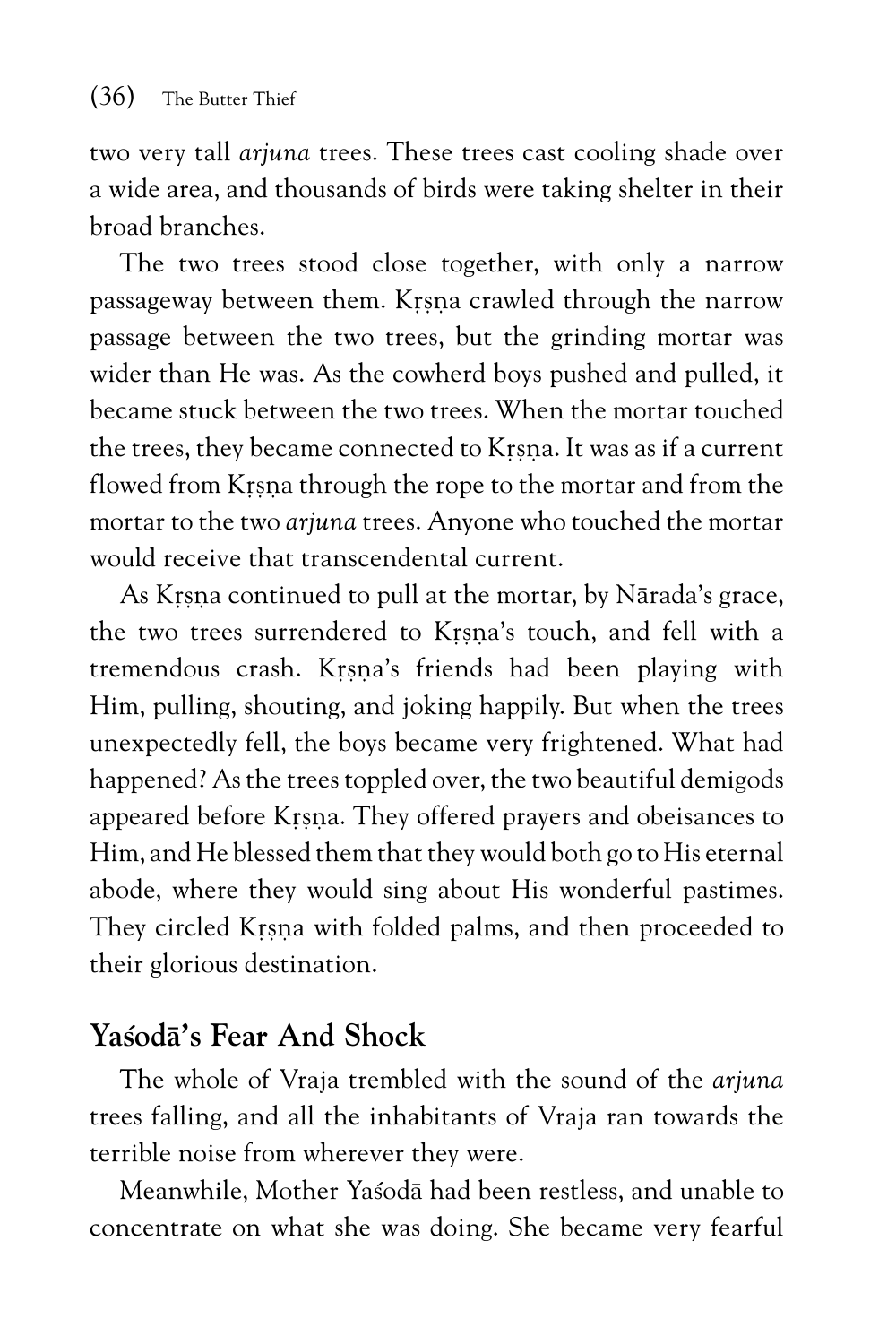when she heard the frightful sound. "Where is that sound coming from? Oh! It is very close to where Krsna is  $-$  very close." Her heart began to pound with fear, and at once she began running toward the source of the sound. All the other residents of Vraja came quickly. When they arrived at the spot, they were deeply relieved and thankful at their good fortune.

The trees had fallen to the left and right of Krsna, and not on Him, so He was not even slightly hurt. Still, they were afraid. Yaçodä saw it all from a distance. "Oh, those two trees have been uprooted, and Krsna is in the middle. What would have happened if they had fallen on Him?" She could not bear to think of anything at all after this, and became completely stunned, with no sense at all — just like dry wood. There were no tears, and she was not even breathing. She just stood there like a pillar.

#### **Nanda Bäbä Releases the Supreme**

Nanda Bābā had been bathing in Brahmānda-ghāta, and he also came running to see what had caused that sound. When he saw Krsna tied to the grinding mortar, he was dumbstruck and angry. He took Krsna in his lap and asked Him, "Who did this?"

Meanwhile, the small boys gathered around and clamoured, "Bābā! Bābā! Bābā! Krsna touched the two trees and they were uprooted. Two very beautiful people like gods or sunrays came out of the trees. They began to pray, and Krsna said something to them. Then they walked around Krsna, fell flat on the ground in front of Him, and left to the North."

Nanda Bäbä did not believe them. "These boys are so simple," he thought. "How could Krsna uproot two great trees? Maybe those two were demons sent by Kamsa to kill Krsna. Suddenly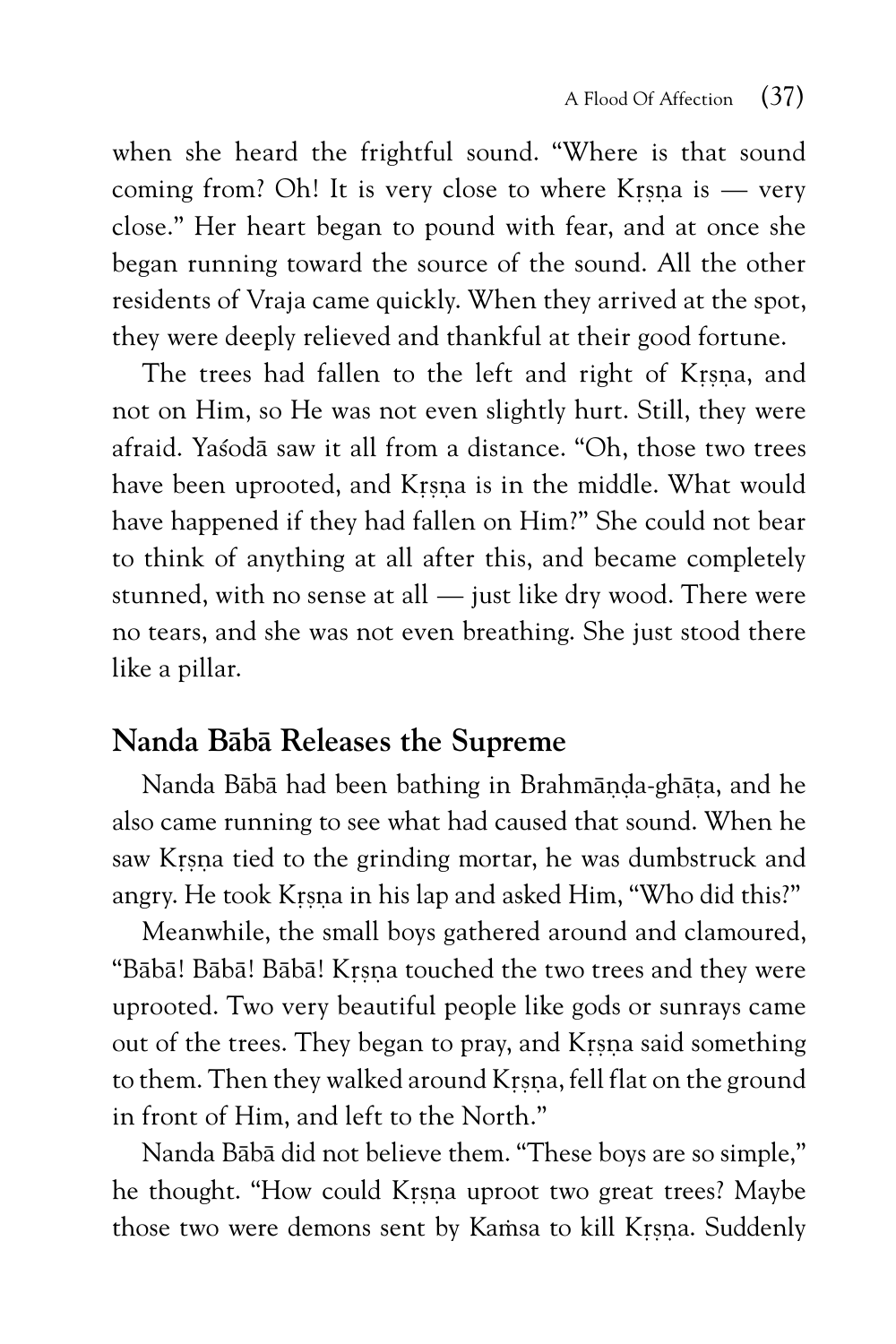he considered the unthinkable: "What would have happened if Krsna had been killed?" He could not think any more after that.

Just after the trees had fallen down, Krsna had been laughing happily. However, when He saw Nanda Bäbä coming in the distance, He began to weep more and more loudly. When Nanda Bābā arrived, Krsna told him piteously, "Mother said she would beat Me!" He was sobbing now, catching long breaths between His speech and His cries. Nanda Bäbä tried to pacify Him, but Krsna wept even more. Nanda Bābā wiped Krsna's tears with his shawl and asked him, "My dear son, who tied You up?" But Krsna would not tell him.

Nanda Bäbä repeated, "Who tied You up? Tell me! I will punish whoever it was."

He kept asking again and again, as he untied the knots in the rope binding Krsna to the mortar. Finally, Krsna put His mouth very close to Nanda's ear and whispered, "Mother tied Me."

Nanda Bābā was astonished by Krsna's revelation. "Your mother tied you up? Oh! I never knew that she was so cruelhearted."

He gave Krsna a *laddu*, and Krsna took it in His hand, but He did not eat it. Still, He was pacified a little, and the tears had almost stopped, although not completely. Nanda Bäbä caressed Krsna's head and body, and Krsna became very grave, looking at Mother Yaçodä with fearful eyes.

Mother Yaçodä was not in external consciousness. She sat motionless, and her *gopé* friends waited around her. They could read Yasoda's heart, and they were deeply unhappy. How they wished that Krsna would come to Yasodā's lap. Nanda Bābā looked very grave now. He took Krsna and Baladeva on his shoulders — Baladeva on his right shoulder and Krsna on his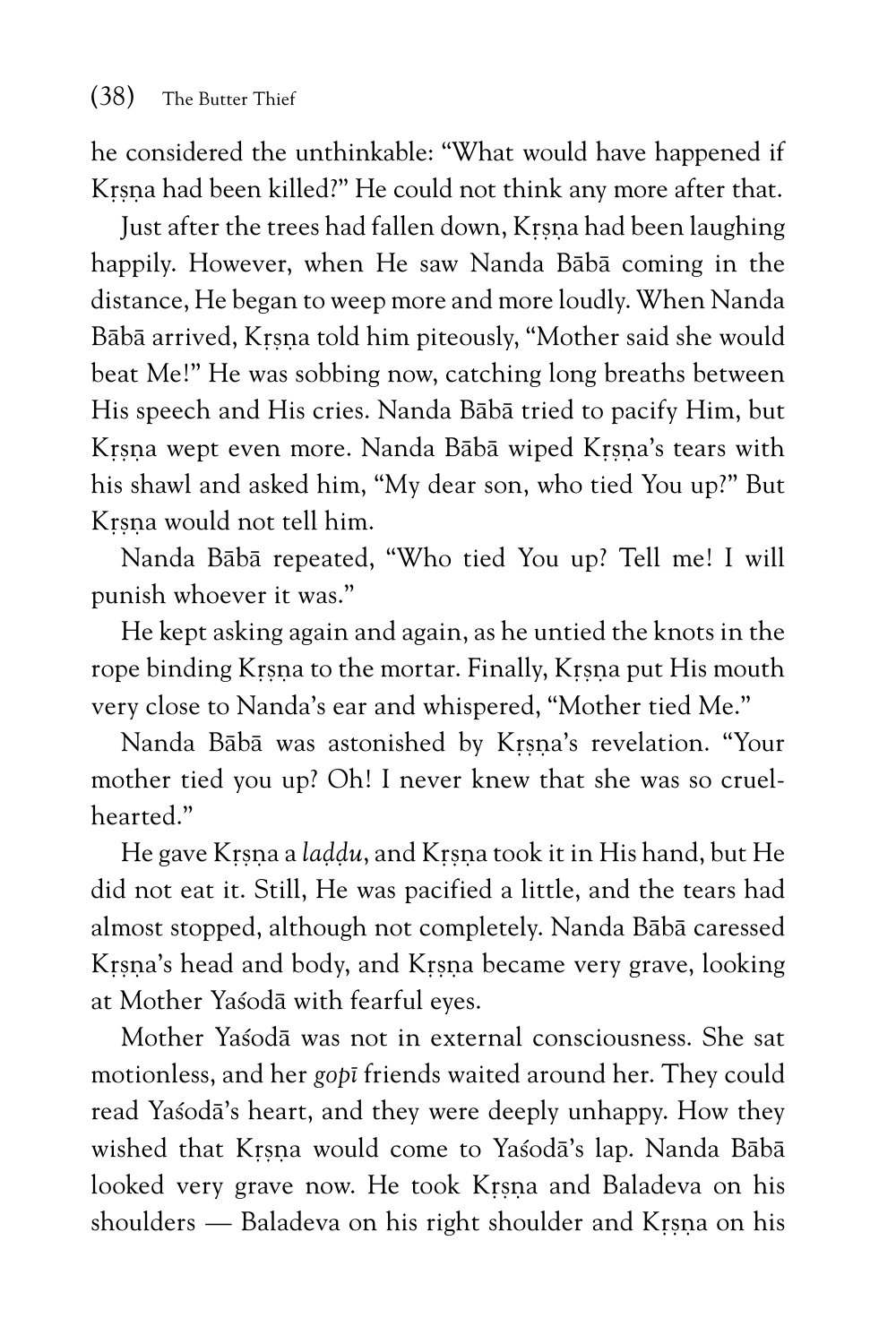left shoulder  $-$  and went to Brahmända-ghäta to bathe in the Yamunā. He, Krsna and Baladeva bathed at the *ghāta* so that they would be purified after this inauspicious event.

Then he lifted Krsna and Baladeva onto his shoulders and returned home. It was well after midday, but no one had cooked anything at Yaçodä's house that day. Who would cook? Yaçodä and her friends were so upset that they were just staring into space. None of them had even thought of cooking, much less eating.

#### **A Meal in the Cow Barn**

When Mother Rohini saw Nanda Bābā coming with the two boys, she quickly went to the kitchen and cooked a little sweet porridge. She gave it to Nanda Bäbä, and he fed the boys — first Baladeva, and then Krsna. When They were satisfied, he began to take a little himself. He was still very grave, but he ate something, and then went outdoors.

Homes in India — especially the homes of wealthy people are divided into two parts. The inner part of the house is reserved for the ladies, and it contains the kitchen and other rooms where they do the household work. The outer part is for the men, and it has a courtyard or meeting hall, as well as a drying-room, where clothes can dry without being stolen by the monkeys. It was to these outer quarters that Nanda Bäbä went now.

The afternoon passed, and it was time for the evening meal. Still nobody had cooked, so Nanda Bäbä went to the cows' barn with the boys. There he milked the cows directly into the mouths of Krsna and Baladeva, and gave Them some sugarcandy. The two boys ate and drank until Their stomachs were full, and then Nanda Bäbä returned home with Them. By that time, it was night.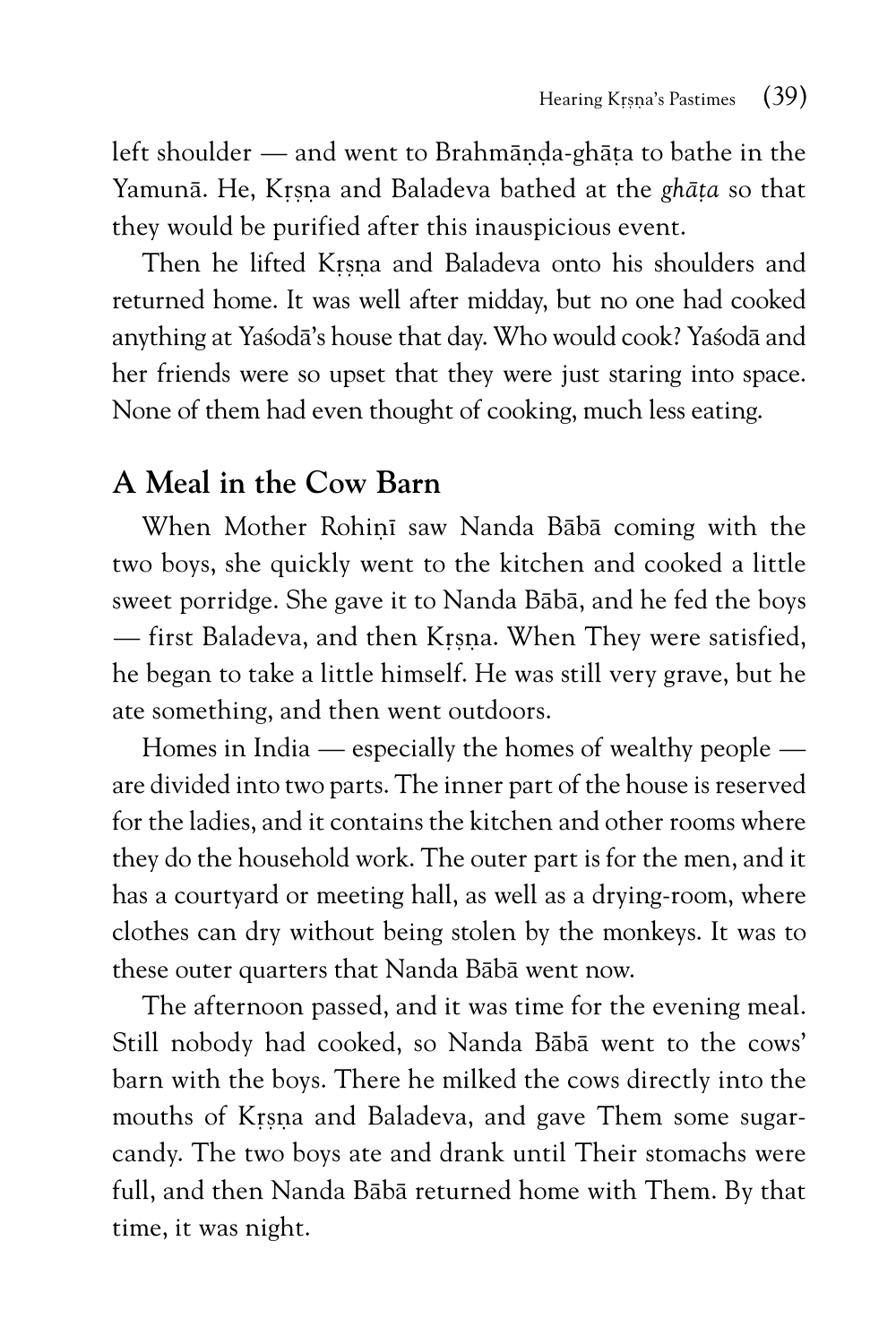#### **"Bring Kåñëa to Yaçodä Maiyä"**

By now, all of Yasoda's friends — especially Rohini and Upananda's wife - were very worried. All the older ladies came with Mother Rohini to where Nanda Bābā was sitting with Baladeva and Krsna in his lap.

The older *gop* is said to Baladeva, "You are stronger than Krsna, and He will listen to You because You are His older brother. Quickly, take Him straight to Yaçodä Maiyä's lap." Baladeva went to pull Krsna, but Krsna gave Him such a strong push that Baladeva fell down. Krsna wrapped His arms tightly around Nanda Bābā's neck. Rohinī said, "O King Nanda! Krsna's mother has not taken anything to eat. She is sitting in a corner as still and silent as stone. All the *gopés* in the house are so sad, and they are also sitting silently, without eating or drinking."

"What can I do?" said Nanda Bäbä. "She should realise that this is the result of her anger. She has acted cruelly." Tears flowed from the eyes of the elderly *gopts*. "Alas! Alas! You shouldn't call her cruel. It's not right to use a word like that for her. She is extremely soft, both inside and out."

Hearing this, King Nanda became more emotional. "Läla! Will You go to Maiyä?"

"No! No! I will stay with you," replied Krsna emphatically. "I'll Stay With Father!"

Then Rohinī Maiyā came to Krsna, "Krsna, where will You spend the night? Where will you sleep?"

"I'll sleep with Father."

"Not with Your Mother?"

"No."

Upananda's wife said, "You may stay with Bäbä, but what will you eat? Who will breastfeed You?"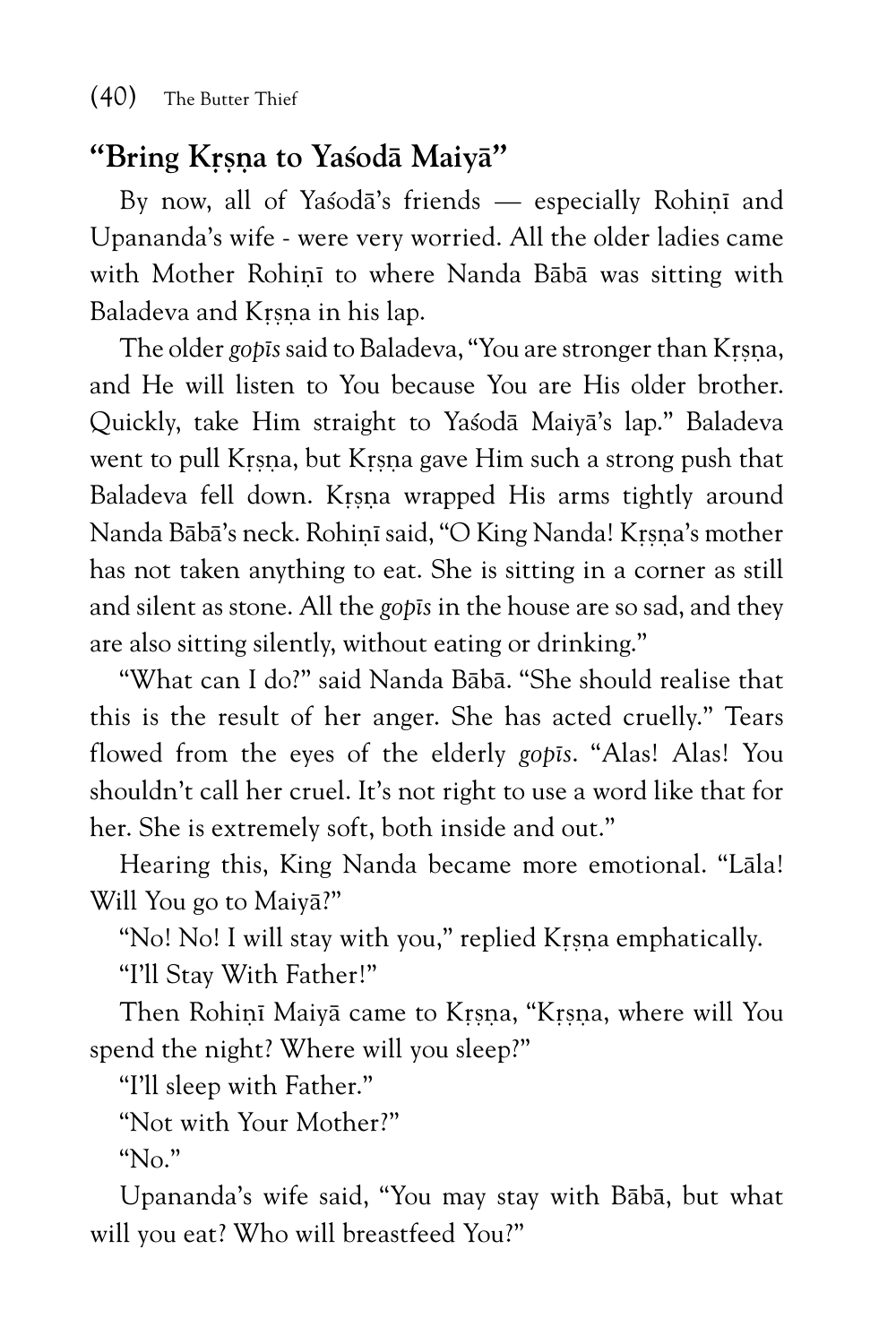"I will drink milk straight from the udders of the cows. My Bäbä will give it to Me, and he will give Me sugar candy, too."

"Who will You play with?"

"I will play with My brother and Nanda Bäbä."

"Won't You go to Your Mother?"

"No, I will never go to her."

Nanda Bābā said, "Why don't You go to Rohinī Maiyā?"

Krsna sobbed and declared angrily, "I was calling out to my mother to come and untie Me, but she didn't come, and Rohini Maiyä didn't come either."

When Rohinī heard this, tears flowed down her face, and she said softly, "Läla! Don't be so cruel-hearted. Your mother is crying for You."

Krsna's eyes brimmed with tears when He heard this. He turned around, and looked at his father's face. A shower of tears began to fall from Bäbä's eyes as well. "Läla! Should I slap your mother?" Nanda asked Krsna. He raised his hands and made a gesture as if he were beating someone. Krsna could not tolerate this, and He caught hold of His father's hands. At that moment, Nanda Bäbä remembered the anguish in Yaçodä's heart.

Then Rohini Maiya said to Krsna, "And what if your mother…? She paused and snapped her fingers above her head, as if to say, "What if she passes away?"

Oh! Seeing this, Krsna became very anxious. He began to cry out loudly, "Oh, Mother! Mother!" He jumped down off His father's lap, and began to run towards His mother with outstretched arms. Rohinī Maiyā was weeping. Picking up Krsna — who was also crying — she quickly took Him into the ladies' quarters, and placed Him in Mother Yaçodä's lap.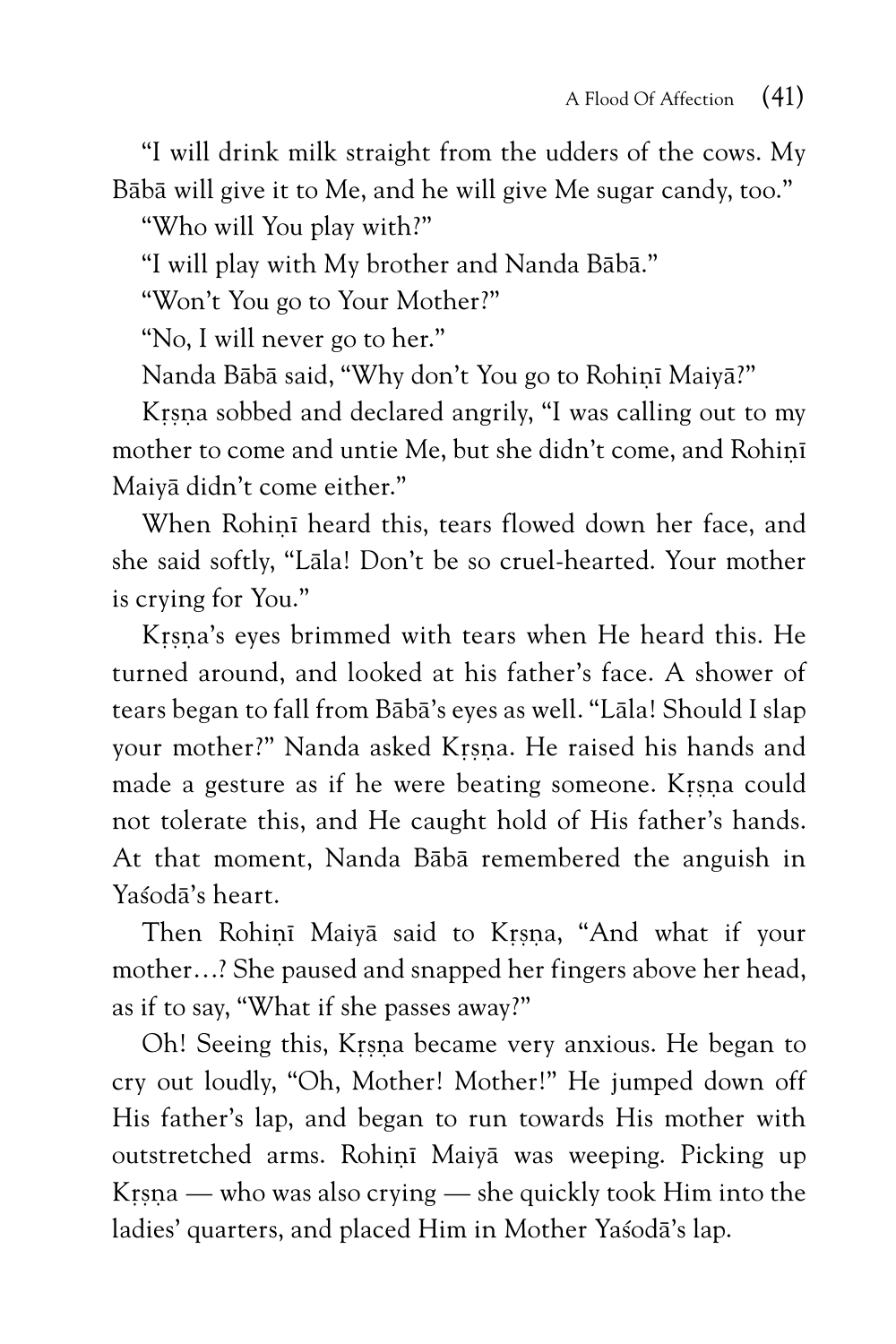Until now, Mother Yaçodä had been as senseless as a statue, but when Rohini Maiyā placed Krsna in her lap, she came to life and became very relieved.

"My dear son! My dear son!" she cried again and again. Trembling, and with her heart melting, she covered Krsna with her veil and began weeping and weeping like a *kuraré* bird.

Krsna began consoling her. "Mother! Mother! Mother!" Rohinī Maiyä and all the other *gopés* had gathered there by this time, and they all began to weep and cry loudly. Yasoda was weeping; Krsna was weeping; Rohini was weeping; and all the *gop* is were weeping. In the meeting room, Nanda Bäbä was weeping as well. Everyone was weeping, and the whole area was over-flooded with the condensed moods of parental love and affection.

After some time, when Yasoda was somewhat pacified, she gave Krsna her breast, and in the meantime, some food was prepared. Nanda Bäbä was quickly called to take his meal and he sat down, with Krsna and Baladeva to his left and his right. Nanda Bābā said, "Krsna, go and call your Mother. If she doesn't come, I will not take anything." Yaçodä was so ashamed and embarrassed that she would not come, but Krsna caught hold of her veil and pulled, so she could not resist, and He brought her to Nanda Bābā. Nanda Bābā ate his meal, gave some to Krsna and Balaräma, and left some remnants which were distributed to everyone in Yasodā's house. Krsna was now sitting in Yasodā's lap, and that night, He slept with her very peacefully.

Krsna, the Supreme Personality of Godhead, performs so many sweet pastimes. Why? To enhance the love and affection of those who love Him dearly.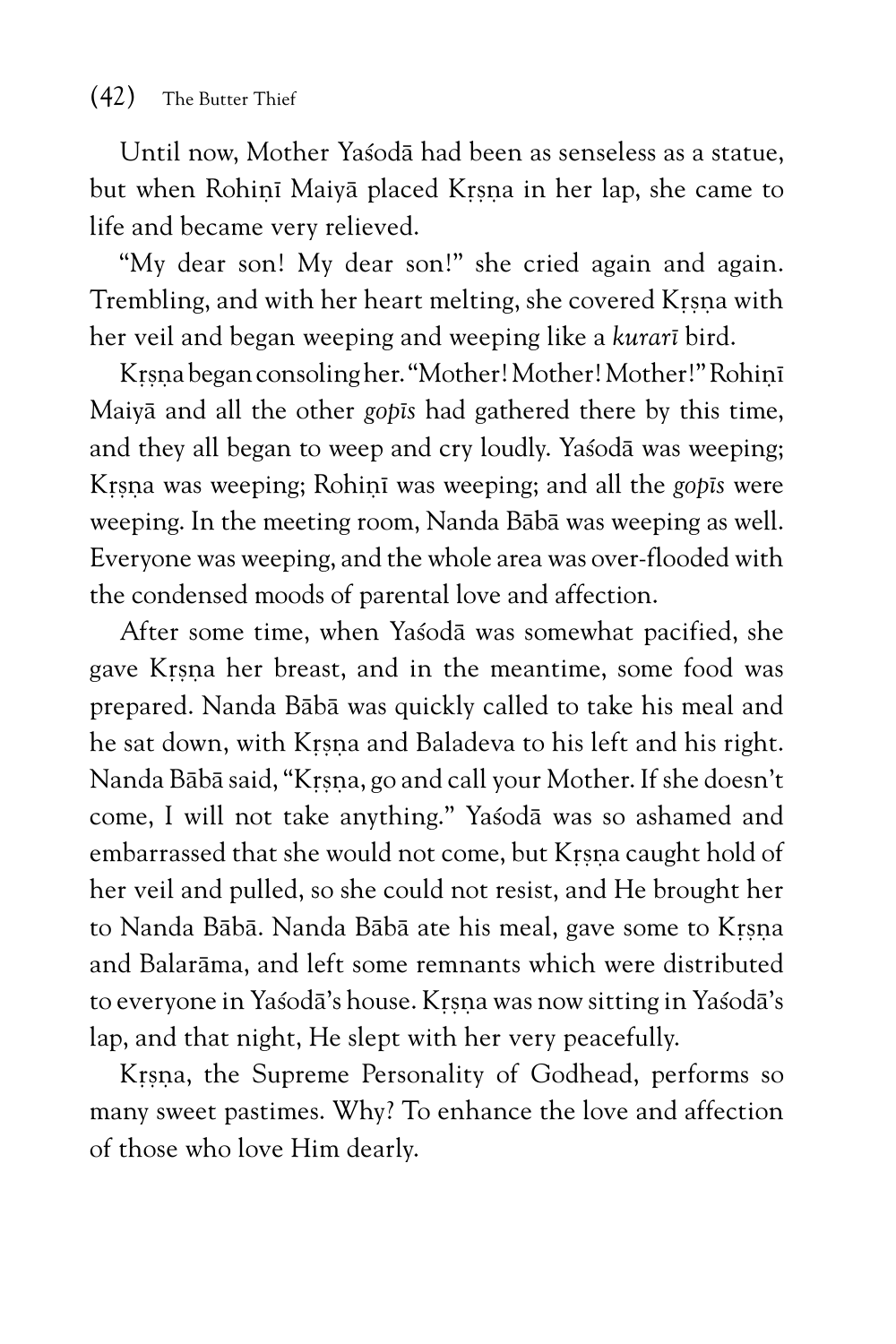# Chapter Five *The Glorious Fruit-Seller*

#### **Attracted by Nanda-Nandana**

 $A$ t the same time that Śrī Krsna was performing His pastimes in Vrndāvana, there was a lady in the nearby city of Mathurā who used to sell exceptionally sweet fruits. She would go to the country villages where small children lived and walk through the narrow lanes calling out, "Mangos! Oranges! Bananas! Guava!" She had such lovely, ripe fruits, that many children would run to her, and ask for them in a beautiful way.

They would all collect around her, and watch her with greedy eyes, saying, "Mother, mother! I want to take that fruit." She was very popular with the children. One day, this fruit-seller lady heard the name Nanda-nandana, which means 'the son of Nanda', and she became very much attracted. Someone told her, "Yaçodä has given birth to a very lovely boy, and His name is Krsna. He is so beautiful and so attractive, that those who go to Gokula and see Him just once, cannot think of anything else. They give their minds and hearts to that boy and return home without them." When the fruit-seller heard this, she wanted to see that boy.

#### **Calling Out To Krsna**

One day she took a basketful of fruits, and with some difficulty crossed the river Yamunä in a makeshift boat, made of banana trees and branches tied together. Then she set off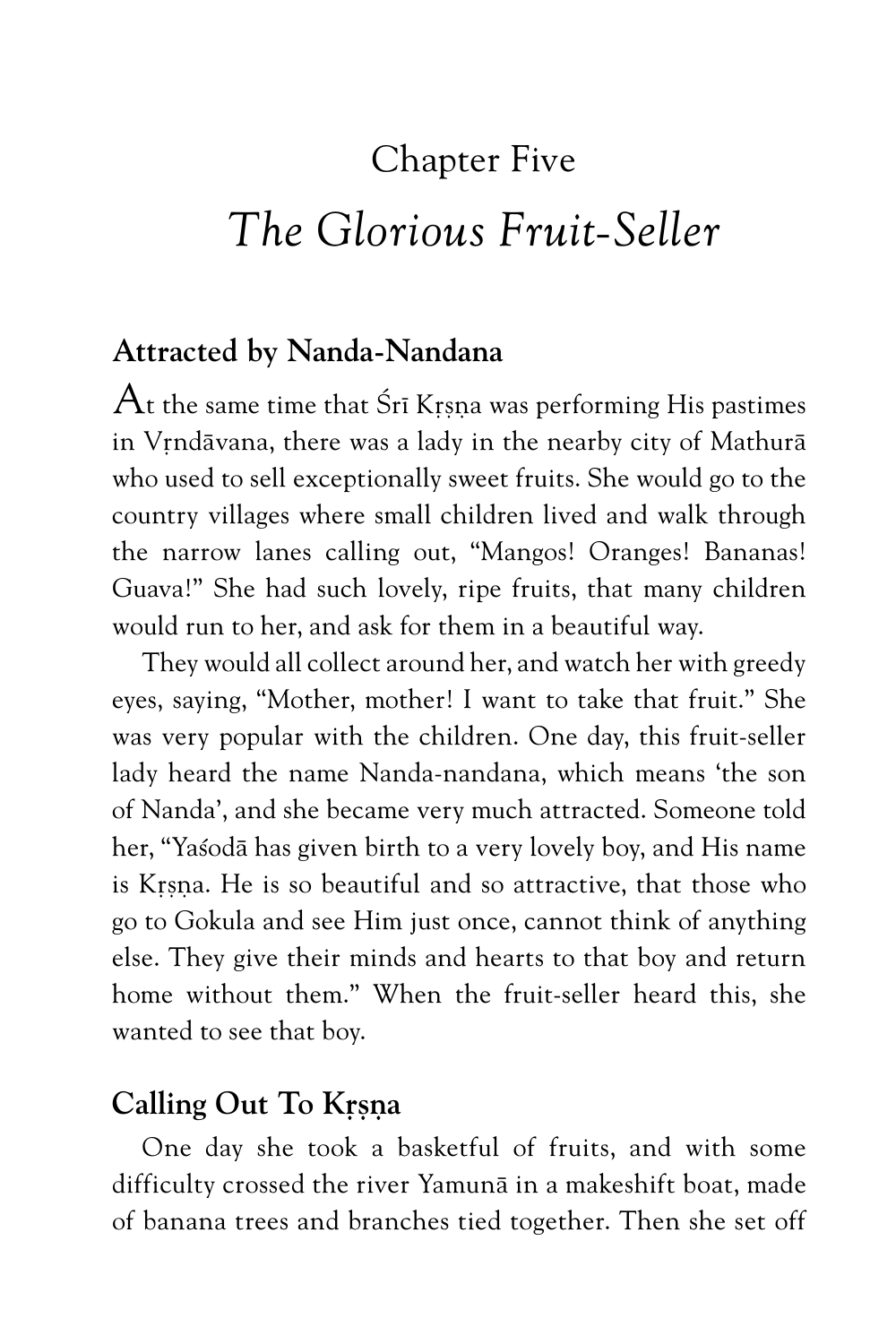for Gokula, which was only seven miles from where she had crossed the Yamunä.

The fruit-seller went to Gokula, and began calling out to attract people to buy her fruits. She wanted to call out, "Fruit! Bananas! Mangos! Oranges! Guava!" but she was thinking of Kåñëa, so instead she called out, "Govinda, Dämodara, Mädhaveti, Govinda, Dämodara, Mädhaveti."

She began to cry out more loudly, "Govinda! Dämodara! Mädhava!" as she walked along with her basket on her head. Indian ladies can carry baskets on their heads without touching them with their hands. They can carry two, three, or even four pots of water stacked on top of their heads without holding them. Vraja *gopés* are expert in this.

The fruit-seller went on like this, her heart crying, "Krsna! Govinda! Dämodara!" For the whole day she made the rounds in Nandagrāma, where Krsna lived with His parents, but Krsna did not come. She returned the next day, and the next, but she still did not see Him.

#### **The Fruit-Seller's Vow**

After the third day, she vowed, "If Krsna does not allow me to see Him today, I will not return. I will just give up my life." With this conviction, she was so absorbed in singing, "Govinda! Dāmodara! Mādhava!" that Krsna could not check Himself when He heard her calling. He was sitting in Mother Yaçodä's lap, but He quickly jumped off to go to the fruit-seller.

Krsna had seen adults bartering, and He knew that the fruitseller would give Him some fruit, if He gave her something in return. On the way out, He saw a sack of grains, and He picked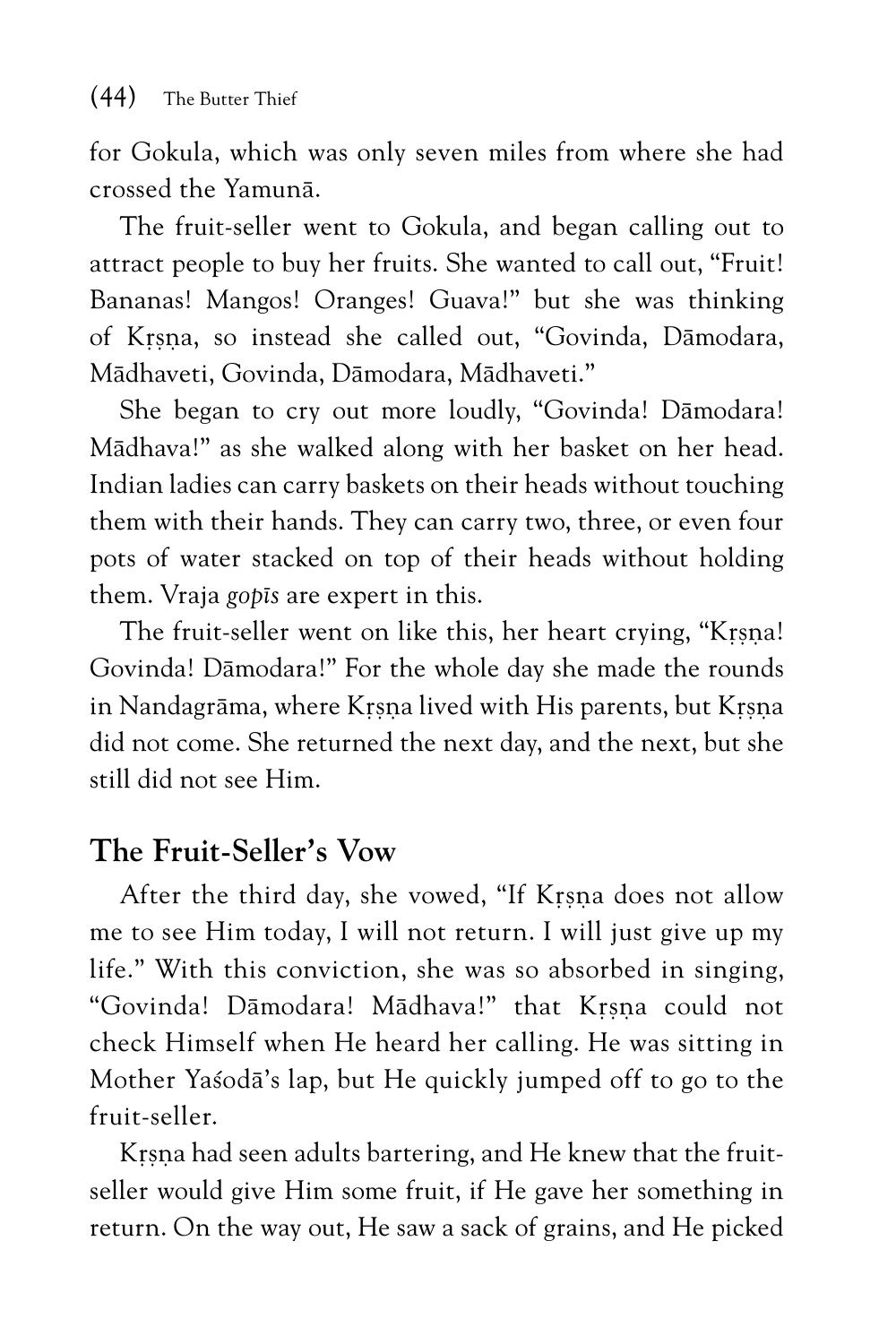some up in His little hands, and ran into the courtyard. "Oh, I want some fruits, I want some! Give Me fruits!"

This fruit-seller was from a lower class, so she was waiting outside the gate. She could not come into Mother Yaçodä's house, or even into the courtyard. Although Krsna had tried to bring some grains for bartering, His little hands would not hold many, and most of the grains that He had picked up fell to the ground as He ran out. There were only a few grains left, but Krsna did not notice this; He thought that His hands were so full of grains that the fruit-seller would give Him plenty of fruit.

#### Krsna Reciprocates His Devotee's Love

When the fruit-seller saw Krsna, she became completely captivated by the wonderful sight. She just sat looking and looking at Him. In a moment, she had given her heart to Krsna.

"Give Me fruits! Give Me fruits!" Krsna told her.

"What will You give me in return?"

"I've brought lots of grains with Me."

The fruit-seller smiled and said, "Oh Boy, there are no grains in Your hands."

Krsna looked at His hands, and was surprised to see that all the grains were gone. He still wanted the fruits, though. The fruitseller looked at Krsna's face, and said, "If you call me 'Mother' and sit on my lap, I will give You all the fruits You want."

Krsna looked up and down, this way and that, to see if anyone was watching. He is very affectionate to all His devotees, and is not even slightly concerned what caste or class they are born in. Still, He was playing the part of the son of the King of Vraja. "I don't know what will happen if My mother or anyone in Vraja sees Me sitting on the lap of this lady," He thought. "And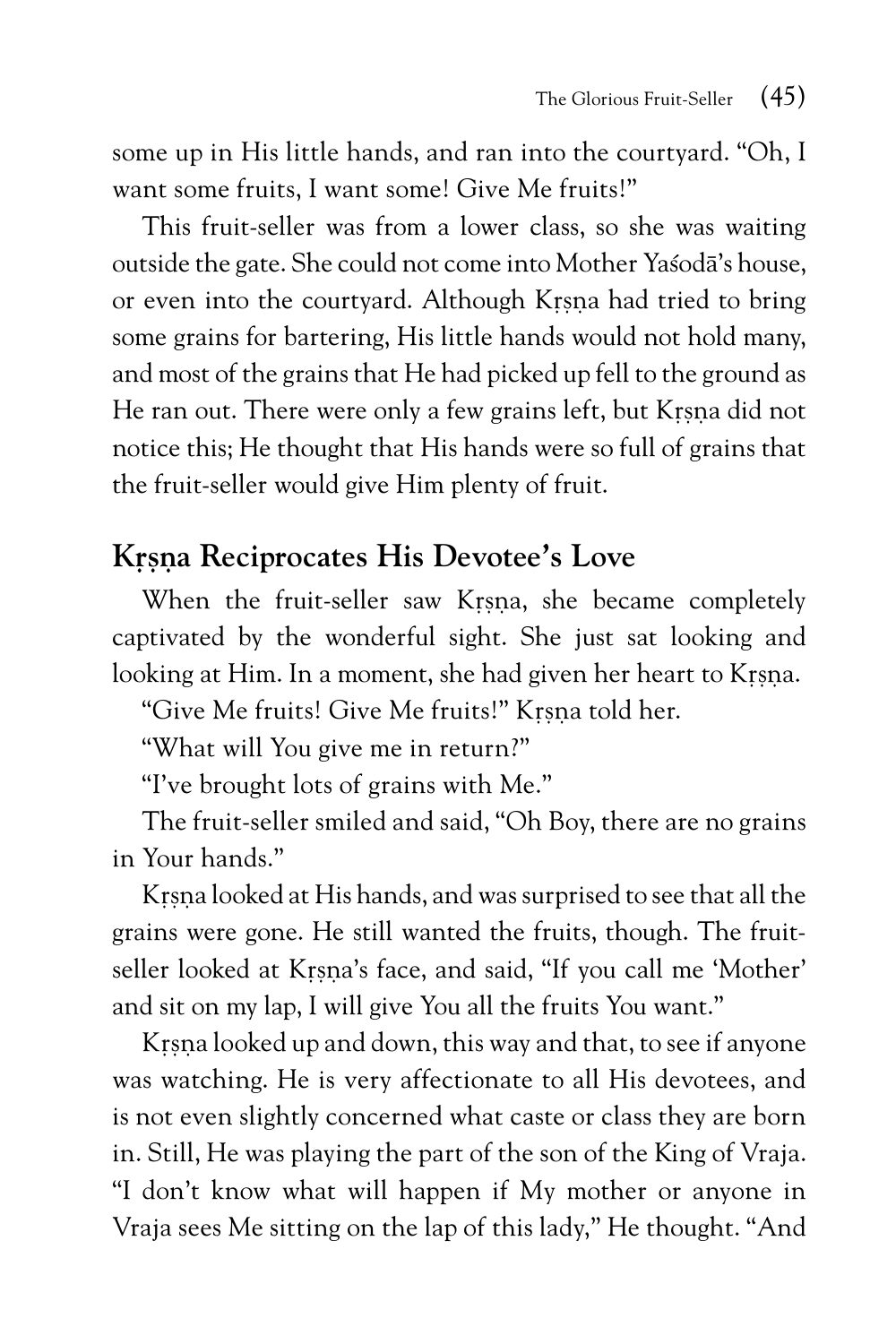what would My friends say if they found out that I had called Her 'Mother'?" That's why He was looking here and there, to see if anyone was watching. When He saw that no one else was around, He quickly jumped onto the lady's lap and said, "Mother!" Then just as quickly, He jumped off of her lap and demanded, "Now, you should give Me some fruits."

The fruit-seller lady was delighted. Krsna had fulfilled all of her desires. She wanted to give Him everything — all of her fruits — but His hands were so small that He could only take two mangos and a banana. He held the fruits against His chest with both hands, and went off dancing, as small boys do.

Krsna went to his mother and put all the fruits in her veil. She began to distribute them to her friends, and she became so happy, for there was an endless and inexhaustible supply. She gave fruits to all the *gopés*, and when everyone had received fruits, there were still fruits left.

And what happened to that fruit seller? When Krsna sat on her lap and called her 'Mother', she was overcome with transcendental sentiments and emotions. She had given her whole heart and mind to Krsna. She didn't move for a long time, but sat there outside the gate, motionless in disbelief. When someone approached her and asked. "Why are you just sitting here?" she did not reply; she couldn't.

#### **A Basket Of Jewels**

Eventually, towards evening-time, the fruit-seller took her basket on her head, and started for home. When she came to the banks of the Yamunä River, she thought, "My basket is so heavy. What is in it?" When she put the basket down and looked into it, she was amazed at what she saw. The basket was filled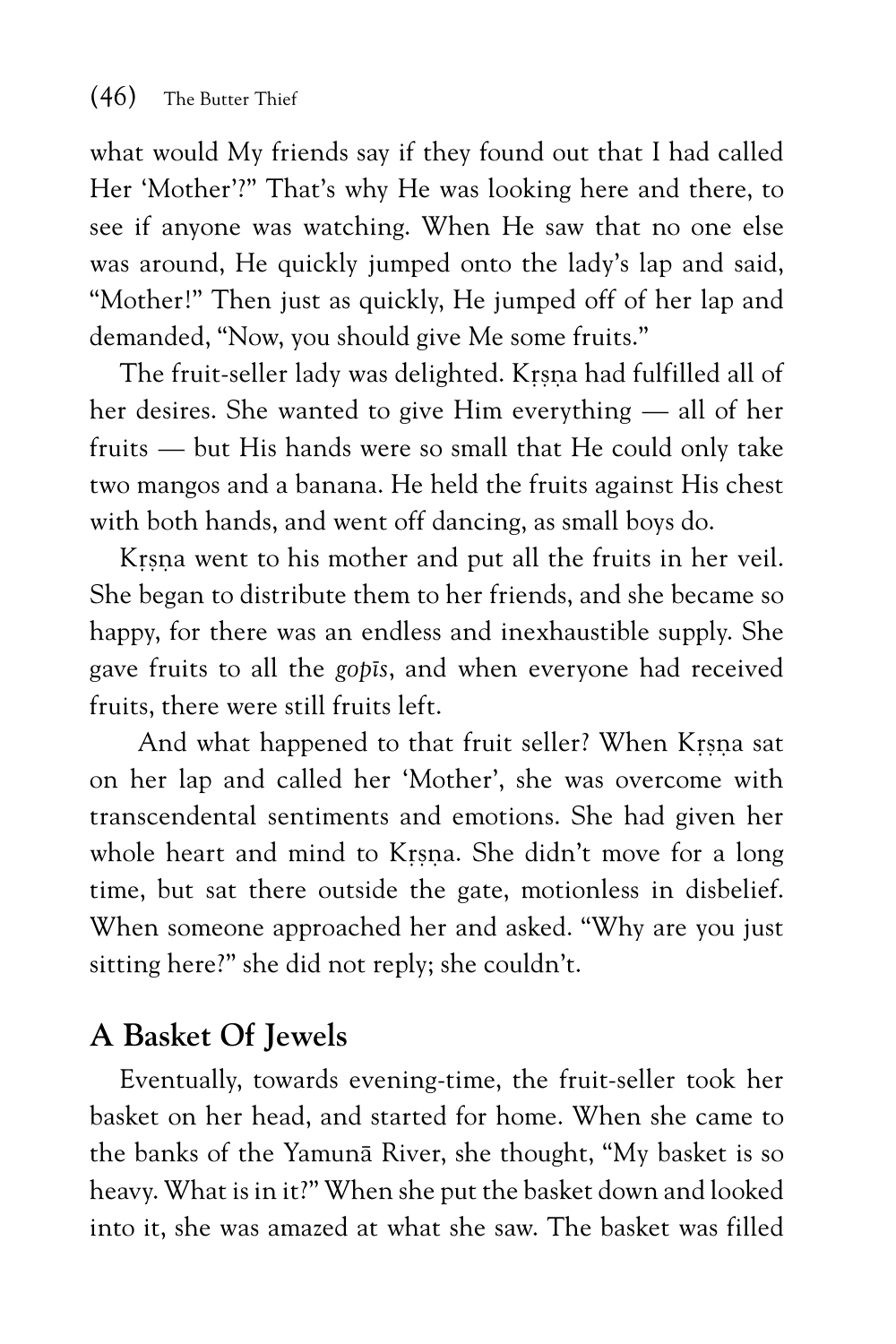with wonderful jewels, each one equal in value to the whole of King Kamsa's treasury.

The fruit-seller was completely fixed in her meditation on Krsna. Standing on the bank of the Yamuna, she cried out, "What is the use of all these jewels?" Then she threw them all into the Yamunä, and with her hands above her head, she began to sing like a mad woman, "Govinda Dämodara Mädhaveti, Govinda Dämodara Mädhaveti."

She had no veil — it had come off. She collapsed, and fell on the earth, weeping. She had no sense — only the sense that Krsna was there. Tears were pouring from her eyes, and her heart was melting. No one knew where she went after that, for she never returned to her house. Where had she gone? Can anyone say? Krsna knew her heart completely. He thought, "Oh, she would like to be My mother!" He gave her a very beautiful spiritual body and quickly took her to His supreme abode, Goloka Vrndāvana, where she could be like His mother eternally. Only her material body was left lying on the banks of the Yamunä, and someone came and gave it to fire.

#### **Singing From The Heart**

It is very wonderful to follow that fruit-seller, if you want to. Your Gurudeva has come to give you this, to sprinkle this mercy. You cannot repay him with wealth, or reputation, or anything of this world. You have nothing that you can to give to Gurudeva that could repay him. You should meditate on Śrī Guru's glory, and try to understand who he is. He wants to give you the same wealth that Krsna gave to that fruit-seller, so try to take what he wants to give you. Don't waste your valuable time, and don't waste this valuable human body. At once, from this moment,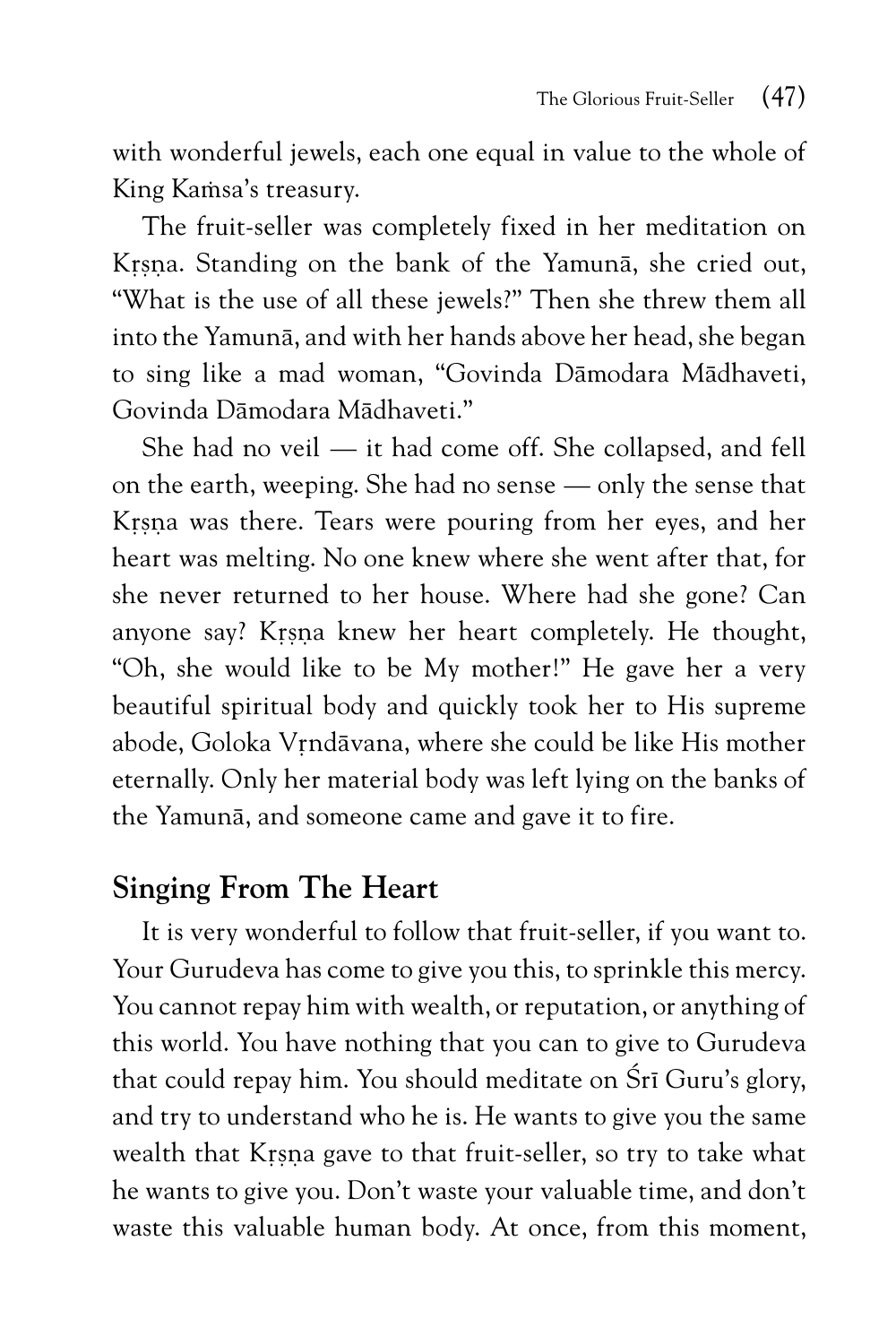you should try to be like that most fortunate fruit seller, always absorbed in thoughts of Krsna, and always singing, Govinda Dämodara Mädhaveti, Govinda Dämodara Mädhaveti, Govinda Dämodara Mädhaveti, Govinda Dämodara Mädhaveti.

How should you sing? Not as if you are singing an ordinary song. You should pray to Krsna with all your heart, and then Krsna will hear. Otherwise, you may be singing like a professional. Krsna doesn't need that kind of music. He already knows many songs. He wants your heart. An inferior devotee may be able to sing expertly, but Krsna wants more.

Try to pray like this  $-$  with your full heart  $-$  and Krsna will hear. However you chant, whatever *kértana* you sing, you should be absorbed in it. If you are singing just to make music, Krsna will not hear, but if you are chanting and hearing in a heartfelt way, Krsna will come at once, and give you His wealth.

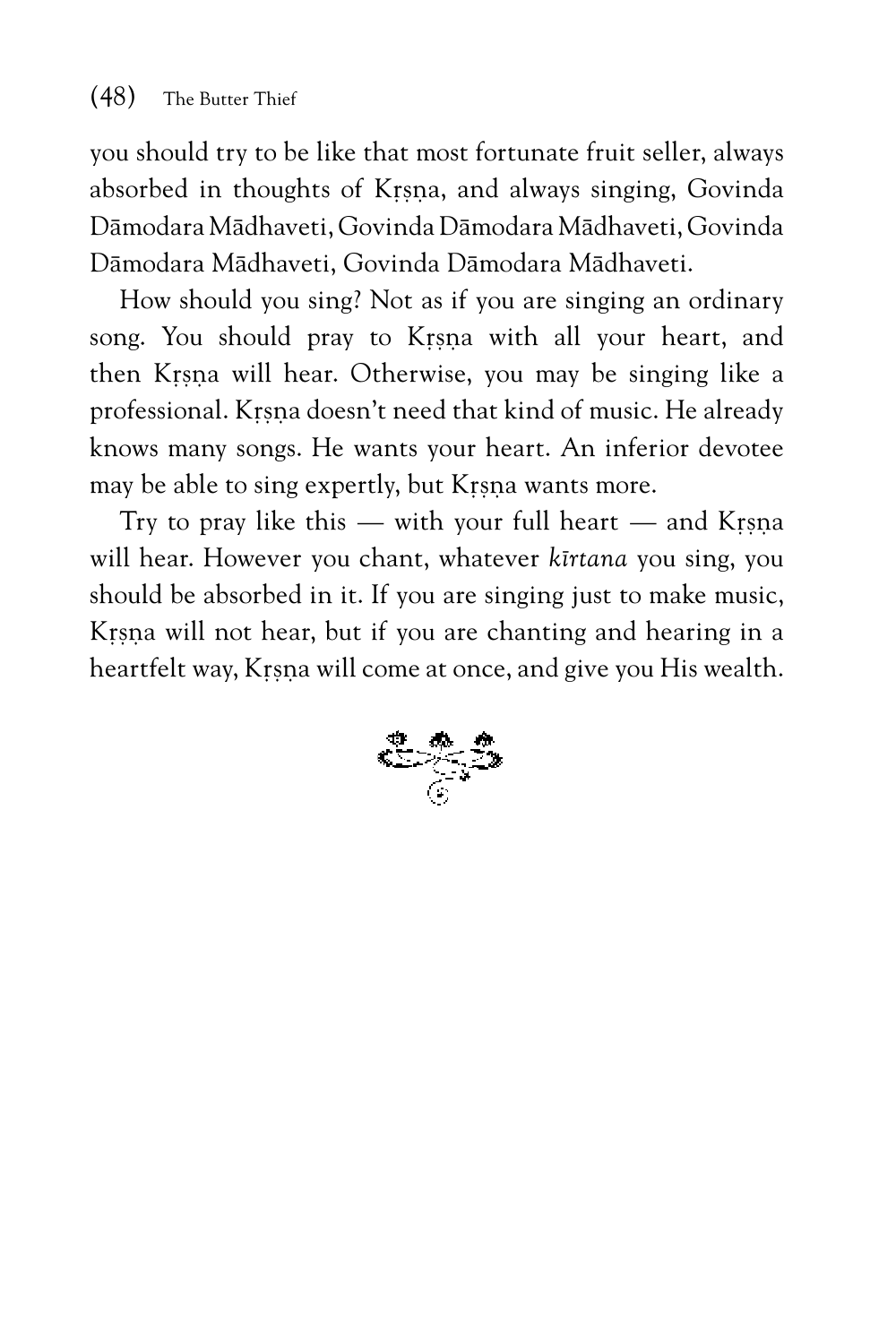### **Worldwide Centers & Contacts**

**Please contact us at the address stamped or written on the first page of this book, or at the listings below:**

#### **INDIA**

**Mathura -** Sri Kesavaji Gaudiya Matha Jawahar Hata, U.P. 281001 (Opp. Dist. Hospital) Tel: 0565 250-2334, Email: mathuramatha@ purebhakti.com

**New Delhi -** Sri Ramana-vihari Gaudiya Matha, Block B-3, Janakpuri, New Delhi 110058 (Near musical fountain park) Tel: 011 25533568, 9810192540

**Vrndavana -** Sri Rupa-Sanatana Gaudiya Matha, Dan Gali, U.P. Tel: 0565 244-3270

**Vrndavana -** Gopinath Bhavan, Ranapat Ghat, Seva Kunja, Vrindavan 281121, U.P. Tel: 0565 244-3359, Email: vasantidasi@gmail.com

#### **UNITED KINGDOM**

**Birmingham -** International Distributor Jiva Pavana dasa Tel: (44) 153648-1769, Email: jivapavana@aol.com **London -** Ganga-mata Gaudiya Matha, Kamala dasi Email: gangamatajis@yahoo.co.uk

#### **USA**

**Houston -** Preaching Center, Abhirama dasa Tel: (1) 713-984 8334, Email: byshouston@gmail.com

**Gaudiya Vedanta Publications Offices -** Vishwambhara dasa Tel: (800) 681-3040 ext. 108, Email: orders@bhaktiprojects.org

#### **WORLD WIDE**

**Website:** www.purebhakti.com/centers